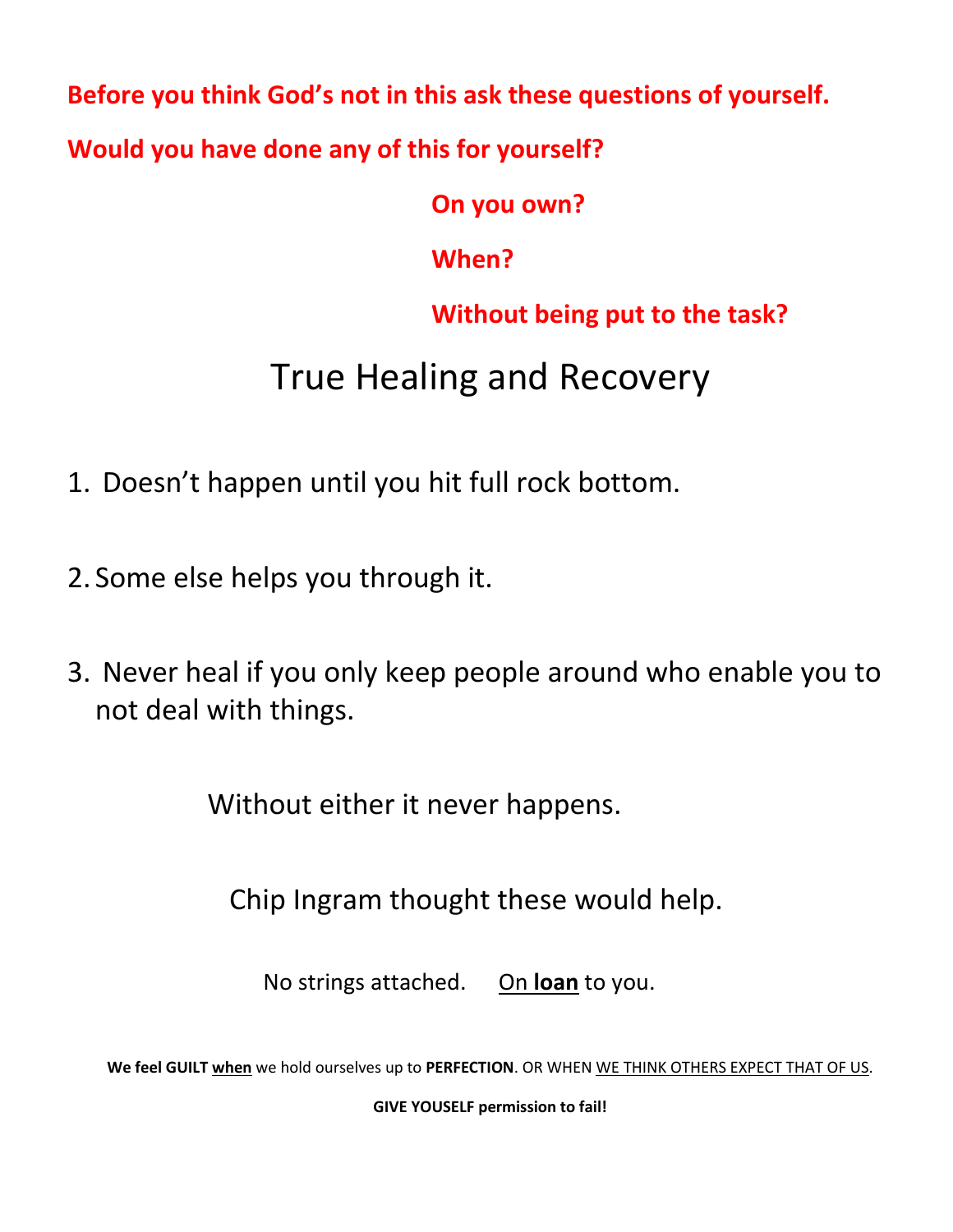80-90% of anger; IS displaced ANGER.

Nature of ministry: in the end a good ministry or false ministry will be obvious.

If you feel, nervousness, fear you are functioning out of a heart idolatry. Fear, or control. Ruin relationship because see other person in negative light until one gets their heart idle out of our heart. Heart idles lie. Lack of forgiveness, self-righteousness is a control idle, because you want the other person to hurt like you are. It tells you that when a problem horizontally then you know that you have a vertical problem. Is God your head, or you not trusting God.

PUURPOSE of the CHURCH To teach everything when gathered in fellowship: 1. Through prayers, 2. Preaching and teaching: money, learning, teaching, family, each roles, skills in life, 3. Model in life.

### **5 Signs He is a good man.**

- 1. PROMISES A man's word is his currency. A respectable man is a man of his word. He says what he means and means what he says. His word is his bond. A good man will keep his promises to his woman. He won't break dates and be a no call and no show. He will not play with your emotions. He remembers to call you when he says he will. A man who values his woman keeps his promises. That is the way he shows that he cares.
- 2. KNOCKING BOOTS is something that is natural to human nature. However, pressuring a woman whom he just met is not of a good man's nature. A man who has any intentions of being a good mate to you does not pressure you in that way when he meets you. A woman is not a vehicle to be driven. Her body does not need to be test driven. A woman is a gift from God, and her time, attention and affection should be appreciated, not taken for granted. If a woman meets a man who wants to test drive her physical body, emotions and feelings. It's best that she point him to a car dealership, bid him goodbye and don't look back! A woman deserves a good man who will respect her.
- 3. TERRITORY A good man will let a woman know what place she has in his life. He will give you a title, whether that title be friend, girlfriend, woman, lady, or wife, he will introduce you as such. He will introduce you according to how he feels about a woman, no surprises. Good men in general tend to be very protective. We mark our territory. If a good man loves you, he is willing to profess it to others.
- 4. SELFLESS A good man is not a selfish man. He puts his woman first and is always sure to address any issues or concerns that she may have. A good man desires to do things that make his woman happy. The opinions of his lady count to him. He understands that a happy wife means a happy life.
- 5. MISSION When a good man wakes up in the morning, his mission is to make sure that his family is taken care of in every way, to the best of his ability. He wants to make sure his woman is happy and satisfied. Providing for the people he loves and cares about, whether it's financially or with sweat equity, it's all a part of a good man's DNA. A good man has no limits to the things he provides for those he loves.\* A good man believes in uplifting his community, whether that be in terms of mentorship, volunteering his time or allowing himself to be an image that youth can look up to. The people in his life label him as a good man.
- 6. A good man has a desire to protect and provide for his woman. Even if he may currently not have the financial ability to provide for a woman he still has a deep desire to. If he doesn't want to see his mother working diligently chances are he does not want to see his woman work diligently either.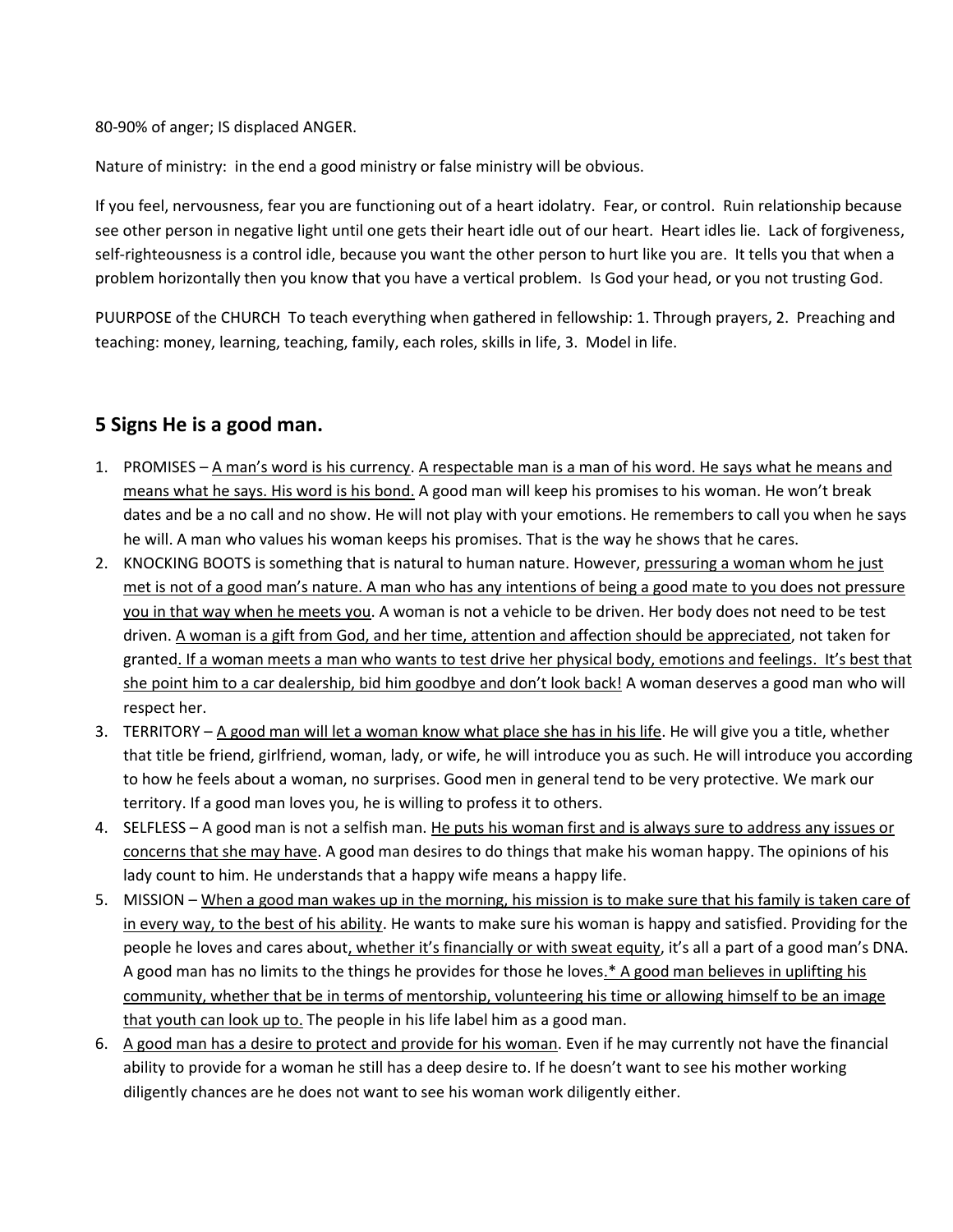If a man is committed he'll hold his ground & grow through misunderstandings. 4 months of his marriage talk +" woman he was going to marry, whole package for him", week after swearing he'd always be there for me. Then 2 days after our thisour that, add onto house, move there, he denies relationship in front of 300 of his friends at church while everywhere else he is the boyfriend/husband in actions/talk. A day later suddenly doesn't love anymore, Relationship ended less than 5 days after commit. D.H.; Satan's first move is attack your mind. THE 1ST THING HE DOES IS TO CAST DOUBTS ABOUT OTHERS. (He BLINDS THE MINDS OF PEOPLE so THEY CAN'T ASSERTAIN.) (Your under spiritual attack, so was I, it wasn't the time to abandon your mate/friend– you fell for Satan's scheme.) {Root of our trouble was SATANIC OPPISSION to our union/marriage.} Shock to be in the hands of a man with a silver spoon jammed so deep in his eye since birth he playing power games because his wealth means he can dispose of people at will. Two main reasons why men question their girlfriend's fidelity: Either they're afraid there's someone out there, who's better than them, or he cheated and now he's afraid she's going to do the same thing or leave. If men lack self-esteem there's a very good possibility he'll ruin the relationship even though he wants to be with her. Controlling vs being genuine, & building a relationship. She gives 100%, he withholds, lies, deceives, hunts for fault, is bitter, is secretly hateful. If he wants a relationship he'll have to put effort into it investing will, resolve, \$, peace like to rest of us. Gentlemen if your filled with FEARS: start to finish, don't expect a woman to take you seriously in reliability or commitment departments. Takes 2 people present, committed to build something. If you think things won't come up in relationships, like misunderstandings, or different viewpoints, which need to be addressed or at the least acknowledge the different opinions. Then put it to rest by both; if you expect every moment to be head in the clouds. Your delusional, deceiving yourself & her that you are solid or ready for a serious relationship. Oh, SAND IN THE WIND. Sifted out a player from non-players-called him on his game. Scripture say don't entertain fools or the ungodly.

D.H.; Satan's first move is attack your mind. THE 1ST THING HE DOES IS TO CAST DOUBTS ABOUT OTHERS. (He BLINDS THE MINDS OF PEOPLE so THEY CAN'T ASSERTAIN.) (Your under spiritual attack, so was I, it wasn't the time to abandon your mate/friend– you fell for Satan's scheme.) {Root of our trouble was SATANIC OPPISSION to our union/marriage.} Shock to be in the hands of a man with a silver spoon jammed so deep in his eye since birth he playing power games because his wealth means he can dispose of people at will. Two main reasons why men question their girlfriend's fidelity: Either they're afraid there's someone out there, who's better than them, or he cheated and now he's afraid she's going to do the same thing or leave. Life has a domino effect as you go; so does the family, friends, & associates in your life. If men lack self-esteem there's a very good possibility he'll ruin the relationship even though he wants to be with her. Controlling vs being genuine, & building a relationship. She gives 100%, he withholds, lies, deceives, hunts for fault, is bitter, is secretly hateful. Men if you want a relationship you'll have to put effort into it investing: will, resolve, \$, peace like to rest of us. Gentlemen if you're filled with FEARS: start to finish, don't expect a woman to take you seriously in reliability departments. Takes 2 people present, committed to build something. If you think things won't come up in relationships, like misunderstandings, or different viewpoints, which need to be addressed or at the least acknowledge the different opinions. Then put it to rest by discussion; if you expect every moment to be head in the clouds. You're delusional, deceiving yourself & her that you are solid or ready for a serious relationship.

#### Oh, SAND IN THE WIND. Sifted out his game.

That "I was a true Proverbs 31 woman, and the whole and complete package everything he was looking for Daniel Hampton." Yet he failed to come through with a permanent relationship he had promised, vowed, and " inspired to have" because of his dwelling on fear and planting the seeds of FEAR in his mind and imagination. Then used the excuse "we are too different." Not so according to the Briggs Meyer physiological tests. What I value & what you bragged you were. Even after suggesting I buy a wedding dress, move West, & completely overturn my life to be near him. Which brings me to . . .

Fear & Faith cannot abide/live in the heart at the same time. Examples: 1. Most often people whom stress don't want drama are those whom are hypersensitive and overly critical over everything you do and/or say. 2. Condemning someone for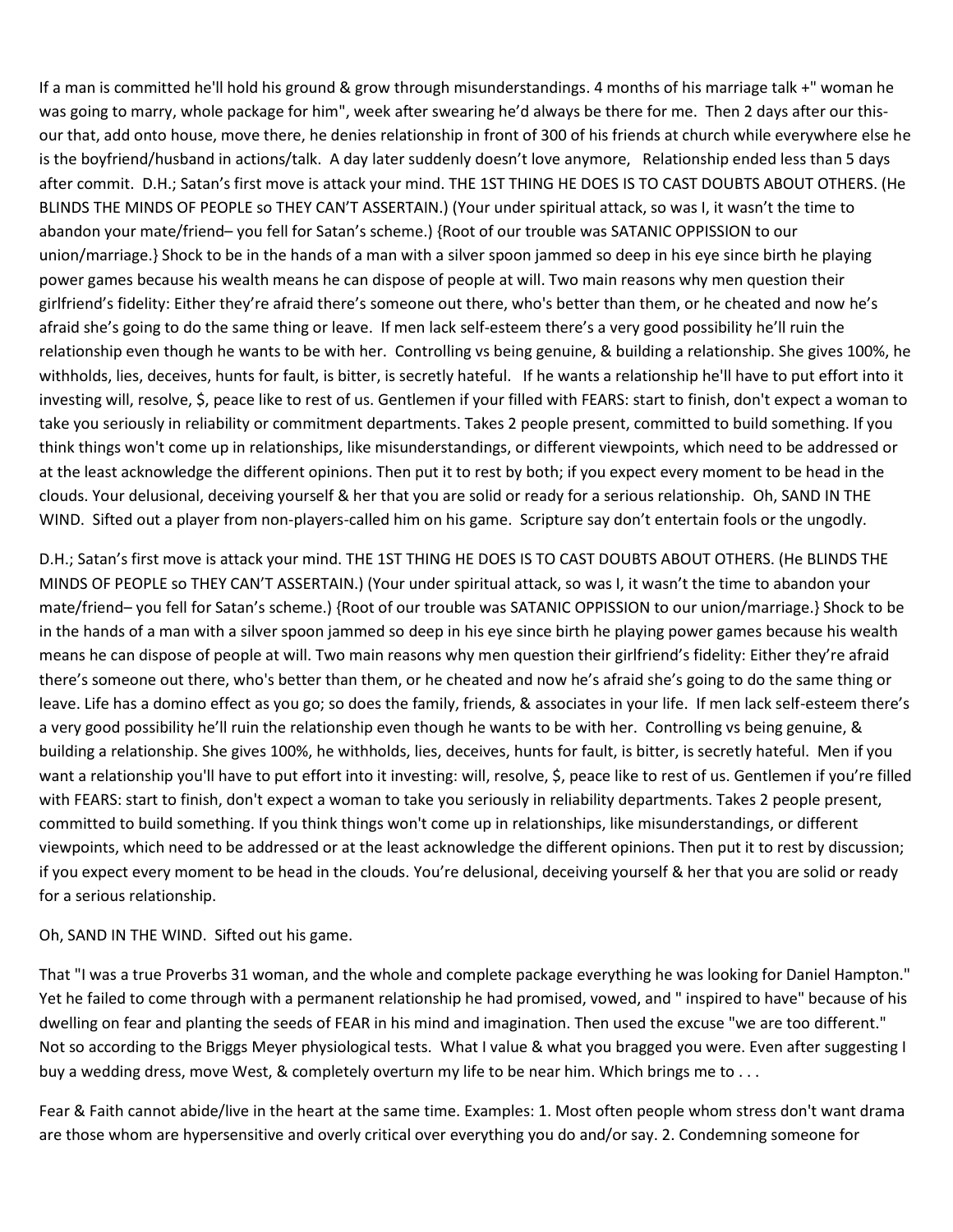putting fruit pits in lid of drink bottle with the intent to do harm & to mold drink jug vs the truth of using the lid to save the countertop finish from cherry stains.

Accepting abuse is enabling the abuser. Not LOVE. Regardless of what or how something is said it is an international incident or a criminal offence. They are the only ones allowed to rationalize.

Church traditions can cause counterfeit of God's will because, it binds people to a minimal understanding and acceptance of God in their lives.

Fear blocks us from learning and lean into what would be good for us. And from receiving.

The fear factor ruins relationships, fun factor builds; so don't have access to your fears. Address and drop them.

As a "true christian" there should be no living in Light: Follow: means to preceed, behave passionately pursue. Respond: to truth or light that he will give you and if you don't one day God will take the light away.

PRIDE and entitlement prevent teachability.

Did you ever think God sent me to help you heal? Answer to prayer?

Did God say anywhere the brokenness is pain free?

Likewise did he promise pain free healing?

Did he say, his ways are logical or a glory and mystery to be hold?

(Jealousy spider is small fluorescent green usually lodges in nostrils, jugular, or in genital openings. Most be removed via spiritual warfare. Feels like ripping flesh when pulled out. Roots go deep like warts in which legs form tentacles like an octopus as they dig in an grip.) I am jealous that you are allowed to sin without consequence & without regard to other people's feelings and or situations, and without having to give much of anything to the relationship. Not fair. Selfish.)

When Christ (Yahshua) was moved by people's faith it triggered a deep compassionate LOVE to ebb from him. This is the healing LOVE. Frequency 528. So too, is the spoken steady deep but not hard voice of a man. Especially in spoken prayer. Probably why women love it when men talk to them.

How Yahweh (God) designed us to heal the earth. We are made in the image of God/Yahweh. (Like, same as. ( Reflection of.)

What he was talking about goes beyond the hands on physical effort. But which is part of the picture. What God was meaning was once we had the "infilling" of the Holy Spirit we were then empowered to be the good stewards of the earth and all its inhabitants. Being good stewards of the land means healing the soil, which in turn provides whole nutrition for the people and the animals that feed on the vegetation from the land. And in turn our consumption of the healthy animals raised on the whole soils. Plants need twenty some nutrients for health, vitality, disease and insect resistance. Currently 5-7 minerals are applied. People need about 200 different minerals, & vitamins. Balanced soil ends world hunger and food shortages, and the disease associated with malnutrition; cancers. This leaves only the illnesses from our sins or the sins of our ancestors. It usually starts with a heart issue. We are to love our neighbor as ourselves. Heal each other. Healing is all about LOVE. Innate, intrinsic, none cultured, & no associative love. Giving your attention/presence is often seen by a child asking, watch me as love. The same for us if we see God in a situation, we feel loved. We however try to get our intimate partners to fill this gap. They can't, only the presence of God in our lives can. God commands physician heal thyself. Therefore the patient is the healer and the vessel (fellow Christian human being) is the catalyst. The vessel allows the healer to heal themselves via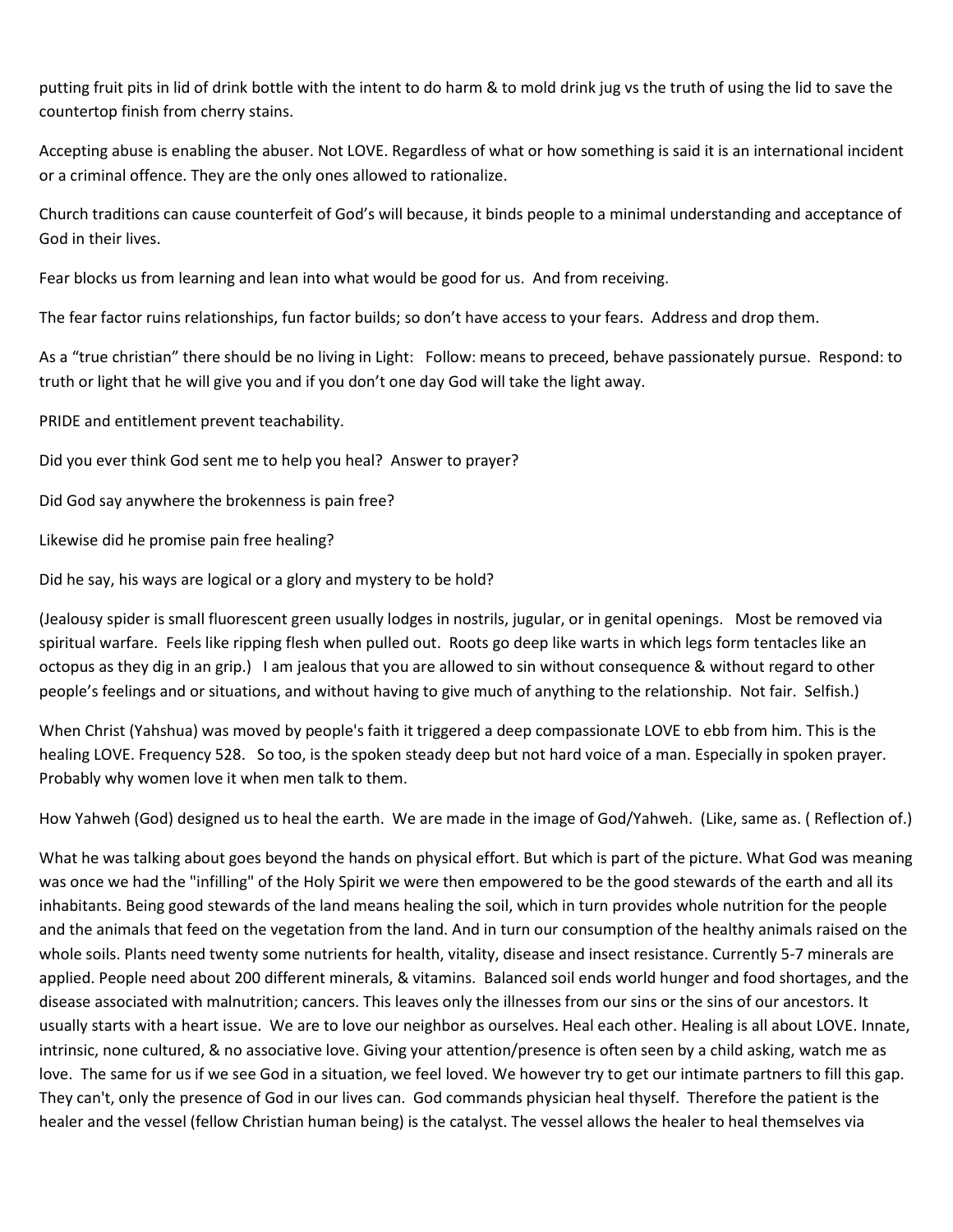holding a high vibrational frequency field of 528. Long distance, touch, and spoken healing are demonstrated as true via answered prayer, miraculous physical transformations, Genesis 2:26 or 28, and the new testament healing miracles of Christ, his followers will do greater than the miracles he showed us were the way. The store houses in heaven are filled with whole provision. God made us perfect and whole in his image. (This means we are imperfect only as a consequence of delusional (false) thinking or sin.) Resonance and entrainment cause the area being healed to change its vibration to match that of the conduit vessel. Energy follows thought. Renewing of the mind & body.

Example: A new born child with alcohol caused deformities in all areas to be completely in normal range physically and mentally in 10 months via healing touch from all family members Touch deprivation is abusive, therefore, abundant touch would be healthy & beneficial. If it was a case of physical touch, a mechanical stroker with a warm fuzzy would suffice, Quantum Touch's true value is the God Spark energy and love in the touch. Miraculous instant healing by resonance and entrainment up to God's vibration, love. This is the highest level ever. This divine love, permeates all living things. Even the human aura. This healing only works if the healer (receiver) has faith. Minimum amount required: a mustard seeds size. Even feeling you had less, loosen by Yahshua help me in my disbelief. Every time Yahshua was moved with compassion, because of what a person said or did in FAITH. The showing of faith, he released his love upon the situation and miracles happened.

Miracles happen because we rise to God's vibrational level. His high standard and we are healed via divine love.

Men are to contribute something to the people around them and create an environment where healthy relationships can flourish. "The more you can see intimacy and family as a project the more meaningful, and the more excited you will be about it. Building, creating, and feeling their power. When men don't think like this, they will often use creativity and power in unhealthy ways.

Finding resolutions to longings from a woman equals relationship death. Filling the gap of your inability to "\_\_\_".

When men in the industrial age left homes and farms for factory work they disconnected their sense of worth from the wellbeing of wives and children, and began associating worth with efficiency and productivity in manufacturing. Raising healthy homes and developing intimacy became monopolized by woman. Valuing career over a family life often brings a masculine identity crisis and a unhealthy view point. Approaching family and its members like a coach, encouraging growth, forward movement, and speaking of eaches valuable traits/skills to all present in public and private builds something in the hearts of his family and his self. Everything in a marriage relationship should be about RESTORATION. When you hit a point of tension and instability in a relationship - family's should pick a point in the future where they want to be , hit the gas, and build their vision. Relationships have a way of stabilizing when they are in motion.

Are you a Peeping Tom of people's souls going through neighborhoods wondering what sins they are doing in there? Do you try to control whoever you loved so she doesn't get away? Using passive control? Using fear and guilt to get a grip around her heart, without exception killing whatever love that has grown?

Two causes of this usually: 1. using women to heal old wounds, 2. false beliefs that you could be made complete by having any of these women in your life.

Once your obsession with her is gone; you realize while sitting across from her you hadn't known her long enough to feel love for her in the first place.

But if over time you could build respect, admiration, and attraction for the woman **THEN** she'd **SEEM** to have the traits to go the distance.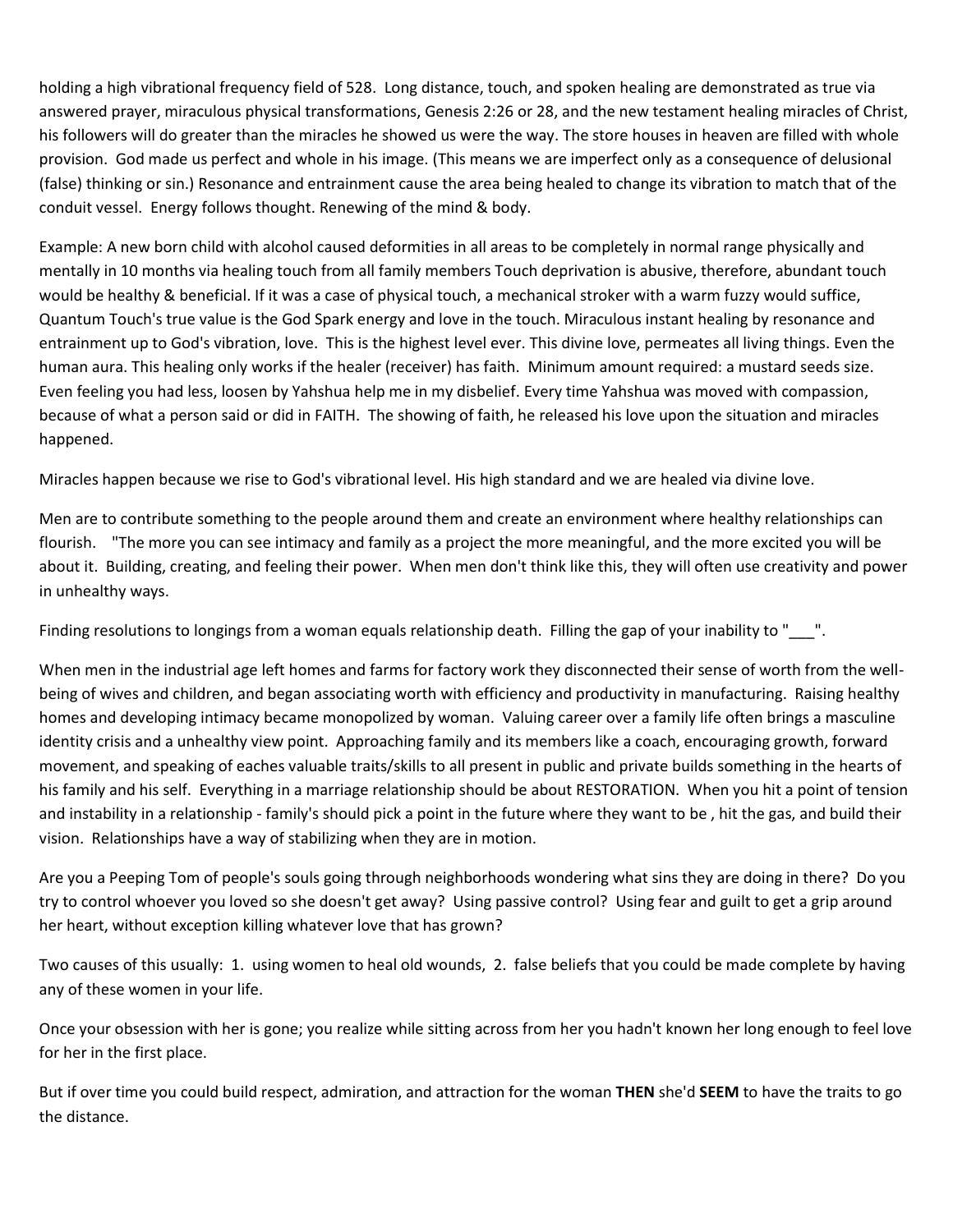#### **Truth was, there never was anything wrong with her. It was a matter of YOUR FAITH – prespective!.**

"Broke up with me because of too different!" One I wasn't the relationship traitor. Briggs Meyer said otherwise. Lack of understanding what I was talking about SEE "Quantum Touch" The power to heal by Richard Gordon. Pages 3, 4, 7, 10, 12, 15, 16,17, 18,20,22,24,31,32.

All the bragging about how many people are always dropping by ranch unannounced and how they are welcome. However, I'm supposed to call ahead? Why? And 7 days after "you'd never leave me you're going to have the sheriff drag me off if I even so much as step on the grass." You owe your ex-girl friend ; "friend" a serious amount of mental, spiritual, emotional & relationship RESTITUTION! The rib of man was formed into a suitable companion for Adam in whom Adam was responsible for. As Adam MAN is the servant of God/Lord and in trusted with care/keeping of the "treasure his master left him in charge of too prosper the bountiful gift. The one with flightiness' infidelity, and loyalty problems, it is you.

Who are the people allowed to come and go from the Ranch freely; but I'm not the "woman you intended to marry? Why do you forgive other people but not "the woman you intend to marry"?

#### Insecurity's

- 1. Believability
- 2. Credential not worthy to represent or do.
- 3. Capability everyone is insecure about something.
- 4. Innate capability is an illusion. We thing they were born with. "Out Liars". Simple amount of time spent at it. Effort, tireless effort. Be careful with agreeing with God in the idea, but not in the actual application you say find someone else. Whom am I, and you get passive.

#### Concurring insecurity

All of us are no body. Only God can fill the Gap you feel.

#### **There is life and death in your words Dan.** Or the lack of them.

#### **How you START a conversation , Is how it will END.**

#### **Ask WHY the person believes what they are doing instead.**

**"Discharge emotional energy first. Emotions need to be removed before conversation** OR **it goes badly.",** Radio & Dan Hampton. Take your own advice Daniel.

MEN when you apologize to your woman first, regardless of whom is at fault, your woman will feel safe, & protected by you. Therefore, she can disclose to you with honesty. This builds intimacy for both of you. And she'll think you are kind, generous & a super hero in her eyes.

Dan, Telling your "fabulous, Proverbs 31, the whole package" woman, for four out of six months as a couple you going to marry her and then 3 days after the last similar comment completely deny our relationship in church & a day later that you don't love her is **complete shit**!!!!!!!!!!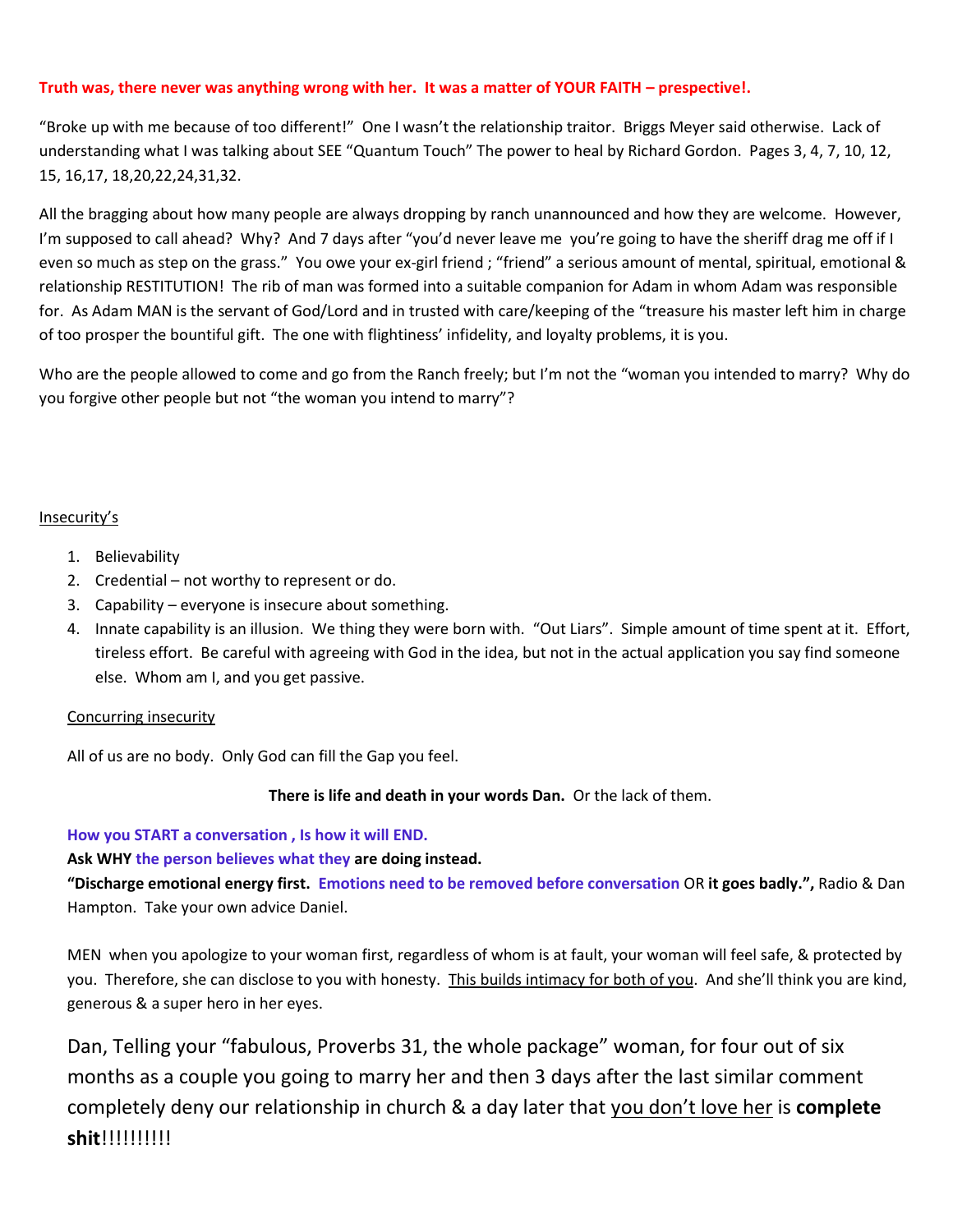You either love me and are lying above; or you do not know what biblical love is – verses lustful desires. If your love faded it is because what gave you the love feelings wasn't being done anymore or you dwelt so much on fear of "this and that"; the love feelings went away replaced with fear. A simple mind check/recommitment, and request for certain actions would simply bring this love back. **Have FAITH. Love by FAITH. Love Biblically.** 

#### **I thought we were going to go to church a lot, do ministry together, mission work together, ranch together, do your fun stuff together, do my fun stuff together. So???**

Where there is no cross, shell of religion (not acquitted of his sins), there is no forgiveness, a man still remains guilty before God.

Identity is only what Yahweh/Yahshua says you are.

When Serving God – You will endure hardships, a lot.

One of the most serious sins in all of scripture because demonstrate total disregard for God's commandment to love one another. Any on whom speaks against or (judgmentally attitudes) JUDGES his brother SPEAKS against THE LAW. SO you judge the law, meaning you're not keeping it but sitting in JUDGEMENT ON IT, Put yourself as JUDGE. You don't know all the knowledge and the parties involved, God is the only one whom can. When you put yourself as judge, you make yourself judge, evaluator, the righteous one, all knowing one, and you communicate "this is the way it is". You're speaking against the law, breaking the law yourself. (The right way which I have been trying do for 3 months.: GO TO THE PERSON PERSONALLY IN ATTITUDE OF LOVE i CONCERN YOUR LIFE IN SPRITURE BUT YOUR REFUSE TO HEAR ME OUT in

any way.) "**Means you are playing GOD."** Not loving your neighbor as yourself, God greatest commandment! Romans 16 If it doesn't break scripture. Let them not be judgment how are your to judge the servant of GOD?

DO NOT JUDGE or you will be judged back onto yourself. By your words you will be condemned. **Ponder** the **consequences** of **your speech. "Just friends" "I don't Love you."** You announced a **NO relationship** to the public and to Joni. **You Undermined** the very validity of Christian life, your commit to our future, our past time together, .wither you'd be there for Joni in the future,

Put to death your girlfriend spiritually after months of repeatedly hinting marriage then because you are coveting your FEAR, worry, Power, control, fault finding questions vs abiding and asking about things to enjoy and learn about a her. Verses abiding and enjoying each other, working on things as they came up. Casual like!

#### **To distress: BE more sound of mind:**

- **1.** Have squeezed lemon juice for tension, anxiety, depression, confusion, fatigue *and* anger.
- 2. wake up between REM cycles, not in the middle of one

3 peeping at fish and swaying seaweed in a fish tank for five minutes is enough to induce an immediate--almost hypnotic--sense of calm.

**Bitterness:** from being broke up inside, confused.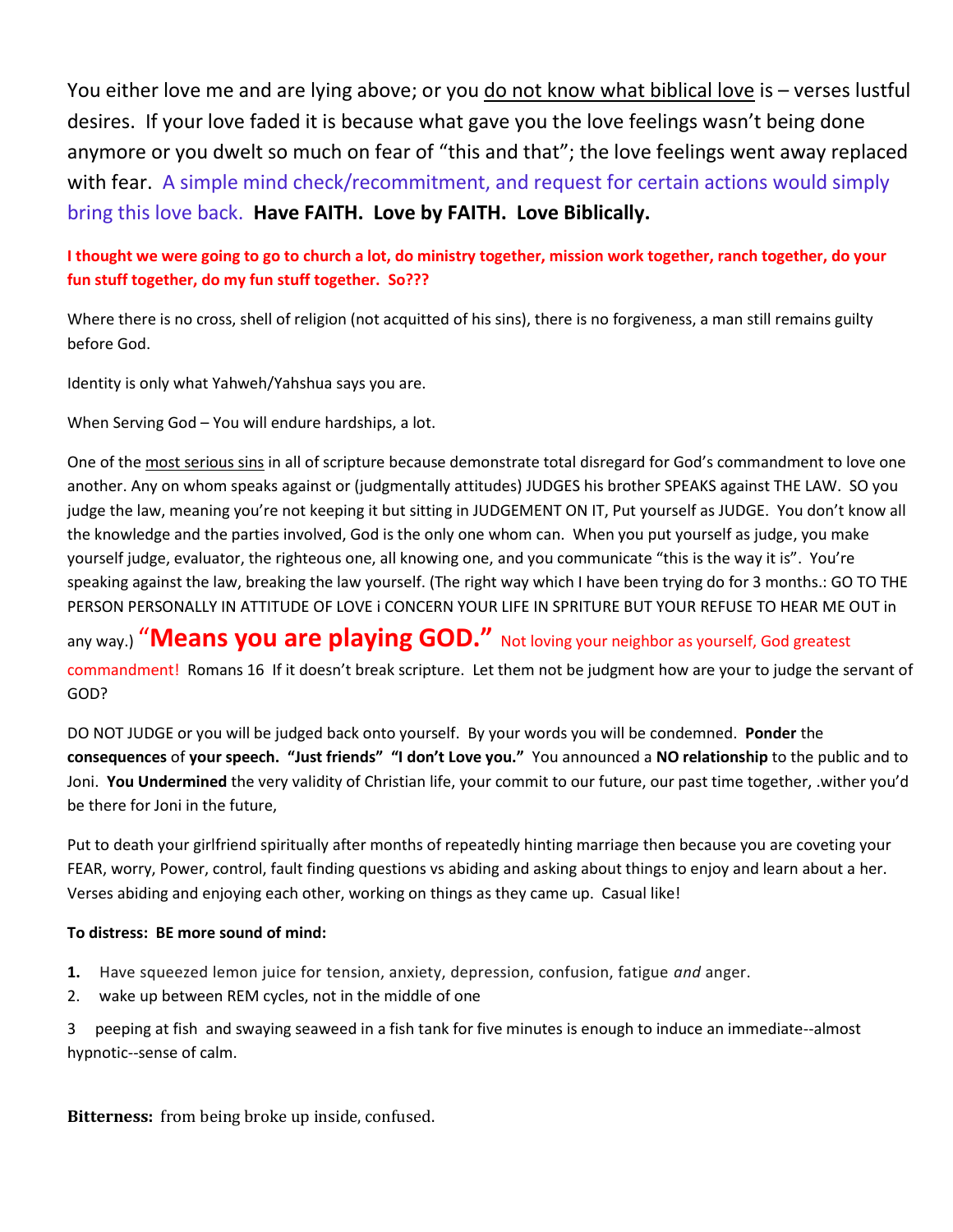**To live with purposeful intention**: Develops the feelings of love. To do something daily for the other person to convey they are of value to you. These actions convey love over time. Lust just happens, love take time to develop. To develop love you do acts of kindness/tenderness daily. Not just to the one you think you will marry; but to everyone. Develop that biblical love and grace.

**Live with purposeful intention** even when in heat of disagreement; can still stop and say I'm committed to us a couple even though mad, or disappointed, etc.

Easier for a man to work 16 hour days than to put himself under the cross dying to hopes dreams, reality of life, it's the devils lie which says you can't what are you going to do without that? Do you want luck or divine blessing. Not my will but thine will be done. God forbid I put my hope or glory in anything else other than Yahshua.

Beware than placing children before God, putting children before God puts children at a disadvantage.

Discharge emotional energy first. Emotions need to be removed before conversation OR it goes badly.

Discharge emotional energy first. Emotions need to be removed before conversation OR it goes badly.

24m NO FATHER IN HOME EDUCATION GOES DOWN CRIME & SEX UP , ADULT EMPLOYMENT GOES DOWN. 80% RAPIST 75% DRUG ADDITCED, 70 % ALOCHOL , 89%

A DISTRATORS COME FROM THE MODEL OUTSIDE OF A ONE WOMAN ONE MAN MODEL. House always divided "King David".

Put on Armor with all prayer and in commission that God does super natural things.

Pray BIBICALLY where RADICALLY and consistent application of pray along with putting on the personal armor of God.

Paul says you completely deceiving yourself, lives must be PROGRESSIVE characterized by MORAL PIORITY!

INSIST on not walking as a Gentile. Command not to live the old selfish, completely out of the will of God., MIND is blinded by sin. Progressively can no longer hear God's voice & life falls apart**. No longer hear God BECAUSE OF THE Spiritual GNORANCE OF their MIND because of the HARDING OF the HEART, petrified. > Sear your conscious. Having lost all sensitivity, callous,** 

**How to know if you're in love?** Love is based on knowledge. What type of person, character.

- 1. **Time**: love grows , and all growth requires time. Infatuation comes on instantly.
- 2. Test of knowledge, Love grows out of appraisal all know characteristics of the person. Infatuation only from 1-2 characteristics.
- 3. Couple in love faces problems frankly and attempts to solve them. If barriers, approached intelligently & then removed. If something isn't fixable, they move ahead with God circumventing

**Infatuation**: problems tend to be glossed over.Judgment ability drops 40 points.

**Singularity: love is centered on the one person.** A infatuated person can be in love with 2 or more people at one time.

4. wisdom

**What does it mean to really love someone?**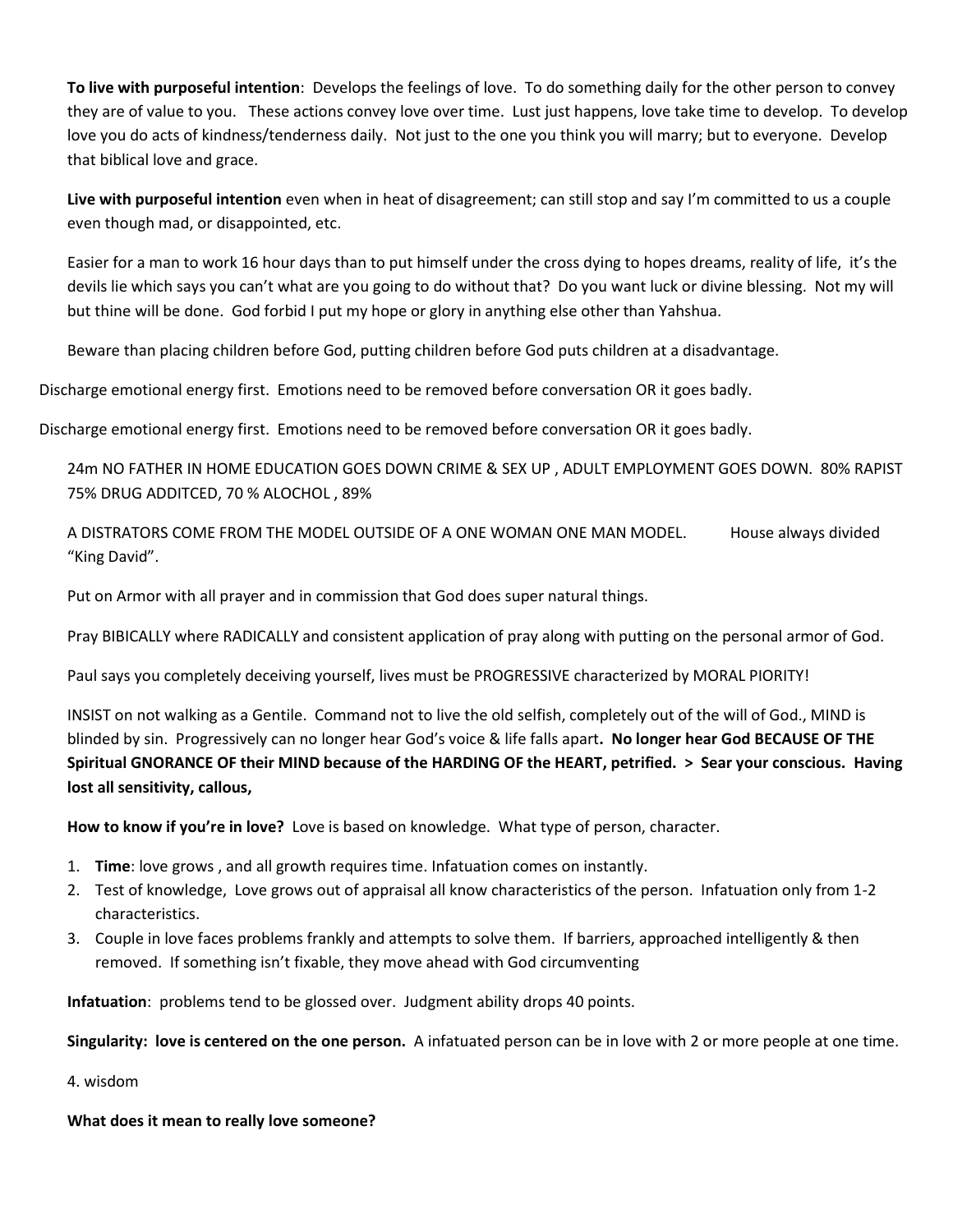#### Love is a Choice

Do you ever wonder what it means to really love someone? We're bombarded today with movies and videos and romance novels that give us a false image of what it means to love. If you think about it, most secular songs and movies all say the same thing in different ways: love is an ooey-gooey feeling at that moment when two people stare into each other's eyes and they feel like they're "in love."

But this is not love. It's called infatuation. Although infatuation is a natural and even beneficial response to attraction, it should never be mistaken for love because it won't sustain us. Love is more than a feeling.

Our model for what loving someone should look like is found in God's Word, which teaches us that true love is commitment. It is about sacrifice and it is also about choice.

The most loving thing Jesus did for us was when he choose to go the cross to die for our sins. He did this even though He didn't feel like it. In fact, on the night of his arrest Jesus was terrified and filled with great sorrow at the thought of being crucified.

He prayed, "Father, if you are willing, please take this cup of suffering away from me. Yet I want your will to be done, not mine." (Luke 22:42) Jesus didn't feel like giving himself over to be crucified, but He still chose to go because of his overwhelming love for the Father and for the people of the world. Jesus truly loved.

Now, here's a game-changer idea. Are you ready to improve your relationship? Ask yourself what are the top two ways that your partner really feels loved. Is it when you perform an act of service, like doing the dishes or running an errand, or is it when you show them affection, or give him or her a gift? Or is it when you give a word of affirmation? If you don't know, ask your partner to tell you. Next, write those two things down and then choose to do one of them every single for seven days. It'll rock your world and rock your relationship.

What are the top two or three things that my spouse thinks shows love. Do one a day and watch relationship improve.

#### **Why should I get married?**

#### **The True Meaning of Marriage**

Do you ever wonder why we should get married? After all, isn't it just a piece of paper?

Most of the world views marriage as only a contract. It says that marriage is when two people enter into a contract and stay together as long as it's working. Sound familiar? Our world also says it's OK, and even beneficial, if we first "test drive" the contract. Statistics show that forty percent of couples live together before they get married. This may sound wise, but statistics also show that living together before marriage actually increases the percentage (40%)of those who divorce and it increases the level of problems inside the marriage.

The Bible says that marriage is not a contract. It's actually a holy covenant created by God.

To illustrate this concept, imagine a triangle. At the top point of that triangle is God and at the bottom, you and your mate. Since God designed the covenant of marriage, wouldn't it make sense that He would be involved in our marriages? And wouldn't it make sense that He would have the most important place within the marriage relationships? In fact, God always intended for us to enter into marriage with Him as the head of our marriages. He wants us to rely on Him to strengthen our covenant that we make with our spouse. He designed it so that when we enter into a holy covenant with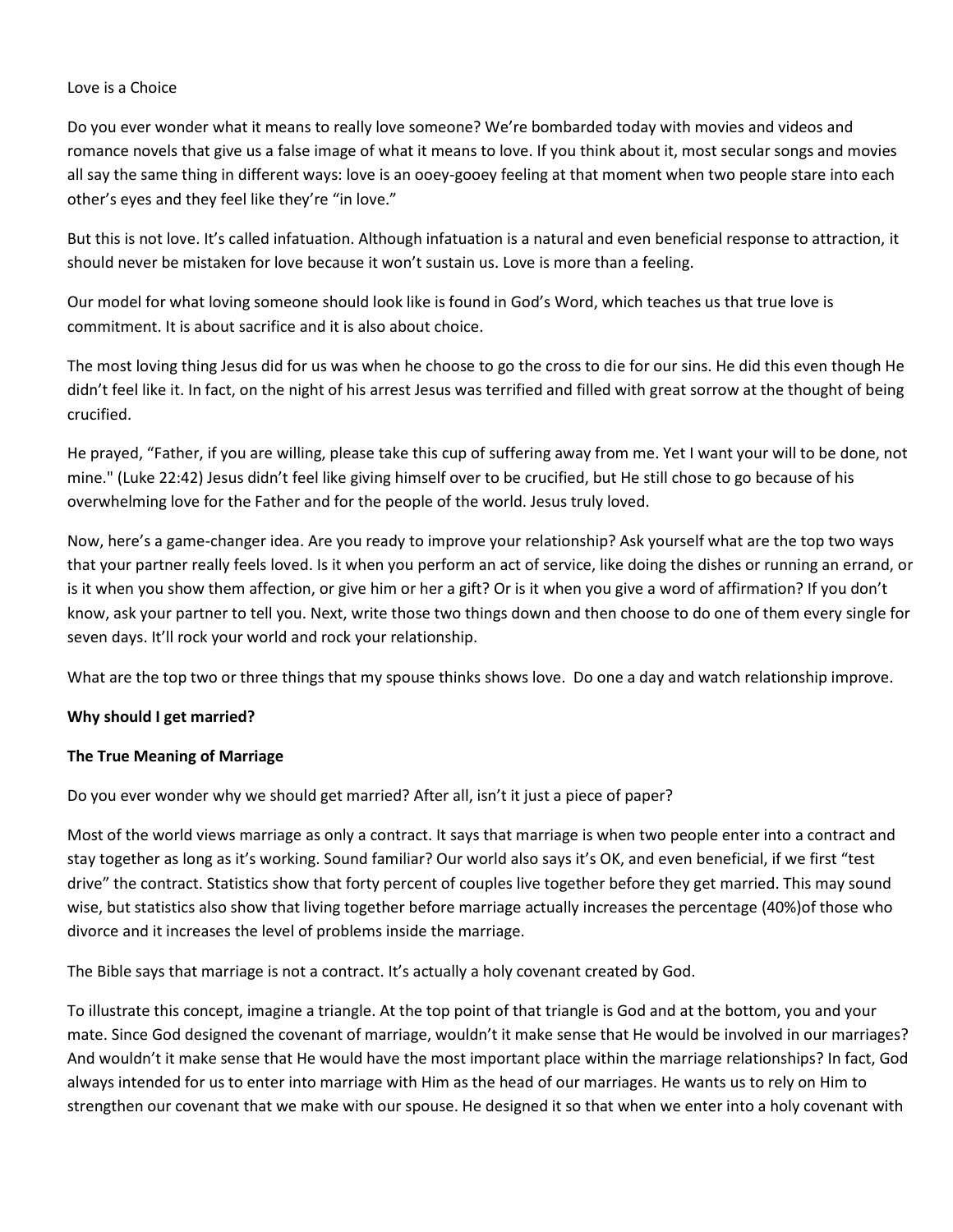Him and our spouse we form a bond that's inseparable, one that will hold us together through the ups and downs and difficulties of life.

So here's the game-changer. If you've never explored or evaluated the meaning of marriage, or if you don't know what a holy covenant means, you owe it to yourself and that person that you love to check it out. Two studies by Chip Ingram that you might find helpful include "House of Home? God's Blueprint for a Great Marriage" and "Experiencing God's Dream for Your Marriage."

Living together increases divorce statists.

Covenant: Blessing.

#### **Hint: It's Not About Changing Your Mate**

Is your marriage on the rocks? Do you often find yourself wondering, "If only she would just be more affectionate" or, "If only he would clean up after himself" or "If only she would take more initiative" then our marriage would work?

The truth is you have zero power and zero control to change your mate. It's a losing proposition.

We often think about all of the things that we would like to change about our mate and how he or she needs to become a different person so they will fit better with us. But trying to change the other person just won't work. So what can you do to make your marriage work?

You can begin to improve your marriage by doing these three things:

1. Discover God's design for marriage. Just like engineers design and build engines, God designed marriage in a very specific way. To understand how to make your marriage run smoothly you first need to understand the blueprint, or original plan for how it's supposed to work. And God's plan is found in His Word.

2. Remember you have hundred percent control over yourself and your attitude. Marriage is a system made up of two people and God. And in order for the system to change you must be willing to change first. The best way to start is by asking God, "How can I change? What do you want to do in me?" When you begin to do that, the system begins to change and positive things start to happen.

3. Learn how to communicate effectively and resolve anger. All married couples have arguments and experience conflict from time to time, but how you and your mate communicate through your conflict will determine whether or not you'll have a strong and healthy marriage.

And now, here's the game-changer. Watch or listen the group study called Experiencing God's Dream for Your Marriage, which teaches you about God's design for marriage. It also provides helpful tips and tools for navigating through some of the common challenges that most couples face in their marriage.

Remember, your marriage matters more than anything in the world apart from your relationship with God. If you take the time to dig in and do the work, it will pay off!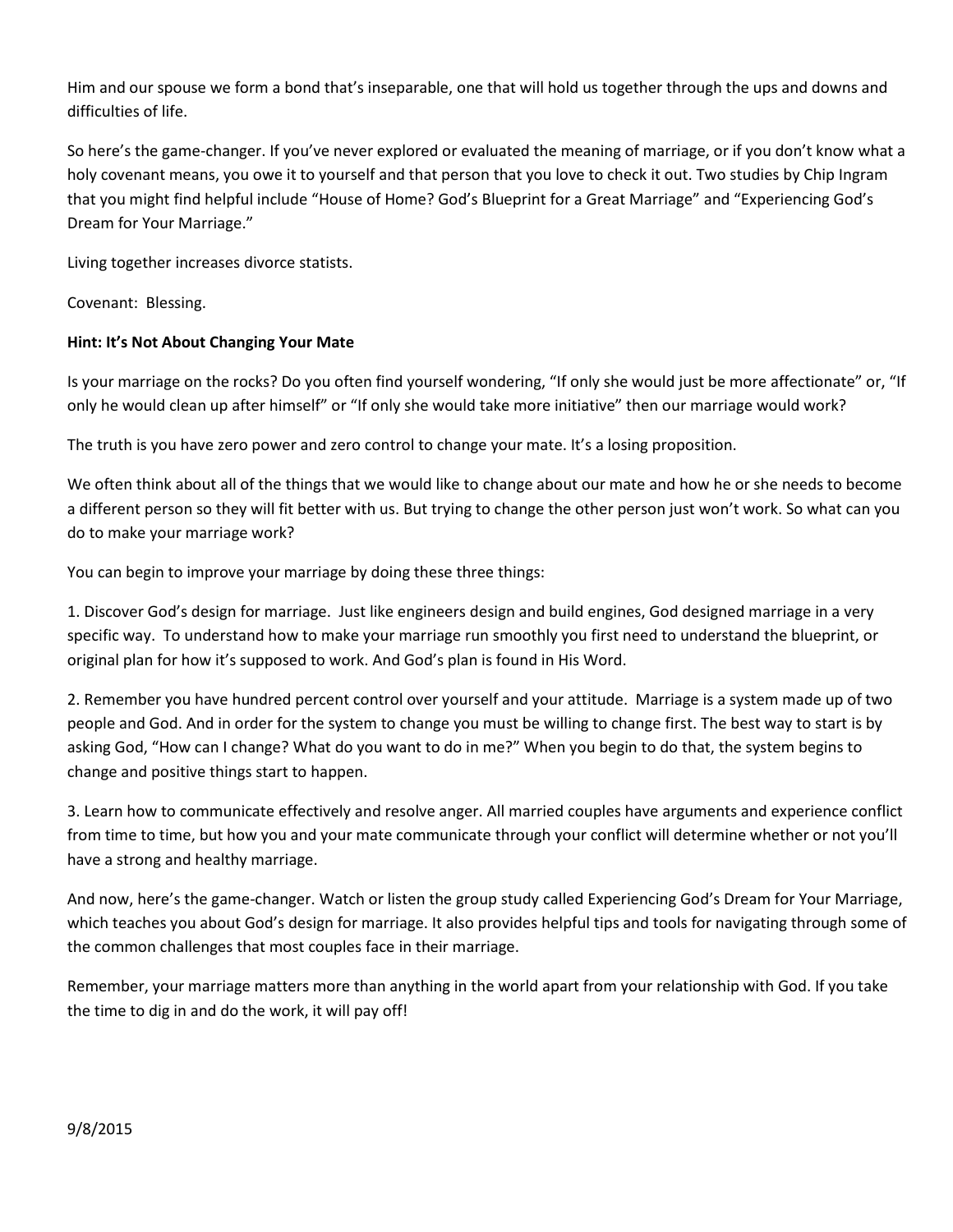What are Trails? Still here because God is working on you. Dan told God, "Anytime, place and cost!" You told Joni Bring on the ministry work, the needy, the refuges.

Hebrew 12:5 my sons, Lord disciplines the one's he loves. Teach > train up. Share in his Holiness.

You DON"T HAVE IT, knowledge for relationships with spouse, and God is taking forth in a way which will give you that. Way out of a consequence is repentance. Way through a trial. Isn't brought on by anything you did. It is for discipline is to endure. **If you're not going through any trials - life is smooth sailing**, **quiet**, well God's children are getting trials. So are you really a son of God? Are you really in the family, a son/daughter. If not your illegitimate, means son of a concubine. God forgive us it we think we should be without trials. HIS love. respect > to turn. Admit – truth. I am Not ( ).

#### **Why chastening overwhelms us**

We won't admit. Ok there is a problem, it is "them". \*Problem and it is me, but it is not my fault. Guilty with an explanation. **We MUST"** Admit - the problem it is me. Submit. - Working on our spirits. Bow our knee to him. Cut deeply get it all.

Results – No subjectivity from God. FOR OUR GOOD!

God has a good purpose in mind. A specific good. Satan condemns us on generalities. God works on specifics.

How do I make the MOST of his discipline. Later, it YIELDS righteousness by those whom have been trained by it.

- 1. Momentary painful
- 2. Profit is eminence, barn of bounty, truck load of treasure, bushel of blessing.
- 3. Promise is conditional, to those whom have been trained by it.

Choice to sin, choice to suffer.

John 1:14: Whom the God loves (not a pampering love, but a perfecting love) he chastens. Discipline John 14:6 (God's moving toward us.) Biblical love.

What did the past 25 years teach you? Teach you about the fruit. God is about making fruit salad. Making fruit salad is a messy business. Fruit all over, in different conditions, needs pruning picking cleaning, then all mixed together and covered in the good part cream sauce (him).

God sent you a prophetess, rabbi, guru, shaman, proverbs 31 woman to help you through life and to teach you what you are missing. God is trying to TEACH you to hold, stand, be there for others not in your own understanding. This means you have to put SELF aside abide in the word of God and when dealing with other be about their words "their needs understanding. Not the legalities of church doctrine base on God's word.

Why trials? PROOF OF LOVE! James 1: To Christians in Asia minor. Count > Consider it all joy when fall (upon face) into different trials. Life is short, journey is long. Show superiority of life lived in God. Not happiness. **Joy** a super natural delight in the person of God, purposes, and people of God. Count: consider - press your mind down upon this matter. So we show how we handle things differently than non-Christians. Calculate **what is really going on.**

Trial is a testing/proving of your faith. Testing of faith produces steadfastness (staying power). Trial separates the men from boys, sheep from the goats, wheat from tares, and Everyone professing a follower of Christ, isn't. PROOF: Fruits of genuine believer is you keep going, you don't give up, he whom endures to the end. When the pressure is on find out if your true believer. Defection is proof of false **conversion.** Proving your faith. False believers flee in a hurry. People whom are feed baby food in church, the niceties of dependence good God net, don't have an idea of what he TRUE Gospel is about. WHEN times get tough they are gone. (Leave their wives for younger, or her to carry the burden of life herself, not there for spouse with problems, leave girlfriend because she isn't perfect, doesn't believe the exact same as you, .) So never really had salvation. If faith hasn't changes you, it hasn't saved you. Testing shows you what you need.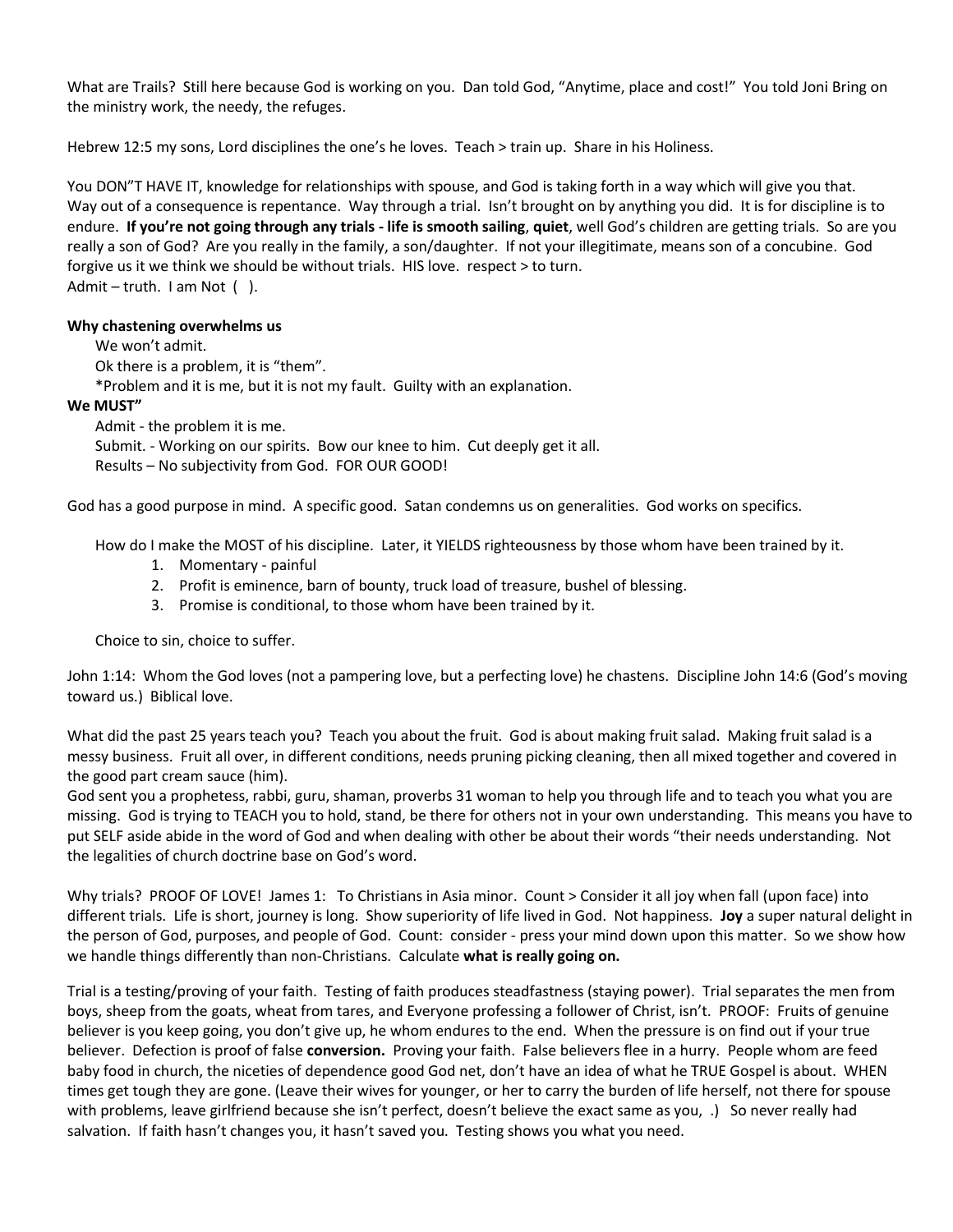- 1. Does you believe God in in control? If you believe it support with Scriptures.
- 2. Do you believe God is Good? And he has a good purpose?
- 3. Will you wait on him by FAITH until the DARKNESS becomes LIGHT? (Until you see (goodness) it?)

Staying Power: "hooPomae"- Remain under.

Testing of faith produces the ability to remain under the pressure (trial). When a child rebels, heart breaks into so many pieces we can't even find them, when sickness comes. Most people want to get out from under the trial.

GOD is trying to TEACH to STAY under (hoopomae)

- A. Complain not it
- B. Lash out on people around me. Revenge.
- C. **BAIL**/Run/quiet. Bail from marriage, relationship WORST possible situation. Or worse we FOLD crush me, give up, not do anymore.

**Bare up under it, by God's GRACE.** God is trying to teach us patience, **remaining under**. **WHY**: The Nail that doesn't remain under the hammer never reach the goal, **Christian whom doesn't remain under the hammer of God will NEVER SEE the Purpose God has for their life.**

Why is the word that hits the hardest, hurts the most, lingers the longest, and the question that every follower of Jesus Christ asks?

#### **Five Lies that Ruin Relationships**

James 4:1-10 Why do we fight with those we love. **Cause**: Your pleasure war (passions) [own lusts among you, envious(covet) so you commit murder, from own ego & SELF GRATIFICATION (you want your own way) > selfish pride. Symptom is conflict from Competing desires. **Consequence**: 1. Attempt to full fill our desires apart from God. You don't have because you don't ask. 2. Use God to full fill our selfish desires(self-full fillment), 3. Frustrations within, and fights without = hedonism (SELF GRATIFICATION) {If you don't address: have marriages and children are all distant/separate from each other. Reveals: a. Believe system that you have believed a lie. B. Then a Series of behaviors that cause us to get more worldly. C. We become Spiritual adulteresses (people of the church) for world leaving God. (Hebrew 12: experiences.) And become God's enemies. **Cure:** humble yourself and God will heal the relationship.

- 1. **Submit** to God
- 2. **resist** the devil and he will flee
- 3. **Draw near** to God and he'll draw near to you.
- 4. **Cleanse** your hands you sinners.
- 5. **Purify** your heart
- 6. Be retched **Be miserable**,
- 7. **Mourn**
- 8. **weep**
- 9. Let your **laughter** (haughty laughter revealing in sin) be turned to mourning, joy to dejection,

#### 10**. Humble yourselves before the Lord, and he will exalt you.**

**a**. take God as your commander obey the known will of God revealed in scripture from the heart., SURRENDER.

**b**. Get tuff with Satan. Take a stand against. FIGHT. Armor up. I don't want to be that, do that, see that, Where are you weak. You won't be dumbed down.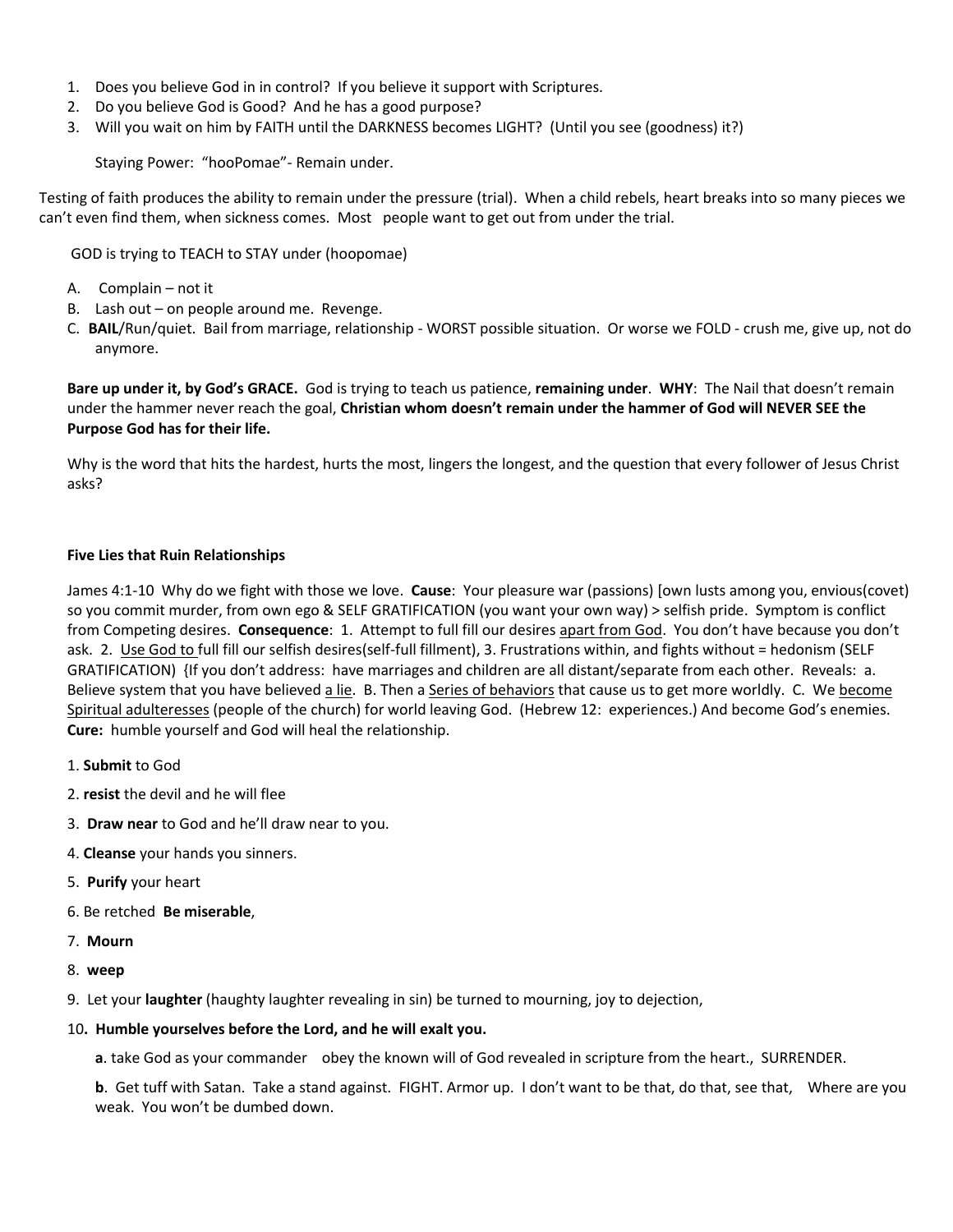**c**. Get Close to God, Return to God. Peace not scudo peace. Abundant life to the max. Seeing the juke for what it is. Protocol. Get into scriptures.

**d**. GET RIGHT with OTHERS. Cleanse your hands. STOP sinning.> Repent. That he may exalt you.

#### **JUST BE RIGHT. DO RIGHT.**

#### **When life gets tough people start the blame game. Lies and Pain inflicted on you. Wounding Words**

Is this true or not.

Critical, inaccurate, defaming, hostile, accusing, slanderous words destroy or ruin a relationship. How did it make you feel? What was the situation? Object of people questioning your integrity? What happened inside your heart? What happened to the relationship? Can you think of a good relationship that was destroyed because of this? Do NOT slander one another(brother).speaking against Not keeping the law, not in judge of. BUT YOU who are individual to judge (him it, ) your neighbor? Brother one another brother neighbor judging in a way inappropriate. STOP TEARING ONE ANOTHER DOWN BY UNTRUE SPEACH. Fault finding, so others think less of them.

1. intentional exchange gossip, 2. Prayer requests to blank really shouldn't say but x and x need prayer for 3. Under the disguise of to get help for a person and you look like a victim 4. Third degree slander )

**Why** 1. If other people would shape up my life would work out. All see, so that the other people can change.

#### **Avoid responsibility, justifying my behavior, be rejected if people hit home, mask insecurity, to get other people on my side.**

2. Perverse appetite for information (gossip) about other people.

We are oblivious to it when it happens, coming out our mouth. Pouring out spiritual toxins in the body of Christ.

**One of most serious sins**. 1. Demonstrates contempt for God law as a judge of it. (This is the way it is.) By lower what people think of them by what you say. 2. Reveals in fact we are playing God by speaking against other. Gossip is 100% untested truth.

(we Gods people) **Evidence is** how we love one another.

We each have different convictions. Royal law of love. How do we break the habit of playing God.

- 1. Develop **convictions** about speaking against others same way you judge other will be used to judge you. Using Assumptions. Break God's heart.
- 2. Ponder the consequences of your speech.
- 3. Refuse to buy the lie that it is someone else's problem.
- 4. Refuse to buy the gossip from others. Takes courage to say discussion is inappropriate .... Lets pray.
- 5. Talk less. When many words sin is unavoidable.

Yearly farmers invest in seed for a good crop in the fall; ranchers invest in cattle & hay for the offspring in the Spring/. It is the same for relationships. You have to INVEST resource, time, energy into them to get a return crop. To harvest the blessings of return.

#### **Restoring a damaged relationship.**

Until there is a consensus as to what happened is reached.

It is just another case of a rich man trying to use a woman. Publicly denouncing/devaluing their relationship at church , and intent to marry each other someday in public, at ranch, and elsewhere. Then the next day, announcing he no longer loved her. Then a few days later his third announcement he was dumping her. (So the worst thing a man could do to a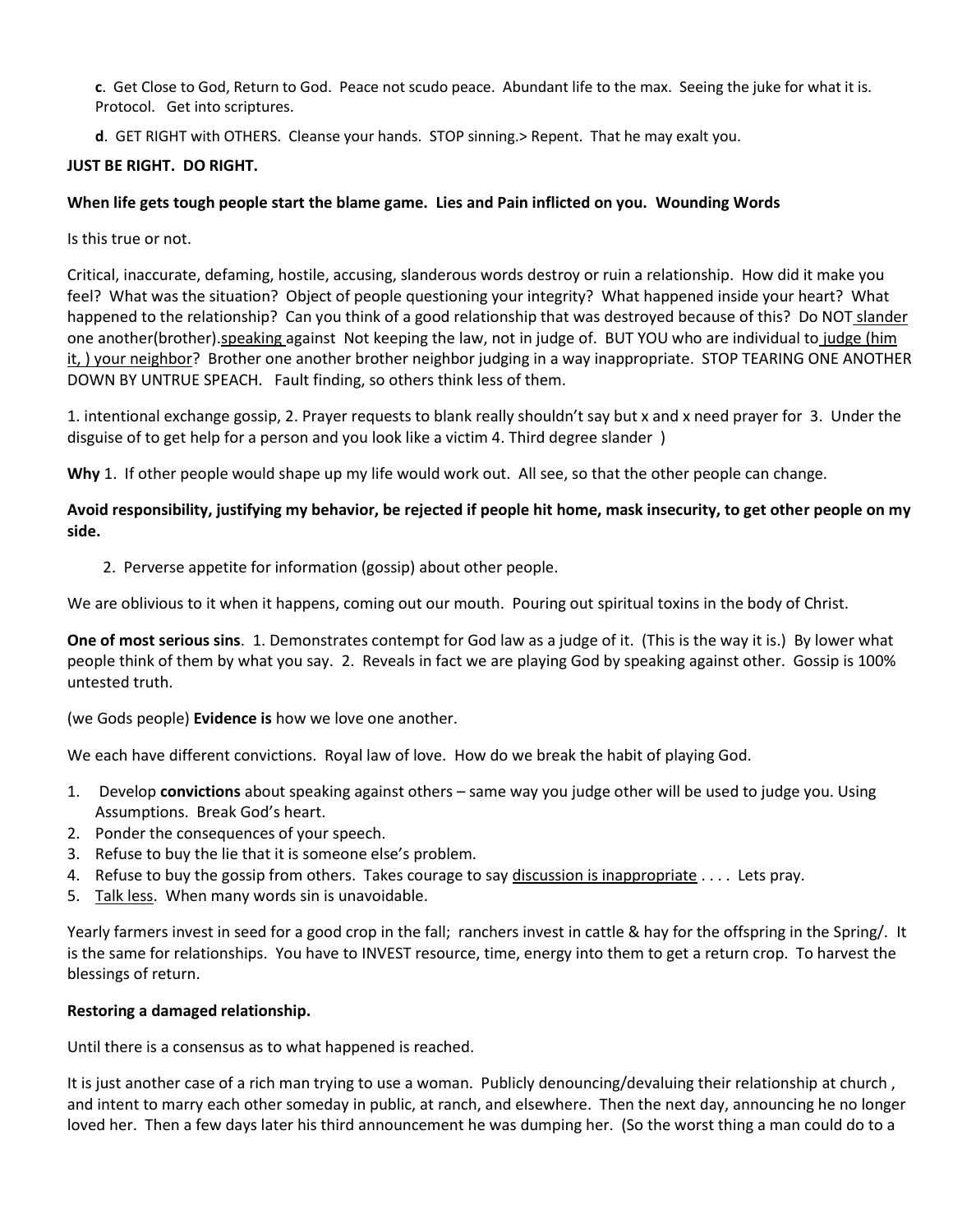woman happened three time in a week), then she has been a recipient of his hatred ever since. Won't hear her out, or reconcile with her. The woman whom 'was to buy a wedding dress because her life was going to change for the best soon, ."Dan. So the devil says. Oh, RIGHT! In two sentences Dan you showed me you're a liar, unreliable, deceptive, not there for me, won't be there for me, and there is no future with you in the state you're in, cold, unforgiving, selfish, dwelling on fear, you have already judged, and condemned me to the position of a lower life form. Instead of the friend, companion, & girlfriend that I was. Verses just enjoying my company. Enjoying my skills. Like I was of you. I wasn't focusing on your faults. And according to scripture your wife because of your comments for 4 months! So I packed and left like nothing was wrong and haven't returned or bothered to talk to you since. ( I tried to return your property which you keep refusing.) I Let the loan for the ranch go. Canceled home reviews for other properties. Nothing in WY for me anymore but bad weather.

**You Justified your own actions in your own eyes without talking it over with me.** Didn't try to solve any problems or look for compromise with me or just simply apologize and continue on with our relationship like you should have; just discard someone. This is why none of your relationships work! **But remember those whom turn away God's people end up in up living in a desert.** And **men whom sin against their wives; God does not hear their prayers**. Since you intended to marry me and kept talking as such to me. GOD witnessed this**; in God's eyes I am your wife.** As you stated intent to be so many times.

So repent via: Doing right by me (according to scripture and my say so.), atoning to God, and asking for forgiveness.

So he will again hear your prayers.

#### **WARNING** is Loving.

1 Peter 4 Job 23:10 When he has tried me, I will come forth as GOLD. Afterwards fruits of peaceful rewards.

"Suffering" will come part of Christian life.(all whom loves Jesus will suffer. Not peaceful all the time.

Guard your behavior.

Trials

#### **Appearance of Godliness; but denying the power! Lack of faith, lack of belief that God is in control/sovereign. Putting stock/power into fears.**

Your are right, we are different: **I live in the future. And try to focus on good traits of people** so I can bare the negative in them. My only prerequisites are in potential mates. Love of God abide in them, no alcohol or drug addictions, and a regular job. **You dwell and, live in the past,** and coveting fear and fault finding to prove no future, to have an excuse not to continue. That is why you denied our relationship at church and why you said you didn't love me the next day. Even after months of marriage this and marriage that from you. Your giving yourself depression and feeding fear by dwelling on every little thing and looking for proof against the people in your life. TO prove them SINNFUL. This in a sense makes you the righteous one, holy in your own sight. Not God's. Your saying God isn't sovereign, and you're the judge abiding over the Law of God. Hearsay. Blasphemy. Judging others for months has brought yourself under examination. Judge yet yhee be judged and found wanting.

Running form conflict and adversity in relationships compounds the problems not solves them. **"Stand firm" God said!**

Those of you operating under the premise that a new woman must PROVE herself against an on slaught of ugly behavior , hostility, suspicion, denial, anger, hatred, selfishness and other SINS, to "PROVE" she LOVES YOU". Is false thinking. Would you go through that if things were reversed? For one thing God COMMANDS you to LOVE her biblically. This is an action not a feeling. And she is commanded to respect you. (Not love you.)Novel idea plant seeds of what you want in the long term relationship with every person you meet. And that's what you will usually harvest.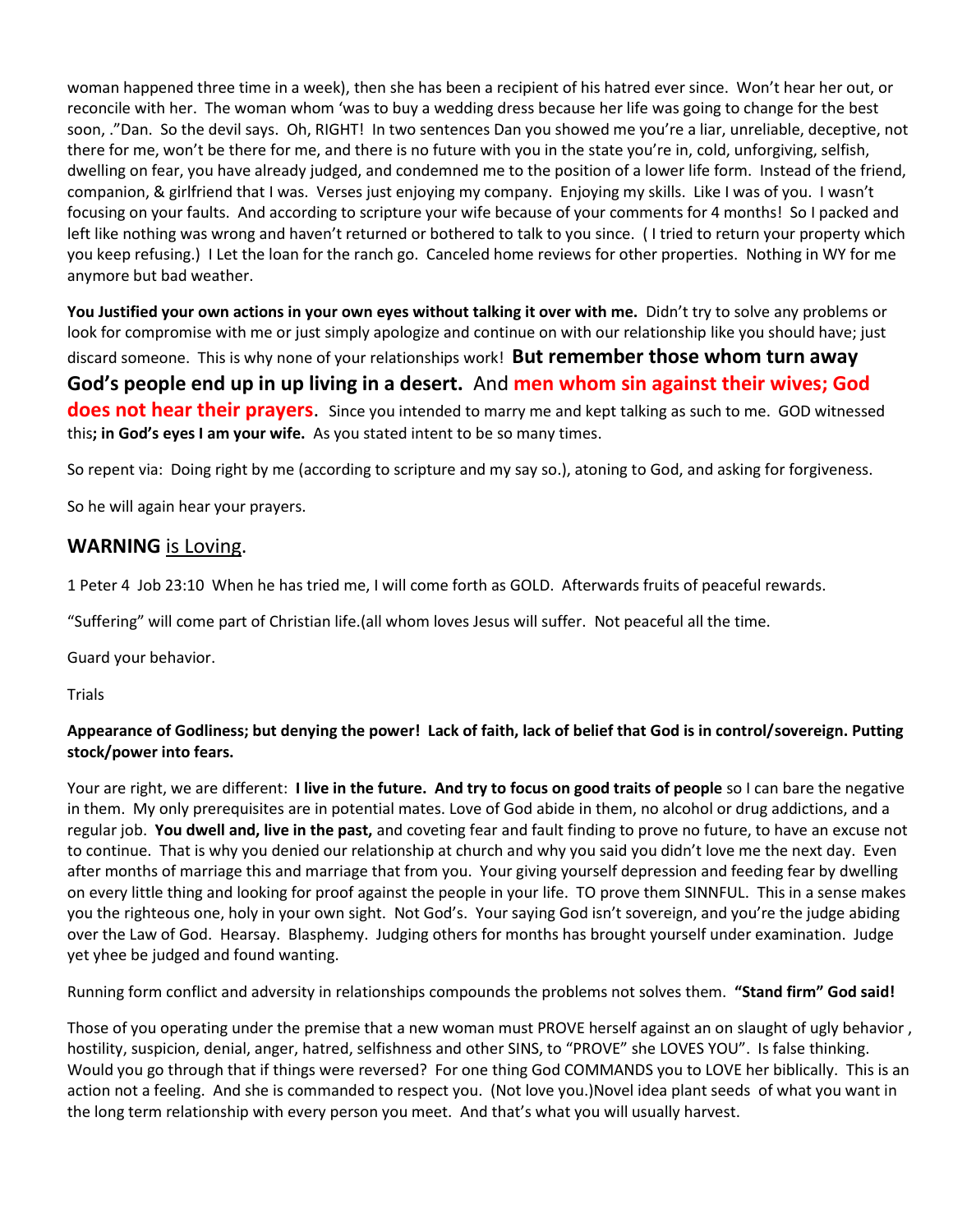Men being filled with the root of bitterness makes it nearly impossible for anyone else to respect you. How does the making a woman's days filled with mental and emotional hardship loving? How about planting seeds of joy in her?

If you are planting bitterness, fear, and go away, what harvest are you going to get back in return and for what purpose? She may have to leave you in or to keep her sanity or health. Or if she isn't married to you, leave until you are well.

#### **When you're in disobedience to GOD "you will go" mentally "crazy".** Practice Biblical love instead.

If ugliness is too frequent the only thing that can keep a woman respectful is a SUPER NATURAL Peace and calmness. That is of GOD; not that your fabulous, honoring, or respectful company. If this goes on long enough people's cries for help with you will reach the Lord. God will saddle you up "load on your heart" and ride you with long set of spurs.

When wild horses are broke via riding they are "raked" with a long set of spurs. You will be ridden until you no longer are able to carry SELF and PRIDE, you will be broken of your own strength and be gentled and open to God's ways.

Take humans, especially males. It takes approximately 40 years wandering against the will of God/walk-about without being harnessed/doing things God's way. To come to God's green pasture and fold. It often takes a situation of more hurt then man can bare before complying to God's ways, relationships with women and family before self-fulfillment.

Once man/wild animal tamed and trained you can be with another to pull God work/task for you. It is when the "team" works in unison and no longer for SELF is when that the animal is of good use. The two can much more than each singly. A team can pull more than double their own weight all day without faltering.

If only, the grass is greener in another relationship, job, church. False premise God wants me to feel happy, 99% of time.

Patience and perseverance is the key. Around a future hope that is guaranteed that the Lord is coming.

Don't give up, give in. There are seasons to all these. If you bail out, you won't receive reward. You get grace for today, not next day.

To grumble means to build resentment towards another.

Intense suffering, difficulties, produces Christ Like Holiness in you. To a mature man. Other people and circumstances don't ruin your life, don't get your expectations thinking Christ left you.

God will never speak more loudly or clearly as when you are suffering.

#### **Seven Types of Men who won't make good husbands.**

- **1.** Just because he sees love and marriage in your future doesn't mean he's sorry for hurting you that one time (or two or three times). Though everyone screws up, **being able to admit when you're wrong — and being with someone who can do the same — is crucial to a happy marriage.**
- 2. Hard time believing you'll be happy **if you marry a repeat offender — especially if you were the cheated-on**
- 3. Guys who are **too occupied with themselves** to do the occasional nice thing for you don't make solid partners.
- 4. **Con-men are shady characters**, and you never know when you might wind up in hot water for his actions.

5. **If he loves his job more than he loves being with you** (as in, he anticipates working crazy hours for the rest of his life, whether or not you like it), you won't be the happiest wife on the block. It's not much fun having a partner if he's never ever around.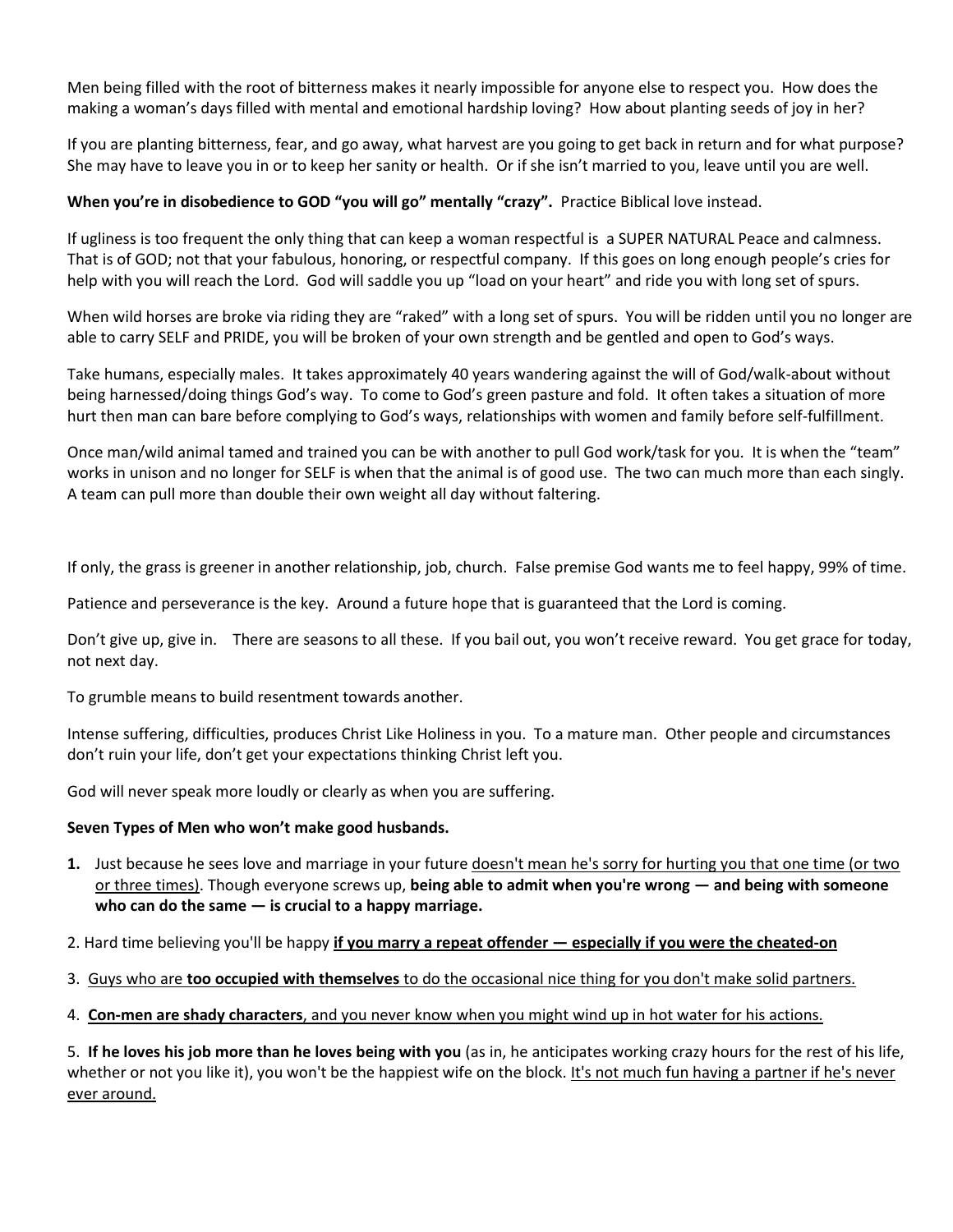6. house-husband has to contribute in some way to making your home a happy one, You'll grow frustrated with a guy who does nothing more than sit on the couch.

7. **A man who shuts down when the going gets tough won't be there when you need him most**. Trust me: You don't want a husband you can't count on.

#### **How to weed out a Control freak or an abusive man.**

- 1. Remove his control over you. or talk Break up with him.
- 2. Keep your family involved, and others. They will see things you don't.

Just because I was sharing thoughts or making comments, doesn't mean I had a problem! Or wanted you to solve something. **Simply sharing**. As you shared your day and thoughts>. Why would I want to hear about cows, tractors, irrigation, & "lower people in your life-those not good enough for your circle or to date-because they used to have social ills"; I was giving you the respect of letting you share your world? All I am interested in is **God/church things, scripture, missionary work**, **healing**, & some into Paso Fino Horses, lastly art Come with me to Dr. (March).

#### **I only asked you for 5 things in 8 months:**

- 1. You're Honesty- (February.)
- 2. Come with me to Dr. (March)
- 3. Pick me up after the car accident (May)
- 4. Oil change (July)
- 5. Stop sinning, and don't break up (Aug)

I was available anytime for you to unload on me, listen to your day, be your sounding board, etc.

MAKE AMENDS/PEACE by reading this and by listening to ALL CD's and I'll leave you alone. To deny talking to me about our misunderstanding is to DENY EXISTS in YOUR LIFE to the extent you state. And for me to not SHARE with you what I understand IS TO DENY Yahweh.

God wouldn't have put this before you, me, US; if he didn't think we could deal with this. TO deal with this is to be done joint effort. Maybe this trouble is to teach us to be there & follow through for someone, learn to work as a team. WE ARE GOD's INTERVENTION for THE OTHER! You don't see it, but I do. Different viewpoints doesn't mean wrong. God uses weak vessels who are willing. (Foot soldiers against 10k iron chariots. Your strengths are my weaknesses. And my strengths are your weaknesses. Together we are complete. We think and live a lot alike, yet slightly different which would keep us from boredom. Both of us are intelligent too. Everyone comes into a relationship with something. A man whom drops to his knees in a field (where ever ) to pray or sing is a man after my heart. (July 2015) Joni, "Do you miss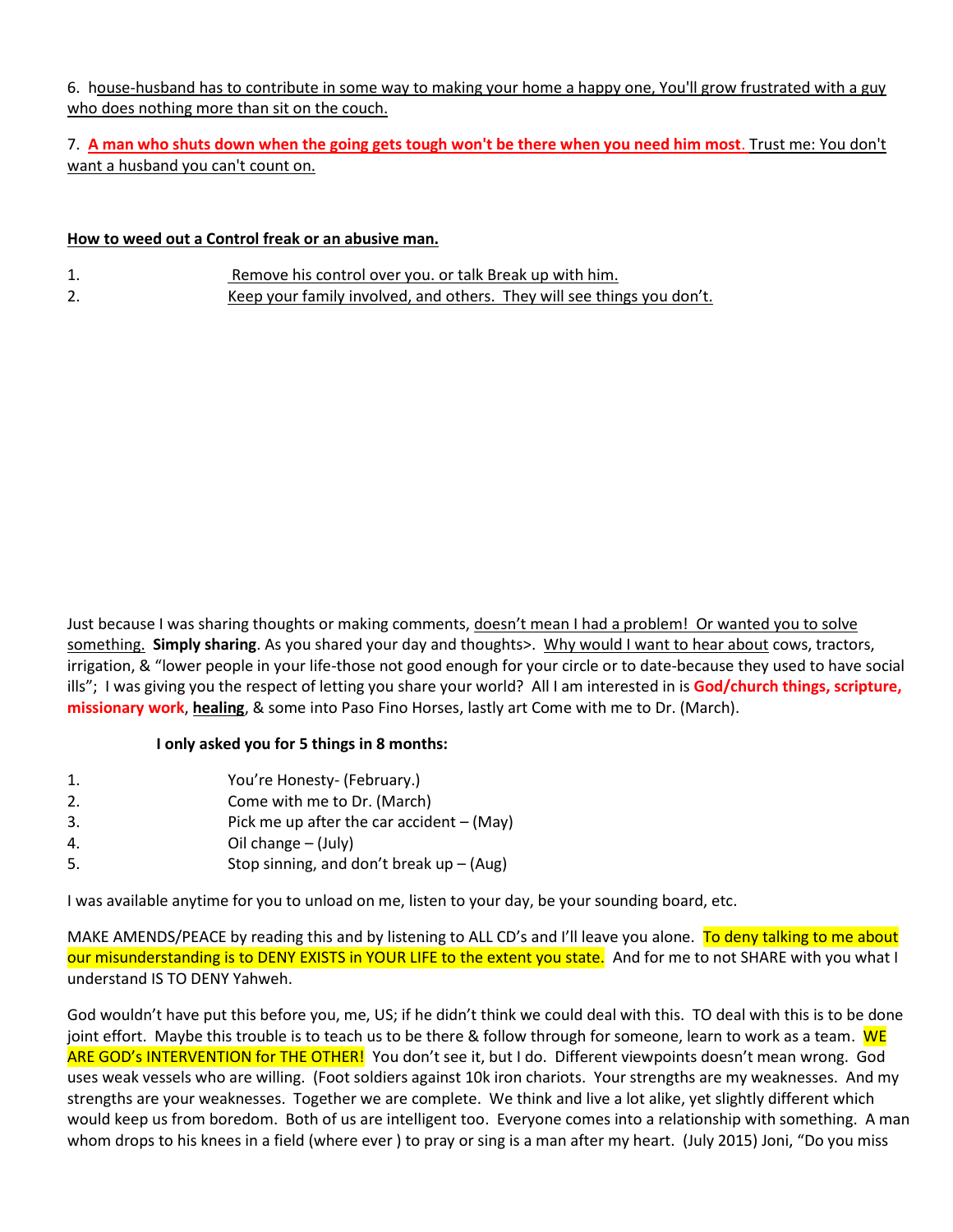Dinky?" "No, I MISS YOU!" Daniel. A woman up town says, "There is something that looks good on you Joni," Joni replies, "It's called Daniel. **LOVE is not a FEELING! It is ACTION, an action by decision.**

**( Feelings come & go. )** And back again. (Love and anger emotions also.) Anger is deceptive. Feels justified, speaks rejection, causes feeling of lack of oneness. Happening because of what's happening inside you, not outside of you. From pride. **Tension from unresolved guilt from past actions. Their disobedience & covertness refusing to deal with it.**

**1.** Stop justify anger, 2.act responsibility,3. Inside you not outside-stop fighting consequences of this anger. 4. Deal with guilt, 5. Forgive, repentance to God, seek meekness \* gentleness like Jesus. **Anger is weakness in carnal weapon.** A feeling of love doesn't come before practicing biblical love, love feeling comes after practicing biblical love. We were always able to

|                                                              | Talk.                    |
|--------------------------------------------------------------|--------------------------|
|                                                              | Work                     |
| Means I'd hear you out too when you divulge any information! | <b>TOGETHER</b><br>Share |
|                                                              | Lean on                  |
|                                                              | Travel                   |

#### Without any problems Daniel until 2 things

- 1. You didn't want to hear "\_\_\_\_\_\_" (But You didn't say anything.) But should have said something.)
- 2. Took on sin, in (You panicked.) It was only FEAR.

The change, difference, the complete opposite WAS YOU in you, your instability. Focused and dwelled on ALL the FAULT & NEG you could find or dream up. (In fact you made a CAREER with the fault finding, and not just with me.)

You DEVELOPED YOUR FEAR vs developing everything else or What WE HAVE, We NATURALLY ENJOY.

(ALL it IS, YOUR FEAR.) or you desire to cheat. And it hurt both us. Sin pitted you against me. You were the one making such a hang up on dependability, responsibility, reliability from me. BUT you the one who bailed? ALL MY MALE FRIENDS SAID YOUR WERE EITHER CHEATING ON ME OR PLAIN MENTALLY ILL/playing games. NUTS THEY SAID. Or BOTH? All I knew I thought you had directly lied deceived me twice. The man that was talking marriage, the man I trusted with my future and heart. The man that I thought was my boyfriend by his actions and language.

(Now we know your heart covets FEAR.) At our first disagreement where your actions were called into question **Ionic!** 

**Failed me spiritually** and left me to fend for myself against Satan & world. This is actually what Adam did to Eve. This is Satan's plan (separate and divide) to keep people from being effective against him. Destroy relationships, couples, marriage, He got 4+ kills in this time in one attack. You let him in, to feast on us. Man is supposed to disciple to woman; make sure world & Satan know you are covering, protecting, be there for her. How Satan wins: teaches men to be:

- 1. Self-Servers predators full filling own carnal desires, even to the point of physical & financial danger including homosexuality, etc.
- 2. Forever boys in mind set, game players, sex and video games, sex and drinking/drugs.
- 3. Hard hearted unyielding to his own rib.
- 4. Femininate spiritually can't stand up on to or for anything. This includes sterilization.

Remove the man, attack the woman, kill or destroy any children including future children. Then God's people will cease to exist.

Men are commanded TO LOVE God first, Next man is commanded as his #1 job: to LOVE Women. Put them under their arm at their side. Next to heart. A safe place. To protect, provide all women in his world. Under this man is to disciple to women. This includes being there through good and bad, wither you want to or not. If Satan can get any of the above in place he destroys friendships, marriages/future marriages, kills many children before conception, kills many after conception. Removes God fearing homes, adoptive parents, God's people. Prevents a 3 note cord (God/Man/woman) from holding/binding up his activities. Leave women and children unprotected target to devour. Man up.

Enjoying life with you comes easy and naturally for me. God gave me a peace over it, I could be myself.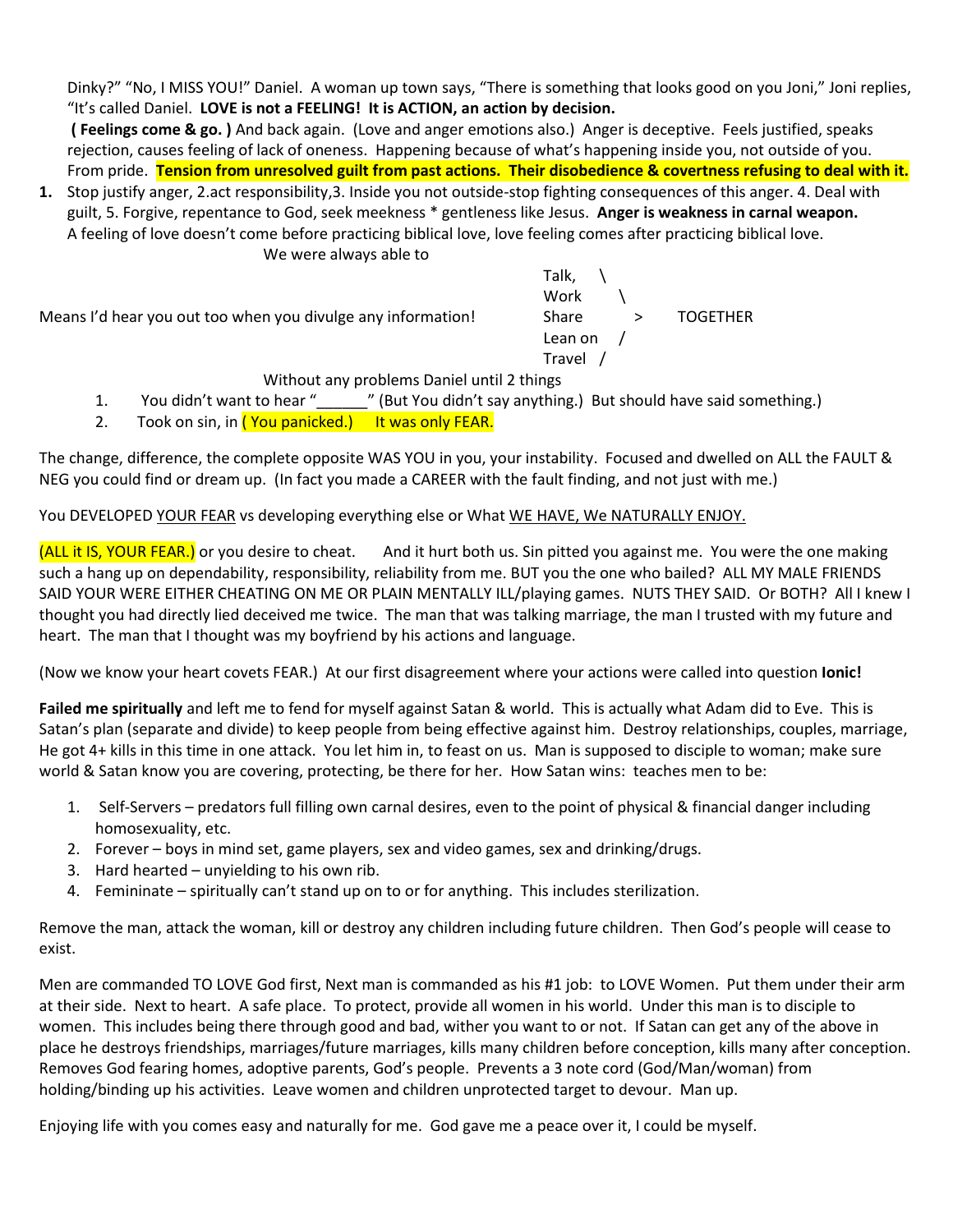(Unless I ate the wrong foods & noticed a inconsistency in behavior.)

To make amends for RAILROADING me out the door without the consideration of what happened.

Read the letters, and listen to the CD's.

Chip Ingram says these will be of a help to you.

I'm at peace I had the opportunity to make amends, now.

Joni Lyn (means very spiritual pool of water at the end of water fall. The Jerimiah of the group, of faith in God's word directions for God's people.)

Remember the King whom turned away God's people whom passed through his land . . . . . . Exodus. And the result to his lands even today. Chinese war ships are doing war maneuvers off the coast of Alaska 9-3-2015. ("Going home preparing for War, spiritual war or war; OR **both**," Joni. Only took 2 months for them to show on earth vs just spiritual knowing from God. Used to take 2 yrs, now down to 2 months, 2 days, 2 hours, 2 minutes, 2 seconds. Let's me know the time is ni.)

All that I am sending you I am doing so with the thought you are my equal, and as such I care about your well-being and this is my insight. Doing so with love wither I am able to convey that or not.

# **Whatever God starts he finishes. Very good things can happen from bad starts.**

**Instead of questions to weed me out of our relationship via fail me with fault finding questions;** you should have **focused on questions to find out what I needed to succeed**. **Or to find out what I thought about a specific things** vs weird questions designed to freak you out. **You eat too much fear**. **YOU COVET FEAR. A negative generated by your evil imagination.** My male friends kept saying you were cheating, unreliable, and a nut case! I went as far as believing you were playing games because of the flip flopping mind/behavior and the dishonesty I was picking up on, on at least two occasions. SO KNOCK IT OFF, repent. MAN UP. Cover her.

What we had was common lifestyle (youth & adult), interests (youth & adult), upbringing (youth & adult), common beliefs(youth & adult), common work ethic (as adults), and physical attraction. AND the big one 7/8 the same on the Briggs/Meyer test. Mentally and Psychologically the same. This is more than what it takes to make a great marriage. (This is as high as the standard to get marriage in the 1940's. If it wasn't this high they'd discourage it.) **What was missing was mental and spiritual stability in you.** Satan has attacked your mind. **THE 1ST THING HE DOES IS TO CAST DOUBTS ABOUT OTHERS. Including ABOUT JONI (BLINDS THE MINDS OF PEOPLE SO THEY CAN'T ASSERTAIN.) (No person can give you this! Your under spiritual attack, so am I,** it wasn't the time to abandon your mate/friend– you fell for Satan's scheme**.)**

# **{Root of our trouble was SATANIC OPISIM to our union/marriage.}**

You're practicing carnal negative relationship styles verses biblical; communicating only to shop or dispose of people, looking for excuses to dispose of them. We had hit a point where it was time to actual building verses sizing each other up. As you note, I spent 6 months pouring into our relationship in all areas. Laying grounds of love and kindness, gentleness, SHOWING APPRECIATION, concern. And opening up in all areas! You should have been doing the same.

What you should have been doing is asking how my childhood, and youth was in detail, how I cope with hardships, etc. and opening up about yourself in depth. Letting me know what I could give you to help stabilize you, asking what I actually needed to grow and develop also. Then we would have grown closer.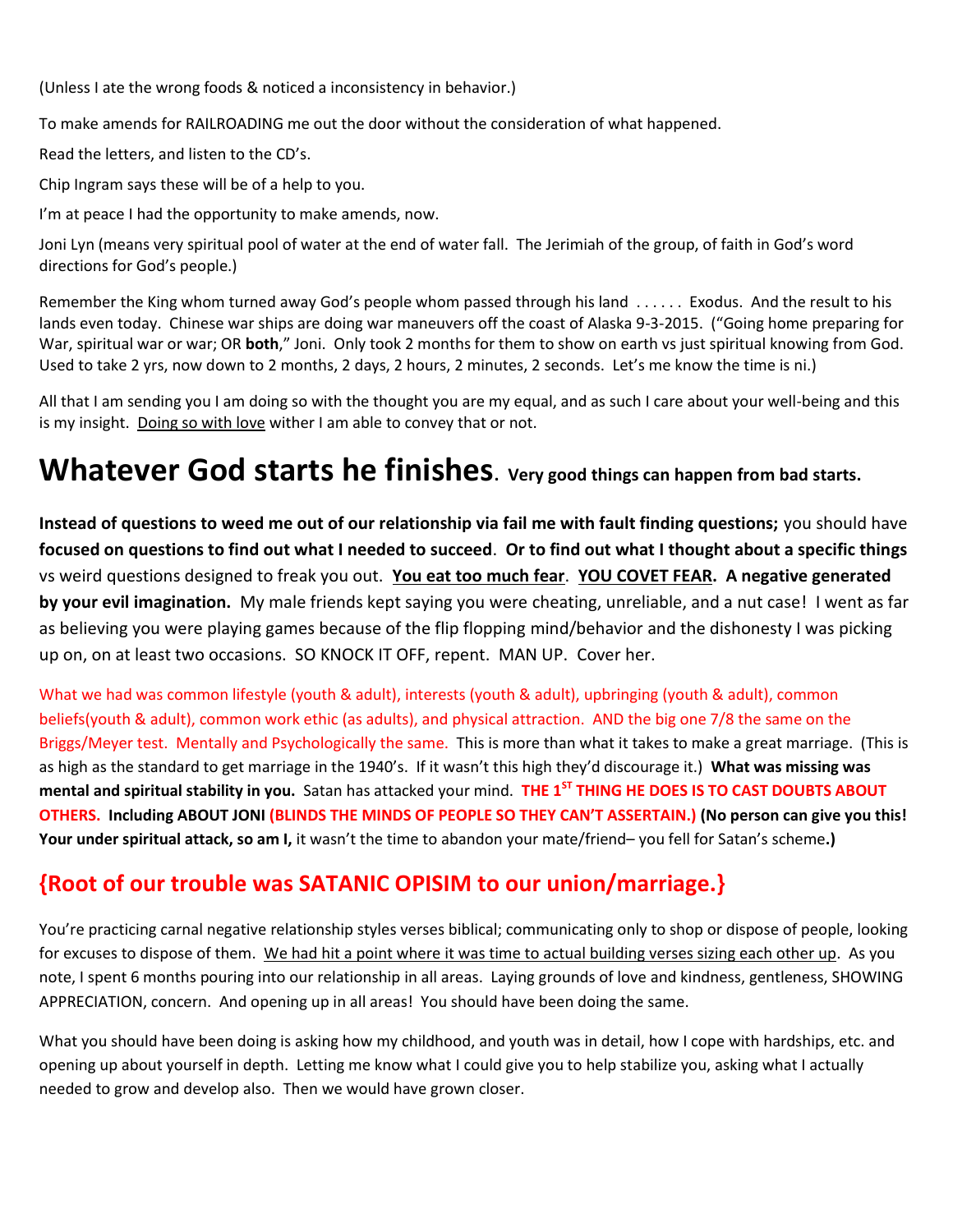IF YOU LOOK FOR FAILURE, YOU DEVELOPE FAILURE AND CAUSE FAILURE. If you find weakness in metal, you weld it, brace it, bolt, mend it together. The same with relationships especially ones you want long term. You already sentenced me to death, out of your life because of your fear and suspicion why would I stick around after you publicly denounced our dating with intent to marry? WITH OUT your recanting said public announcement! Without your firm stand, without your commitment to being a boyfriend. (Where would you be when real trouble came? Where would we be as a couple? Nowhere, is where.) If your real intent was to marry me someday you would would/should have stood firm, covered me with biblical love; spoke your true intent and not dump me. You'd already dropped me in the pit of trash with the wolves, until you practiced biblical love it doesn't matter if I am in WY or ND. **Until you practice biblical love your cold as ice.** Barb had 11 years of that. Until you can GIVE. There is no place for any woman in your life unless she wants to be used and dis-guarded. Just as you were able to destroy our relationship by tearing down the walls, you could rebuild it. Only by practicing biblical love, and covering me. It is for the MEN to build a relationship and for women to respond back. I was responding back. You weren't building after you were on dating site surfing on July  $5<sup>th</sup>$ . I think you were dating two or three people. In which case, "dating me with intent to marry me some day" was a crock of shit! Do you see yet why you (ADAM) were in question and why you need to step forward and take a stand to save our relationship instead of putting the responsibility on the woman. You stopped communicating mid June, always an excuse. If you're not there for the woman what makes you think we should sell ourselves for sex, or just a bed and meals. If you're not going to be in the relationship why would anyone want to be there?

Instead of the self-professed "strong man", you're a self-centered coward. **A true strongman**, and **brave man** would have step forward filled the gaps of misunderstanding and straightened out those misunderstandings and restored peace for both, restored understanding for, restored our relationship INSTEAD of DESTROYING IT. Made sure girlfriend (tended wife) recieved the grace of God through this. (Grace of God trough trial means make sure they don't miss "submitting" to the trial, go through it in prayer, scripture instead of white knuckling or accepting defeat. That no root of bitterness grows and springs up as a sin.)

**That's what a real man does.** {My father was that type of man. And he wasn't a Christian until 6 months before he died. Wither he felt like it or not he did it. Mom, our neighbors, the children, relatives, he was always there to defend, help, and serve them. And he was the poorest of men but gave and sacrificed the most for others of our community. And we all miss him very much because he was a KIND, loving person. Vs selfless.}

Anyone including men, whom are only putting on a front, as in your case. **Don't give, they take. Hence they don't develop love in their hearts for others**. Self-centered.

**Ephesians 6 10-20** 10-12 Be strong in the Lord. Power from Lord what he told us about Allow yourself to be continually strengthened in such a way that the power in you give you the strength to win the battle. **HOLD YOUR GROUND!**

**Put on the armor of God.** Schemes of devil to take you out , tempt you, fill your heart with half-truths,

Struggle with invisible war: spiritual forces of wickedness. (vs get thinking it is circumstances, and our mate.) Thinking everything has to do with Satan on demons or nothing has to do with demons.

#### **5 truths**

**1. Invisible world that is just as real as visible world.** As real as gas vapors**. 2King 6: 15,** 

**Daniel 10: 2 contents/2 realities Arch connection between the invisible world and the visible world. (Angel doing battle, delayed, though prayers were answered – THOUGHT 1st – he cast doubt on you. Impact in the visible world. Your world view.**

2. We are involved in a cosmic war with invisible forces.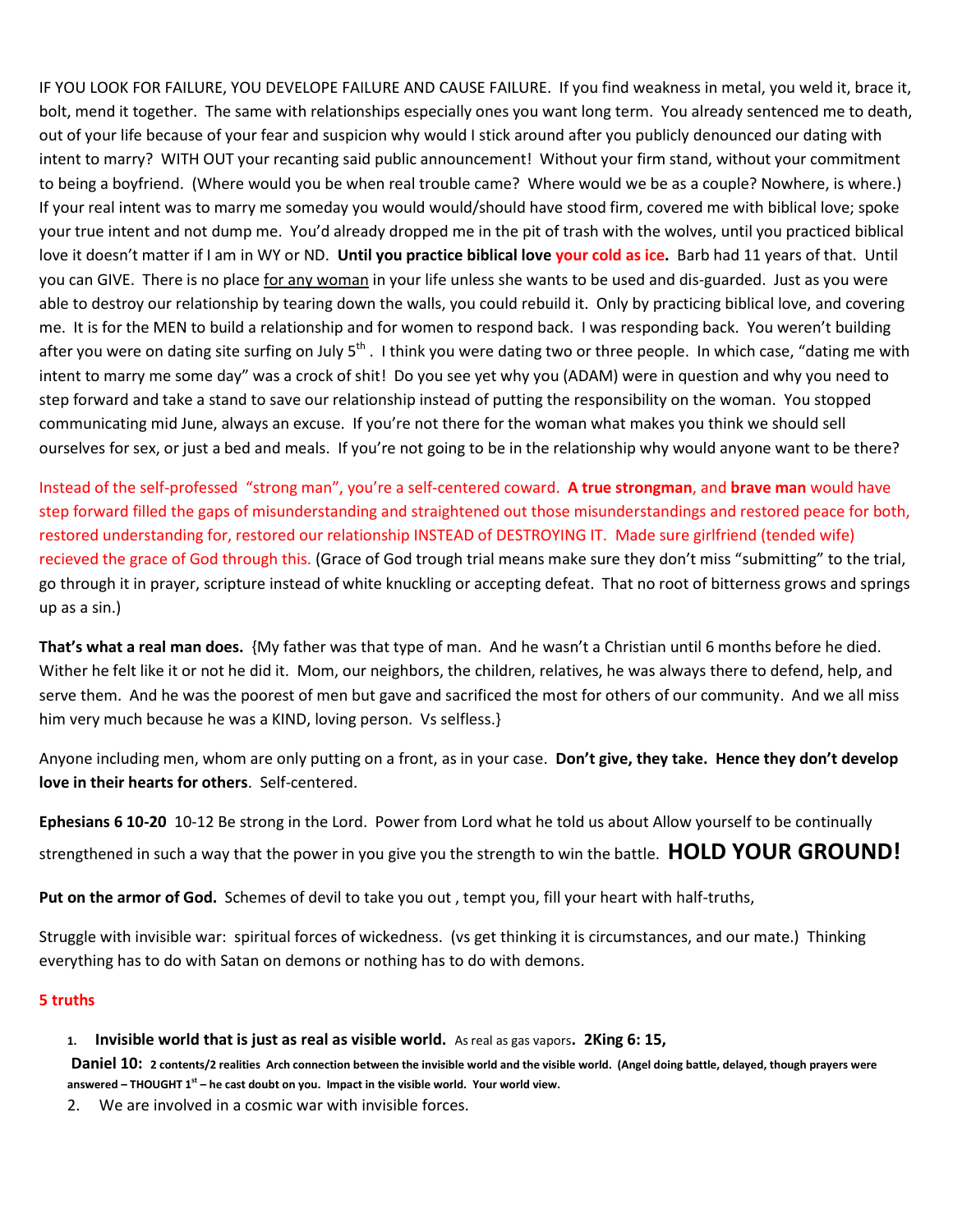3. War with Satan, and his goal is to destroy us and the cause of Yahshua. Terrorize our soul, make us impotent as a believer, make your life one of misery, and spiritual defeat. (Looking for someone when you're at a vulnerable point) Seeking one of God's people to devour. Convinced us God is a cosmic vending machine and the goal is to be happy to love Jesus, give money, be nice to other, push right buttons, be morally clean everything will be easy. (Personal fulfillment.) [The lie: **Happiness Cult**. God is my self-help genie.] God does help us but it is in a battle spiritual field. Authority of scripture/authority of Yahshua.

Satan who is he? Major player in all of scripture. Created spirit, an angel-cherub type, highest created being, created perfect, had a heavenly estate, job: guardian of God's glory, Occasion for his sin: he was made more intelligent, powerful & beautiful than anyone other than God/Yahweh. Nature of his sin was PRIDE. 25-30% with demons Christ contacts were with. Defeated fore, at the cross Jesus defeated the work of the devil, victors in Christ, thanks be to God we walk in his triumph, we have the power and resources to resist Satan and demonic attacks,

- 1. Just a created being
- 2. He can be resisted by the Christian. Resist the Devil and he will flee from you.
- 3. God places limitations on him. We cannot be touched beyond what God would allow and this sovereign purposes protects us.
- 4. WE DO NOT FIGHT FOR VICTORY, **WE FIGHT FROM VICTORY! (a. You are from God. Greater is he that is in you then he that is in the world. B. Our faith, he that believes he is a son of Yahweh through Yahshua. C. Blood of the lamb, word of their testimony, didn't love their life even onto death.**
- 5. Submit therefore to God, resist the devil and he will flee from you.

[I will ascend to heaven, I will raise my throne above the stars (angels),I will sit on the mount of the assemble (rule), ascend about the heights of the clouds(have the glory), make myself like the most high.(God's option) ] Seeks all that is good, and reign.

What power does he have? Respect but not fear him, or preoccupied with. Make sure we are not hardened, embittered hearts. Lest we are not aware of his strategies or schemes. Unforgiveness, deceived minds that break marriages, divide churches, cause depression, repress, destroy your body.

Satan: adversary Devil: liar, Lucifer: star or shining- beautiful and attractive, winsome, deductive, Delziabub: lord of the dwelling, Belile: false God, Evil One: absolute corruption, tempter, too much food, perverted sex, good to evil and destructive. Prince of this world: system, get you to believe. . . , you're not with it yet, accuser of the brethren, trouble wife, dad, Christian, Father of Lies: Plants doubts. Provoking sins. Tries to discredit all.

Filled with the Spirit: wise talk, don't partake with people of empty words, doing disgraceful things, Make your life count to the fullest most of the time the rest of your life, time, and talent right now. Wise lives filled with holy spirit. Baptize-holy spirit one time seals us a child of God. Then immediately in dwelt. Commanded to filled with the Holy Spirit. **Being continuous filled** (soaked) with Holy Spirit. Their character dominated by Holy Spirit. Cleansed anything that contradicts his ways – confess & repentance conduct change turn from., wiling to yield MYSELF to Christ,

No drunkenness (soaked) of anything else in life. Wastes what God has given him. Letting skills go wasted.

Daniel Hampton; Satan's first move is attack your mind. **("We feel so ~desperate for relief that we say we are not doing this anymore.~ Daniel) that is** Daniel Hampton; Satan's first move is attack your mind. **("We feel so ~desperate for relief that we say we are not doing this anymore.~ Daniel) that is when God pulls out the big guns." James McDonald THE 1ST THING Satan DOES IS TO CAST DOUBTS ABOUT OTHERS. Including ABOUT Joni Lund (He BLINDS THE MINDS OF PEOPLE so THEY**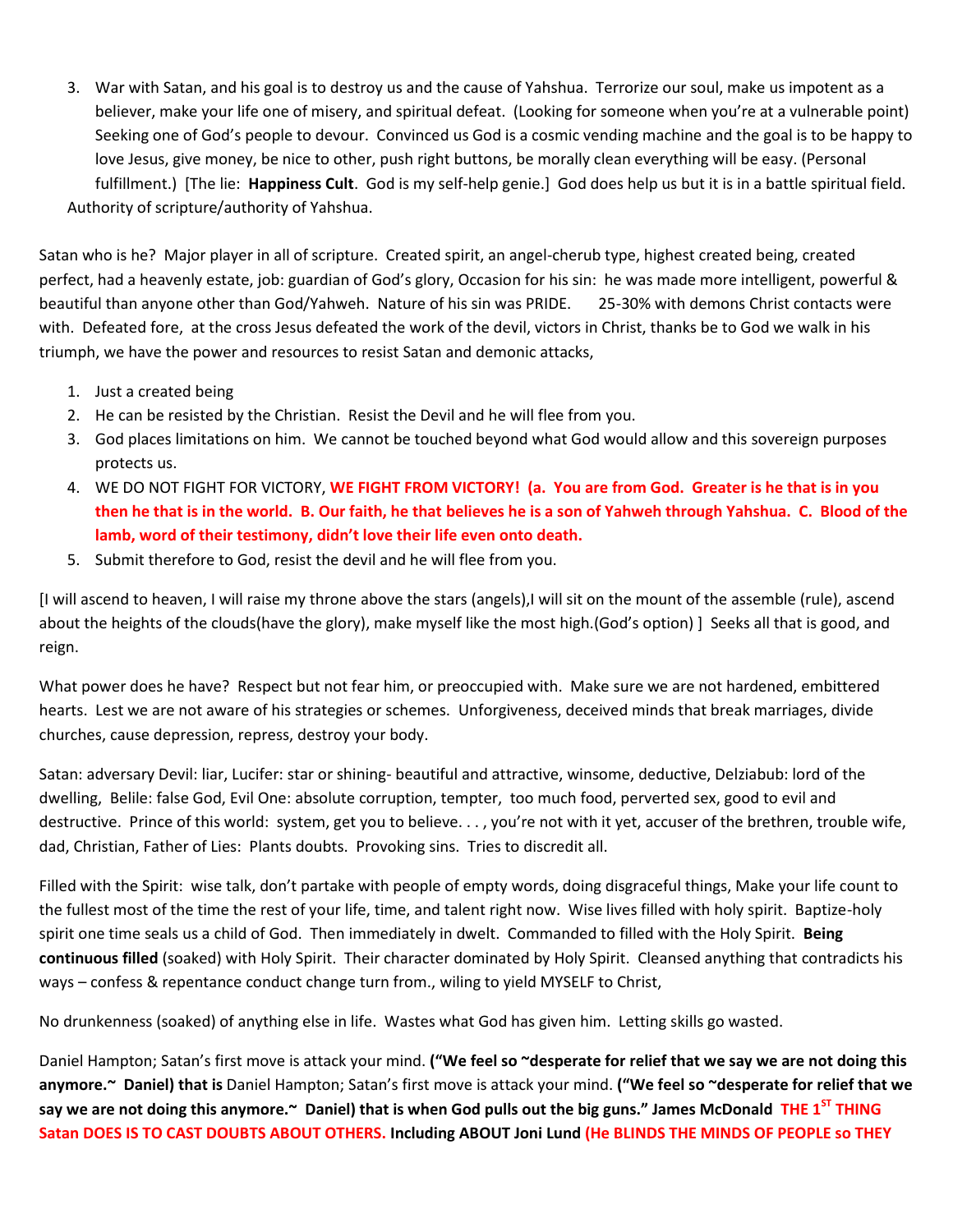**CAN'T ASSERTAIN.) (Your under spiritual attack, so am I,** it wasn't the time to abandon your mate/friend– you fell for Satan's scheme**.) So now a more serious injury/loss is coming,** 

# **{Root of our trouble was SATANIC OPPISSION to our union/marriage.}**

We treat getting holiness like is a medical syrup. If I refuse a trial (discipline), if you refuse to go through a trial for sake of comfort, God will pull out the big guns and you get to a very bad place in a hurry. Trial >finger pointing/ blame shift/Denial, > discouragement > (displacing pressure under angle/resisting ='s) dislocation > bitterness. God Lame (limp) be HEALED (get lesson). Peace with all men for the **holiness** without which one man can see the Lord. You operating according to God's instructions. Holiness (without which no one will see the Lord): Saturating presence of God in your life. \*(Those on the salvation boat, needs holiness to be on SAVED LIFE boat **trip**. Grace of God trough trial means make sure they don't miss "submitting" to the trial, **go through it in prayer**, **scripture** instead of white knuckling or accepting defeat. That no root of bitterness grows (distorts how you see everything.) and springs up as a tree - sin (defiles them/defies others/torment – leads to Godlessness (burst forth into profane living); your sin will then find you out, sexual immoral or spiritual fornicator (unfaithfulness to God – things of God means nothing to him). Beware unless there be among a poisonous plant, blesses of himself though he walks in the stubborn of my heart. Refusal to be happy about it. Root of bitterness-clouds how you see everything, cold callous, twisted. Get right with God when I am ready. Foolish spirit of God will not always strive with man. Profane living leads to disqualification, poof you never really loved the Lord. Can't resist, rebel and come back to God at will, do you think that is better than me, then God turns you over to your desires until you choke on it, and leanness into souls. Afterward, (material objectives) he was rejected (reprobate) of God. Talking it, not living it. Verses seeking to submit fully, TODAY, don't know if you'll get another chance, or a tomorrow. Repentance – God grants, to those whom willfully accept those things God has allowed into your life. Understanding your "thorn": splinter of wood causes a lot of pain, God is not causally related to events that happen when we sin. Allowed by God sent by Satan or our own choices.

Loss, no children, family, season of adversity, etc

We are free of bondage when we know **the truth**-does it for us. Truth of the cross. Through if you give me your life.

Charge to a Man of God Conduct in church**, Flee** from greed, Godliness to get gain**, Pursue:** 6: **Righteousness** - conduct in Gods will and is pleasing to God. & **Godliness** – piety,

(Low view of preaching from others - but if we think God will speak through the mouth of others it is another thing; people head and apply it better.)

compassion, kindness, Godliness, etc Repent and give back,

We are commanded to LOVE. LOVE your brethren. This means so long as they believe the basics of gospel scripture the rest is not necessary to preventing division in the body of Christ. Division in marriages, families, and communities. Therefore, put aside your prejudices, judgments, condiments, snobbery, superiority of another and narrow view of each.

Different faces and body shapes, different complexions & cultures, different in strengths/skills/gifts, different in viewpoints & understanding reading, writing, & arithmetic, different in viewpoints, understanding, & level of presence with triune of God,

Different attitudes & behaviors, different needs & desires/wants, different hopes/dreams/goals, etc.

**So** if everyone has the same looks, skills, strengths, desires, dreams, and needs.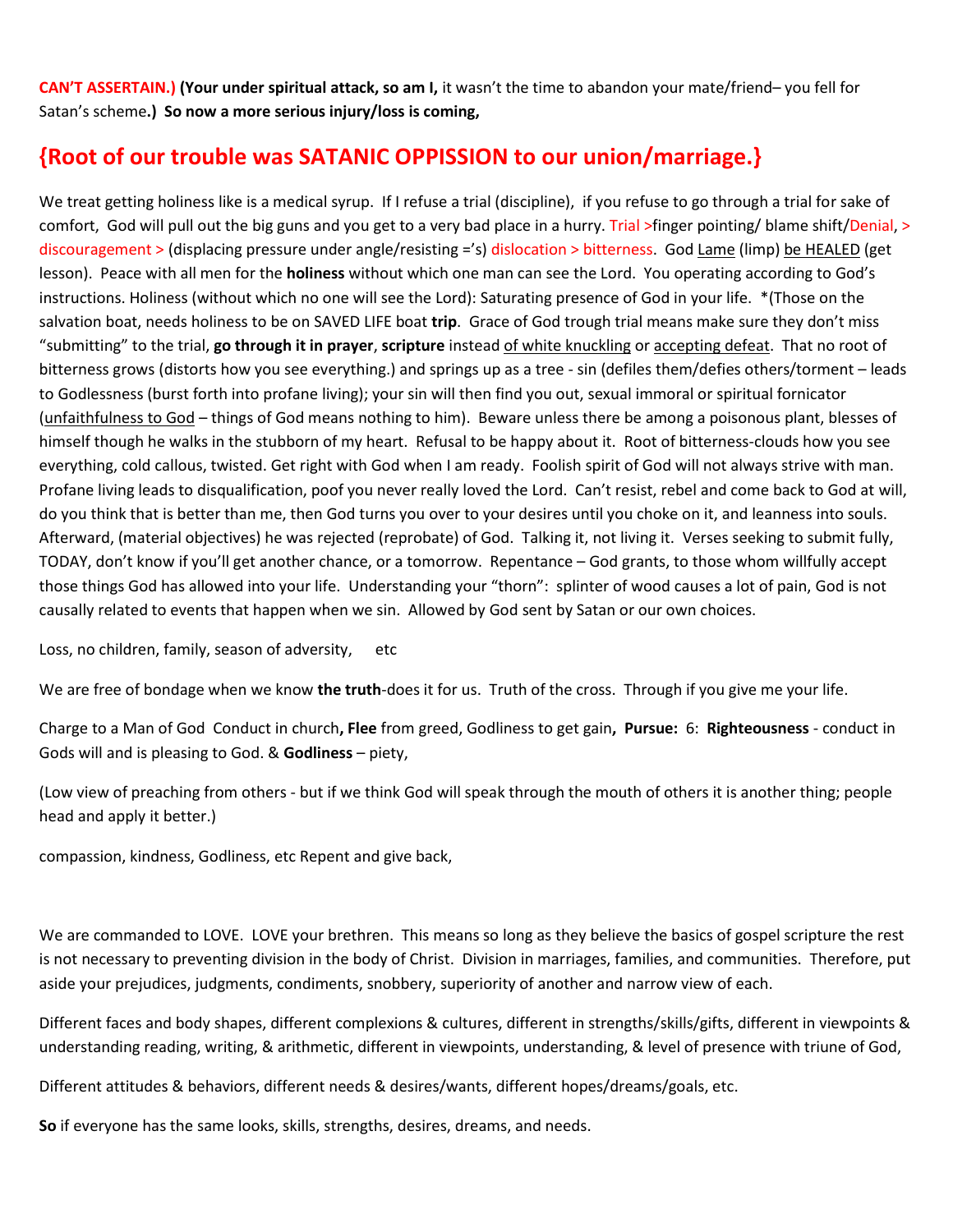You wouldn't score high on any bell curve, on any median or intelligence test.

We'd be bored, narrow minded, slow to grow or invent, slothful, could do very little, slow to discover, in deadlock with wills of others, clothing, food & housing shortages. Little stimulation. No one to full fill our needs, desires, requests, no one to serve or wait on us.

As we'd have nothing anyone else could want or need.

Differences in us is like a palate of color, a rainbow, smell of a full banquet, skyline,

Love must be sincere, honor others above you, patient in infliction, live in harmony with each other, don't repay evil for evil (retaliate),

If you attack let's say your girlfriend whom you've voiced the intent to marry many times; then with a public announcement in front of your 300 of your buddies that your just friends, and then the next day tell her you don't love her. What happened to the months previous where she was so great "fabulous" you suggest marrying her regularly? Why are you angry and hurt you "don't love her." Why do you expect her to continue talking to you without your initiation? Or anything else without your initiation? The big WHY are you even ANGERY at her? You got her hopes up, for a life of love and happiness, family and your companionship. You failed her not the reverse. Did you find out you loved her afterwards? Maybe you shouldn't play games with people's hearts/minds then. Well - go reverse the damages you caused by not standing by her. By not covering her. By not treating her like a woman. Someone to be guarded, cherished. What does your cold, selfish treatment of her say about your GOD? So instead of "too different" Briggs and Meyers test proves otherwise. LOVE thine neighbor's differences. Like she did of you . The Rib.

**THE 1ST EFFECT OF SIN in the family** is MURDER and VIOLANCE. False worship- violence,

Effects of sin is to hate God. And to exploit other people. (same as Communism)

Puts their best foot forward,

#### **Domestic Violence** is

**Domestic Abuse** is pattern of coercive or controlling abusive behavior that is used by one individual to gain power and control over another. This is done by using frightening behavior, intimidating, terrorizing threatening blaming, injuring. Pattern of abusive ways of relating to usually the wife or the girl friend, the woman in the relationship Including emotional abuse, spiritual abuse, financial, withholding of medical equipment or access. Any way you can get power and control and maintain it over someone in an intimate partner relationship. Use bullying, jailer, head worker, persuader-cries liar and abuse: denies. 1 in 4 families. About having the POWER and CONTROL. (Fear enters marriage.

Most often a man. These narcissists are so good at the game they hide it from everybody.

Most women are having to choose between being homeless and staying in an abusive relationship.

Emotional, psychological, stays there forever, you don't forget those memories.

Man #1 Example is food wasn't up to his standard, hot, or served when he graced the door he would take the food and put it into the dog dish and make his wife eat from the dog dish like a dog while he barked and yelled at her from the table with the children watching on.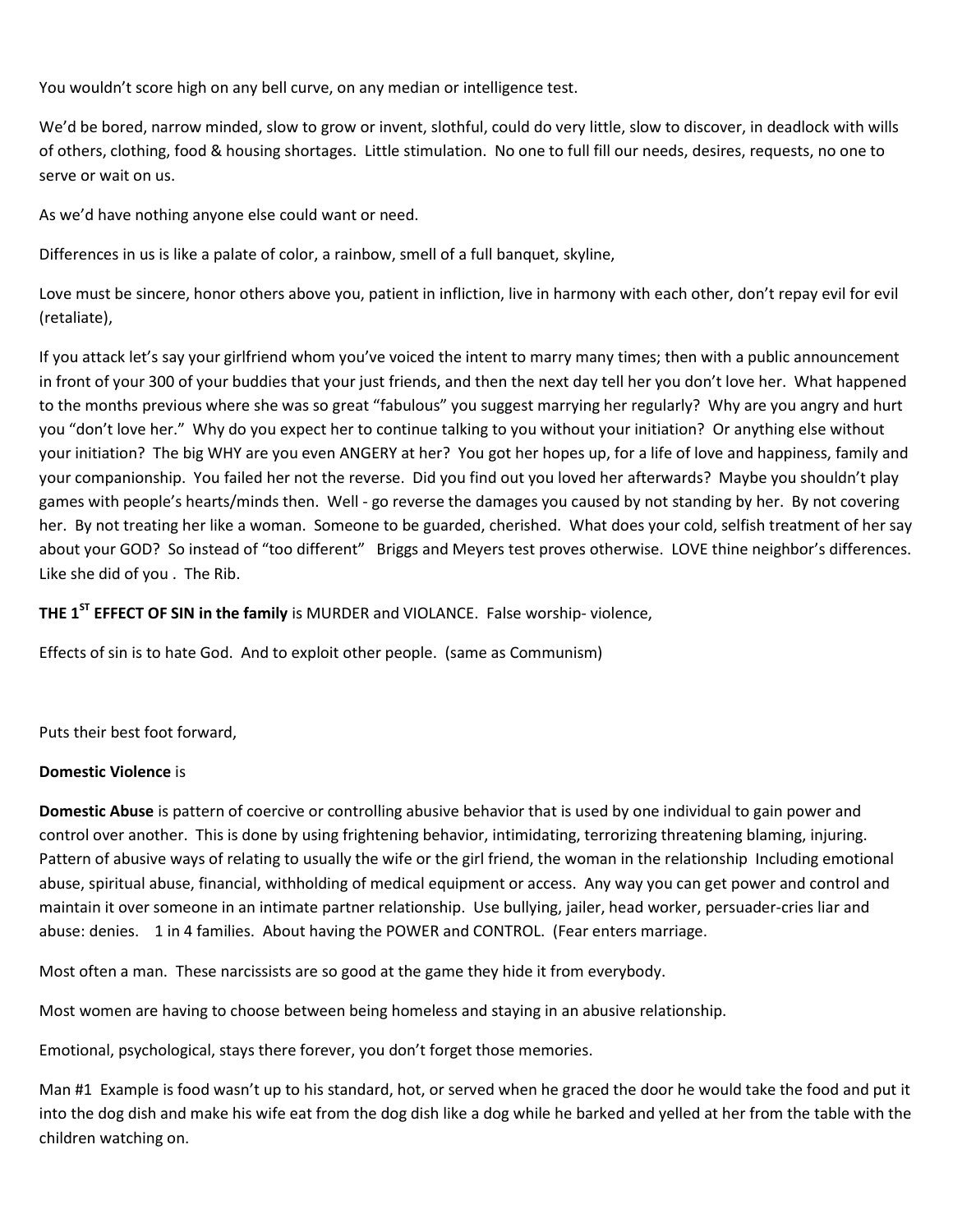Man#2 Another said husband(a Christian) took her visa; then had a contract which said if you don't have sex with me two times a week . .. .threat. If you divorce me I will say your abusive to the child and you will not have our child. She not a Christian, she started to read the Bible and found that this was horribly wrong and started to stand up for herself.

Both of these men when light was starting to show on their activities, they spun out and went to different churches and start claim of Christian got themselves new victims.

**Men that abuse do 2 things**: 1. DEEPLY Deeply INSECURE men! 2. Masters in BLAME shifting and PLAYING the victim!

These types of men unusually escalate to physical abuse at some point if the emotional, psychological control and domination doesn't work. they will frequently escalate to the physical and see if that works.

Other men whom are abusive actually flip flop that: early on in the relationship they will do something physical to have a marker and say don't make me angry or that will happen again so....

Men start the mind game early on, the default is Christian women especially feel a past shortcoming or sin put this abuse on them like if they hadn't sinned they wouldn't be getting punished by their husbands. Outside the grace of God-mind set.

Man's fun or run principle and Happy happy theology is in direct position to Biblical LOVE, scripture and what makes relationships work.

**ONE WAY to weed out male control freaks or abusive men** is to tell him you want to wait and not marry right now. Or thinking of breaking up. The controlling man will get angry, blame her, and then the abuser manifests.

Ladies invite many people into your relationship. An controller or abuser will work hard to isolate you so you have no backup.

Breakup with them.

Watch how he treats his mom() and waitress (is how he views women in general. Always complaining about service beware.) including racism or other prejudices.

Those types of men will then manifest themselves and get NASTY and threaten you.

- 1. **Modeled to them as a child**. Seen modeled. Trained to overreact with his wife.
- 2. **Insecurity because of woman's success,** or accomplishments Man has a need to control something so her.
- 3. **Intimacy – scared of being vulnerable**. Keep the person whom sees them the most held in control.
- 4. Anger problem NOT an issue. Abuse in places where hidden under clothes/hair. And when others not around to see. Including negative comments.

Date in a community environment because there are so many eyes, more objective,

Fundamental churches and churches at large. The more conservative the church more abusive the husbands tend to be since they are expected lead via dominance.

Distorted views of scripture cause men to take license to abuse.

Men are called to give up your lives (living) to protect your wife. Wife is too submit. (Give respect to his office.)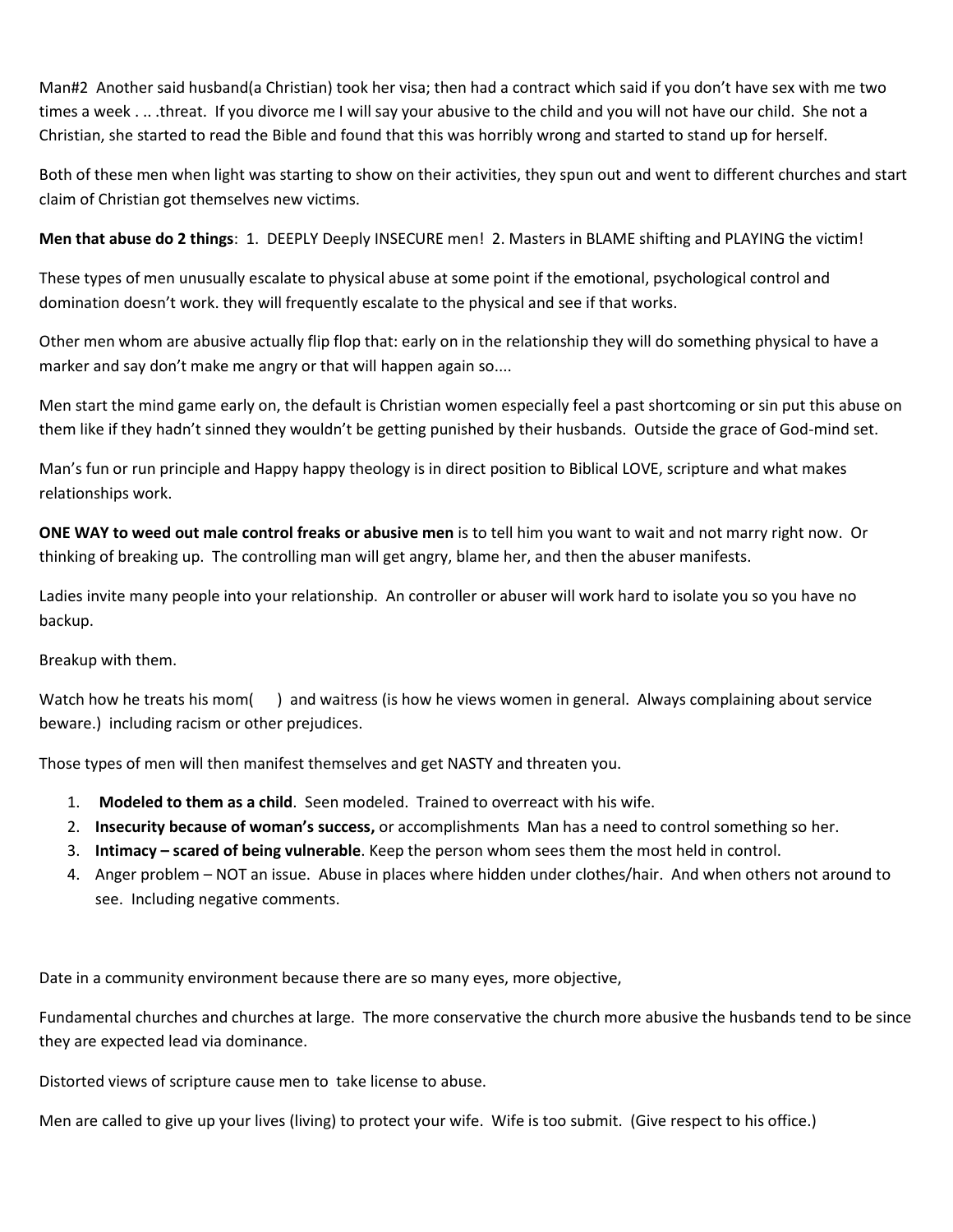#### **Men get no answer to their prayers is because** men have dwelt treacherously with their wives.

#### **"The Book it is my fault?"**

To act like the abuse sin isn't happening is not servicing anyone (or God) well, and acts as denial, the pressure is very strong for women to deny what is happening to them because of need for housing; for kids, leave violence: plan of action, God, leave who believe me, man is church officer, or powerful in community, controls the money for rent, medicine, school, housing, transportation, they feel trapped, feel terror, anxiety whenever he is around, .feel towards him but start looking at his behaviors., domineering, humiliating and how they related.

A man whom is abusing a woman is not a husband but a master. God only holds us to staying together in the condition of marriage.

Scripture says Husbands love your wives and don't be harsh with them. Cherish and nourish.

Harshness can turn into abuse. So cunning so sharp, so persuasive,

#### **Signs**

1. bully- glares sulks and shouts.

2. Jailer-prevents you from working or seeing friends, keeps our in house from friends and family, lock spouse, no cell phone, don't let them f give up emotionally and physically

3. Stalker especially doesn't like family around.

Judges: too fat, too tin, ugly,

- 4 . Persuader: **says he loves you to get his way**, threatens to kill himself or hurt the children, plays poor me.
- 5. The liar denies any abuse, says it was only a slap, blames drinking or drugs or not having enough sleep
- 6. Bad father- says you are a bad mother, uses assess to children, turns children against you.

Denies hitting you, but assures you that if he hit you he'd kill you. Put that in her head that death was always an option for her.

- 7. King of his castle treats family like servants, expects sex on demand, controls all the money, He abuses you and won't except no for an answer. Sulks unless you give into what he wants you to do.
- 8. Head worker- -
- 9.

Anyone two of these any you have typical abuser. Personify how the abuse can magnify likely see a number of these by course of his life.

How women feels, behind closed doors terror, in fear, and pain. Yet in public, she sees how good he is at deceiving others. Who is going to believe the women, some of these men are so duplicity and deceptive. Devils use in laire. Duplicity it not your friends. Isolation is not your friends. Safe place . Is it my fault?Make a safety plan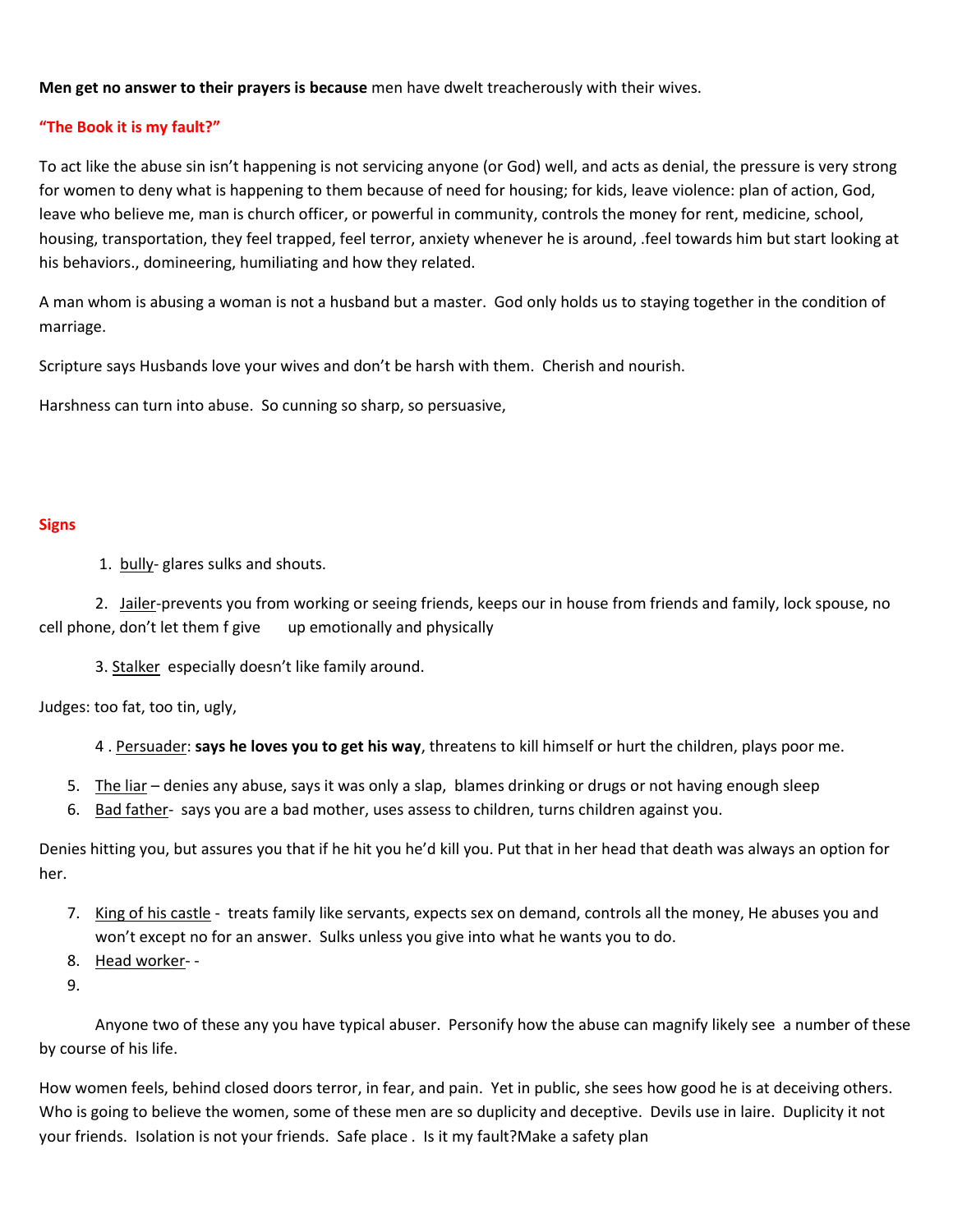#### 8-17-2015

Christ says there are two houses:

**1st built on sand-person operating in fear: rejection, & anger.** Looking for fault, failure, any reason to quiet, or to hang someone for sin or else's sins before others VS talking to or working with the other person through the problem. Very judgmental of other people's pasts. This type of person feels that if they can't cope or love, other people can't possibly be able to either or be doing better than them spiritually. Does surface judgments vs getting to know a person enough to see and know the other has dealt with the past, healed, or has recovered from. The mindset is I don't measure up because of what I done in the past. Why continue a future, will be as bad as past, hurt again, why try mentality. Panic attacks sign of spiritual immaturity.

**Operating out of self-performance**: expresses that other's don't love them, see themselves as unworthy, lack of faith in a relationship if any ripples or changes. Performance orientated. Suppose to have a Christ like emotional response.

2<sup>nd</sup> Built on the rock: Grace, Free, needs. Worth is separate from your performance. Work, Christ, & your union with him. Inquires of other in depth so as to KNOW the other person vs surface understanding. Don't value themselves based on personal performance, or the opinion of others.

#### **Here is what your living; by fear instead of faith has brought about.**

Since I believed you to be a man of his word, a man whom wouldn't say something he wasn't willing to back up.

{ March 2015 "He puts his left arm under her neck, wraps his right arm around her side . . . ." " **I wanted to meet the woman**  whom holds my heart!" (May 5, 2015 "I intend to marry you someday") "would kiss me even if I was covered in cattle poo." "did you buy wedding dress again?"(June/July) "you look good in white" you look good in white"(July), "your life is going to change for the better real soon (April), (July) comments and questions about my moving to WY, "our" this and "that" on ranch, adding onto the ranch house question/discussion." (July) "I am going to marry a woman whom loves God more than me," Dan. Joni said, Well you found her. I love God more than you after his announcements of not loving me. I 'm going home to prepare for war," dan, \*"spiritual or war." Joni "spiritual, or war; no - both.(spiritual attack with Dan, and felt knowing of the Chinese War ships- I went home to abide in GOD/pray.)" (July), \*"Come to see Joni in August, have me come down to spend Christmas with him. Maybe fly." all quote DAN Hampton himself). ." I asked if he would go dancing with me someday, Dan said" yes." Dan (May ) Dan nearly grabbing holding me and kissing me when he entered the hotel after my car accident." \* my moving, I looked at property to buy, secured loan, my buying home in the area-both, putting in a job transfer application, I asked if he would go dancing with me someday, Dan said " yes." "I am a Very strong man." (July 2015) Joni, "Do you miss Dinky?" "No, I MISS YOU!", Daniel. A woman up town says, "There is something that looks good on you Joni." Joni replies, "It's called Daniel." "Said he won't abandon me in any need", only took a week for Dan to deny me, and dump me when he was called in his deception." No steadfast nature in him. What I didn't count on was a man faking a relationship or lying when he said He didn't love me two days in a row. Whichever is the truth. First in church; then at breakfast the next day. But his hatred is proof the Love of God doesn't abide in him. But has very self-serving heart. His hatred is either he discovered he loved me after he ran me off, or he is a bitter without the ability to love intimately.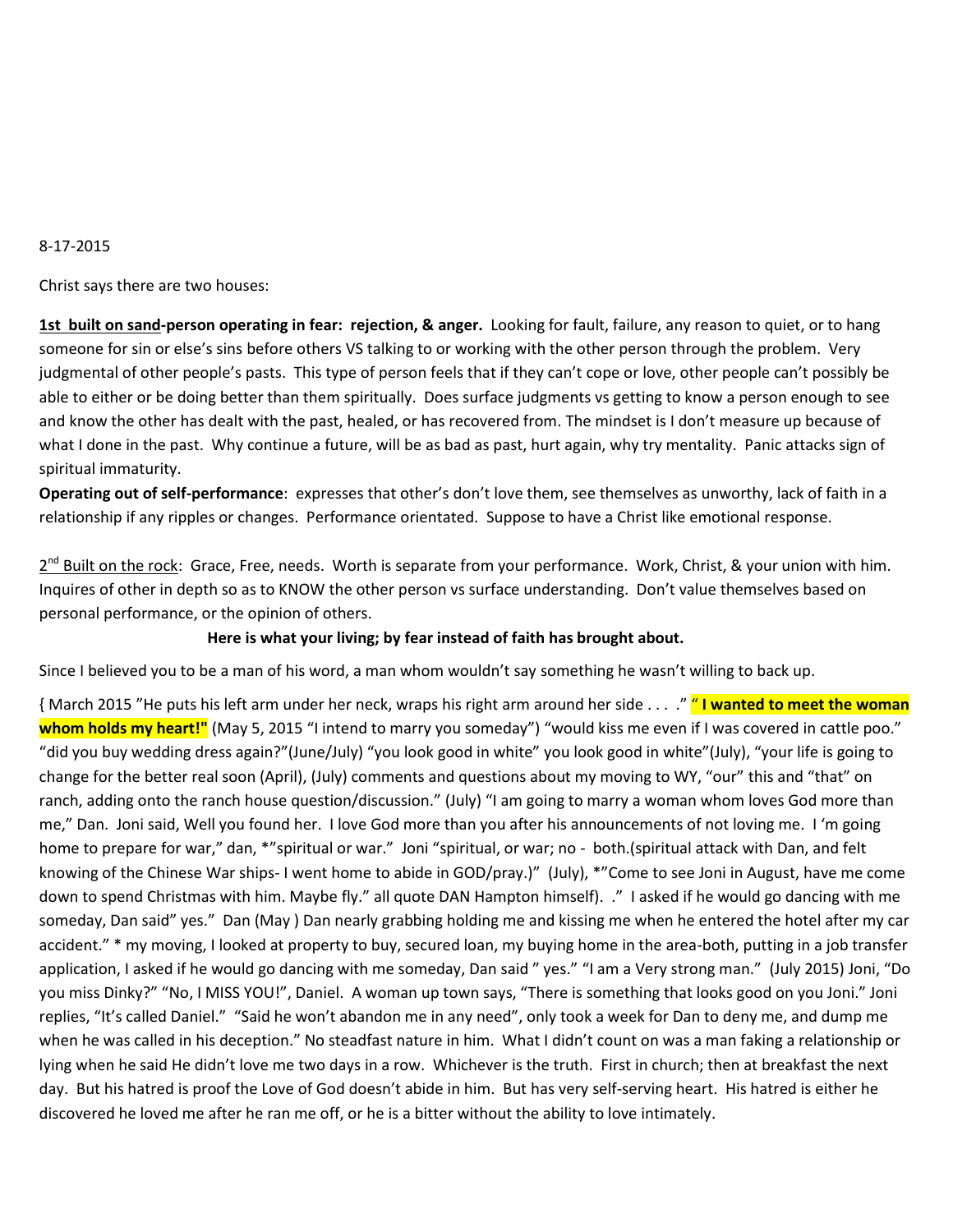I was looking for a continued building of our relationship, **not ending it**. **What I did in text was voice my fear based on you behaviors** verses **what I wanted to say.** What I wanted to say was ask what was going on? Why? How to work on, etc. So we were on the same page. Or could reassure each other.

**Problem:** Did Dan Hampton means any of those things he said above? Or was he playing me for a fool and using me? **Problem:** Acknowledge how you hurt me according to my view of what happened "see comment in church", so he is aware not to do it again (make aware) (apologize specifically).

**Problem:** THE COMMENT IN CHURCH {said to me at the time you: 1.**abandoned me**, u traitor, disloyal, 3.dishonored me, 2.**playing me**, Eve. Hence my comment, "**You** took on **stupid** behavior lately."} PUBLICLY DENYING AND DEVALUING OUR RELATIONSHIP and me, I took as a personal case of deception and that you were making a fool of me for the sake of gaining money. Or a rich man playing games with the feeling of others because he could. (My male friends describe you as simply: as jackass behavior.") I felt betrayed in a big way. Eye opener. An awakener, why should I just keep pouring into this relationship if Dan isn't going to build it with me? (Why should I keep footing most of the expense to travel, wear and tear on vehicles, use up vacation time, put my work on ranch aside to help Dan, stock his cupboards/refrigerator when I come out?) I decided the dispportionate giving of time, and resources would have to be evened out more like the relationship coach said to do. If you don't continue to cover me, you are saying nothing has changed in you by God other than your salvation. **SO I BACKED WAY OFF – what I was doing in text when you thought I was breaking up with you.** You were acting like a boyfriend and husband in all places except Zion church. (Left me to fend amongst strangers there, too.)

Who had your back when you attacked her in public? Joni

**I covered your back** when you lied at Zion about our relationship, anyway.

**I made sure you didn't lose face** in front of your peers with a comment or a scene.

**Until you took sin in you were able to "talk, listen, and enjoy my company! In all departments! I calmed you," Dan.** (I had 3 ice cream choc peanut bars, 2 spicy chicken meals with spicy fries, and drinks on the way home – these in my system did not help! Makes me compulsive with less control!) verses not drinking or eating for 12 hrs as the usually trips to and fore went so I didn't get any unclean foods.

"I eat too much? Too well?", Dan. If you call eating meat once a day or once every other day, eggs 2 times a day, go green once a day too much. I guess so. As I said your imagination is WAY off.

Here is what your living: by fear, instead of faith has brought about. . . continued.

#### I CAME OUT TO WOMING the last time, WITH A pre-approved LOAN in the amount BIG enough to buy the Worland Ranch!

Everything that happened Aug  $1<sup>st</sup>$  was a direct result of your fears which lead to your changed behavior and the comment in church publicly denying our relationship. And not seeing that others growing and changing would also be good for you.

Much later it dawned on me; you may have been sincere with your comments and intent. But never voiced to me directly. In which case the sudden attack of anger, and hatred against me made sense (unless your angry your agenda failed) despite your claim you didn't love me yet. Men kill and destroy when angry. So kill your own rib? I don't get it. I may never know – you don't share thoughts. Or you wouldn't have over reacted as you did if I was "just a friend" as you claimed. This being the case, dealing with this like we are has to change!

If you meant those things you said above for 8 months, forgive me, FIREPOOF ME, come get "she."

You keep mentioning how unworthy You are. Why? How? Where does that come from? People who say "they are unworthy" are saying they think they don't measure up compared to others. Self-rejection; rejection talk from where Dan? Or manipulation from you?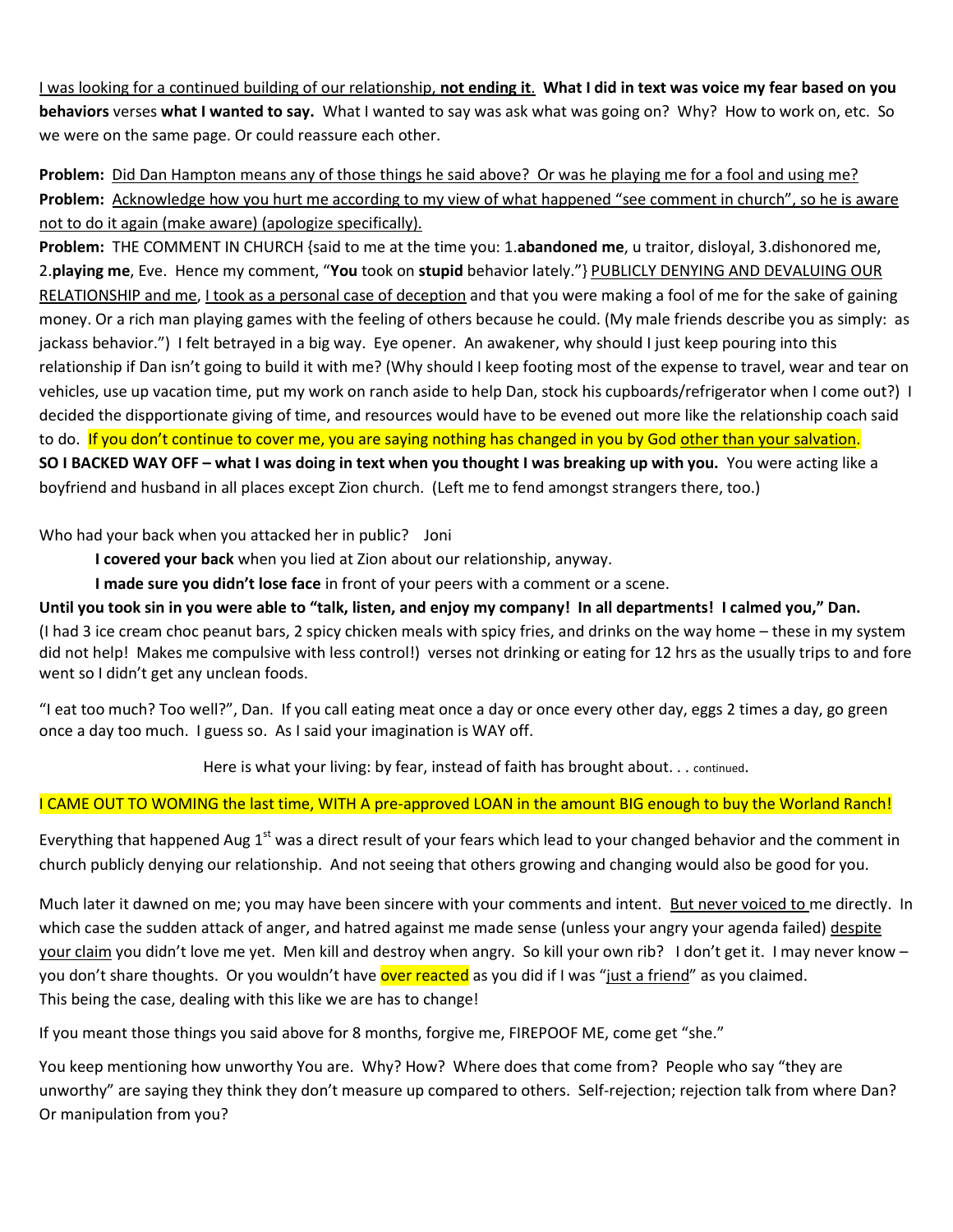The going through relationship books, counseling was Dan's idea, & relationship chicken soup mine. I put it into action with mailing them. I sent books which I thought would be good for your men's outreaches. And your Missionary work. And I happened to read them first. What happened "to our discussing the reading and sermons we witnessed with each other", as you stated you wanted to do? So did I? That is why I was always collecting information. Now if the subjects where touching "home" in your soul/heart you; be glad God sent someone to help you heal. Someone receptive to God's urging.

We have hit the spot where the newlyweds hit. Where marriages fail or succeed. If they turn their backs on each other at this point (every new marriage has this period) verses taking the time to know each other in their pain and distress and give to help the other; the marriage fails. Vague comments don't work with me; direct questions, and comments made with reason for comment works when clearing up misunderstandings, in depth talk over does.

COUPLE? Trouble was - No joint plan. Made together. You took it upon yourself to decide many things without ever consulting me. I went of what you said floats for you when you were sharing in Spring. I had no say you just presented \_\_\_\_\_\_\_\_\_\_\_\_ without ever discussing the changes to our life or where we wanted to go or where you were deciding not taking us.. ??????? I couldn't guess right what you up to.

The dating period is to develop positive ways to deal with misunderstands and issues like these. Verses cut and run. Being you were talking as if your intent was not to cut and run. SO DON'T! Act scripturally instead. Get to know me. Let us heal each other. Let us become deep friends. Let us be more than a Mexican standoff. Let us build.

This will then be different than what we experienced in the past, as we would be both taking the burdens for the other. Showing biblical love for one another. Vs Lust Love, in the dating field. (You turned me on mental, spiritually, & physically.) I think it was the same for you too. People are not automatically "in love", neither am I. (I care for you biblically for reasons you don't understand. I made a conscious choice to care about you, too. Good, the bad, the ugly.) The "in love" comes from time: good and bad times together.

You pride yourself in being so "proper" Godly in your life. **Act like it** then, verses a carnal man.

The spiritual; battle you are in is from your unresolved past, not me. Projected upon me. But you gave me the full blast of your hatred and anger. I realize I hurt you. **I am sorrowfully SORRY for that**! I am not saying I was good or right in this. I was wrong to hurt you. Both failed once. **Past failure does not guarantee future failure.** Actually the opposite.

Resolving the past is not stuffing it or shuffling it around by being busy. Resolving the past is grabbing hold of it when it comes up, putting it in the light by voicing it-what, why: expose it, ask for help and learn to lean on the other not in sympathy but in chiseling away and carrying, a hug, etc. It is the continuous chiseling away at it that brings down those mountains, and strongholds. One day, they are as if, nothing. But it doesn't happen if you don't involve others. Or the people whom to seem to bring up those feelings/stresses are not involved. This is where you must take responsibility to do so. This comes by being vulnerable, open, honest, and being in the scriptures too. Have to face pain of shattered dreams – to get well/healed. Chip Ingram said so, his CD's tell you how.

We got along great for 6 months, and then suddenly you did a complete flip, because of fear. Change in your spirit – took on fear, doubt, & anger. Then you saw ever thing complete opposite, when in truth nothing changed other than your sin state. This is what happens when we sin. I stayed constant 6 months. **When a person is in sin; spirit checks are faulty** & they see others negatively. Best things in life are after forgiveness.

**We are no different; we are the exact same people we were when we met and enjoyed before. Literally.**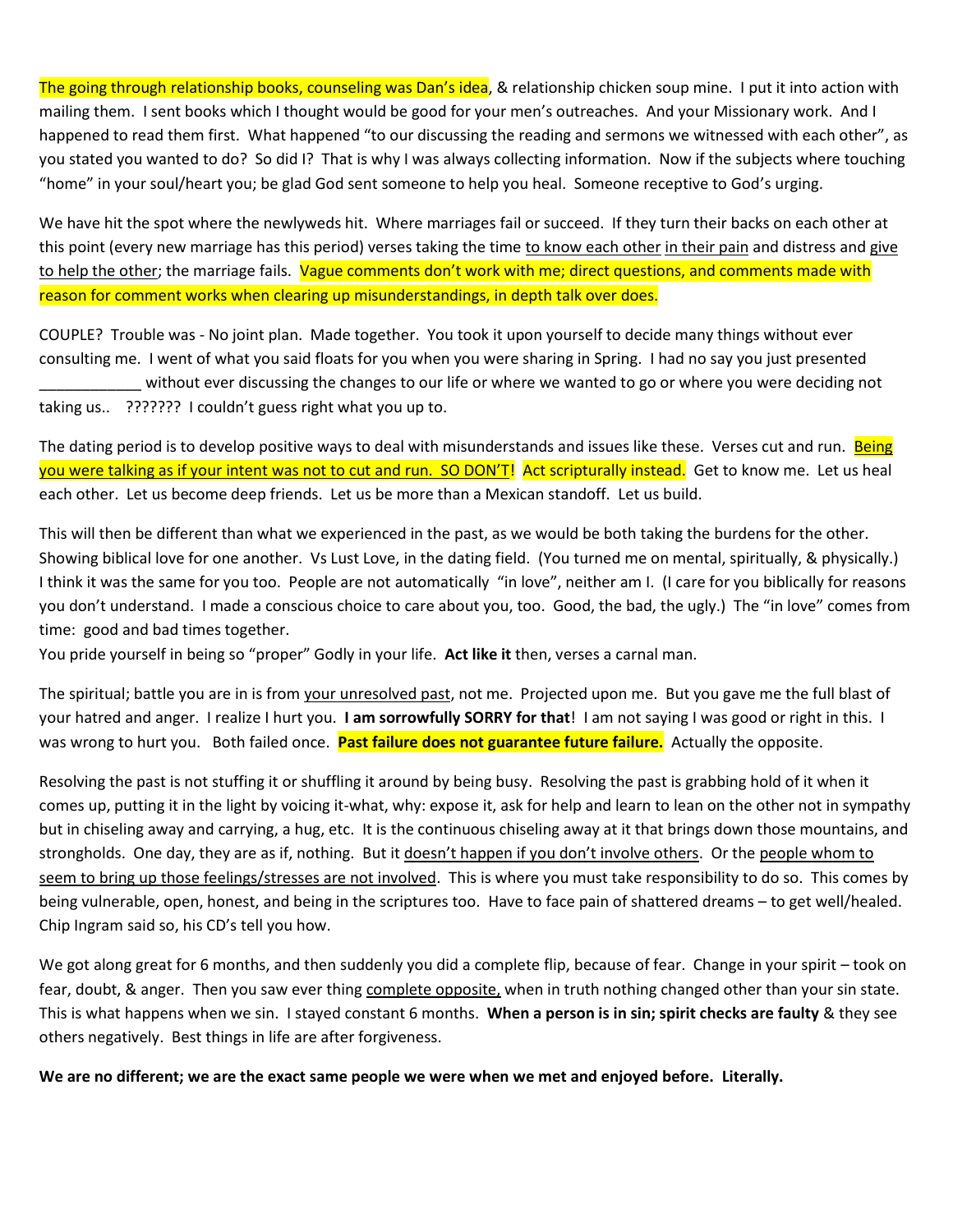Believe me, I know you have faults. It is that I approached our relationship in a healthier manner most of the time. That is I was not focusing on your faults, but on the particulars of your personality, life, and etc. that I found positive and intriguing. Which is most of it.

I turned my back on your "garbage digging, to catch others up to. . .. " Spying on people with binoculars, and through window/ Who appointed you church or God detective or police anyway?

Looking down on other people because of their pasts, races.

Low self-esteem? Strong man or self-serving, putting on pretenses?

What is the BIG deal with letting each other know what to do or not to do? What to give or not give? Sure beats guessing doesn't it?

Not something to have a nervous breakdown over. I will let people know what I don't want to deal with. I say if I am MAD about something or not. And I clearly state what I won't let cross a line. I clearly state what I want help with or wish to happen. Just because I open my mouth doesn't mean I am angry, or want you to do something about it, or it is a national emergency. It is conversation usually. Thoughts. I listen to you talk about stuff, should I declare a national emergency because you said something? Rarely am I angry. Usually I state the parameters of what I can deal with then walk away when angry. Problem: Instead of running to the church with our problems, first lean on me. If I fail, then go to church. If you don't want to talk as often you need to say so and why. Or ask for different subject today. You need to pick the subject too, so you will be more comfortable. You need to get your own talk time. You just need to **ask for it**. If I was given a time table for your absences on the phone, etc, I am able to go the length of time a task entails. Eg: 4 weeks to hay, won't be talking at nights, etc.

The more two people communicate, the better they will be at living sacrificially. Minimum 2 hours a day for couples to succeed. Without the chit chat type. They should be coming up with ideas, understanding, & prayer.

What is wrong with a 50 your old wearing a promise ring of purity verses a 13 year old?

What is wrong with a woman finding/having/or adopting a child? You know how many babies are left in the trash? Especially since Dan, asked about if "I was willing to let him adopt an Indian boy he knew." If you're adopting children, what is the trouble if your girlfriend has the same mind set?

**Speaking of mindset:** almost everything I could come up to increase or improve the ranch; you guys were already implanting at least part-time. And we value the same things, I just don't go around putting the spot light on my servitude to God in public. My servitude isn't important, but God's servitude is. We understand and think the world is going in same way. So much for "too different," Dan. I see cup half full, lately you been taking the pessimist view. I am grateful and feel blessed for what I got. You're using a world measure to measure peoples worth to you. I could care less if you think I am valuable or not. It's your personal problem. My value is ONLY based on God's value of me not my ancient bloodline. My lineage only means I carry more responsibility for others than most people. You have a warped understanding of me, I am far from weak, and probably the strongest woman you've ever met. Maybe someday you'll no longer be married to your"SELF" and you'll let others care about you. Vs secular dating. Our relationship is like your beautiful painted wild flowers right now, scratchy but beautiful.

If your expectations ARE that NO one lets you down – your setting yourself up for failure – hurt. However, shattered dreams are agents of growth.

**Think about the whole picture**: **Ab**normal is where people in a relationship don't fail each other. Differences in how gender relate to each other is a problem unless direct questions and comments are asked often in the beginning. How genders relate and what they value differ. Have to learn what the other values. I was focusing on the positive of our relationship and how to ADD to YOU, in personal help, in finances, understanding, cattle, estate, etc. Men must learn to share what they are thinking, and ask what woman is thinking or they guess wrong a lot. They must be willing to divulge information freely before being asked. Some people may not think to constantly ask you to give information, I am the type that thinks people will divulge information they want understood or automatically info for subject.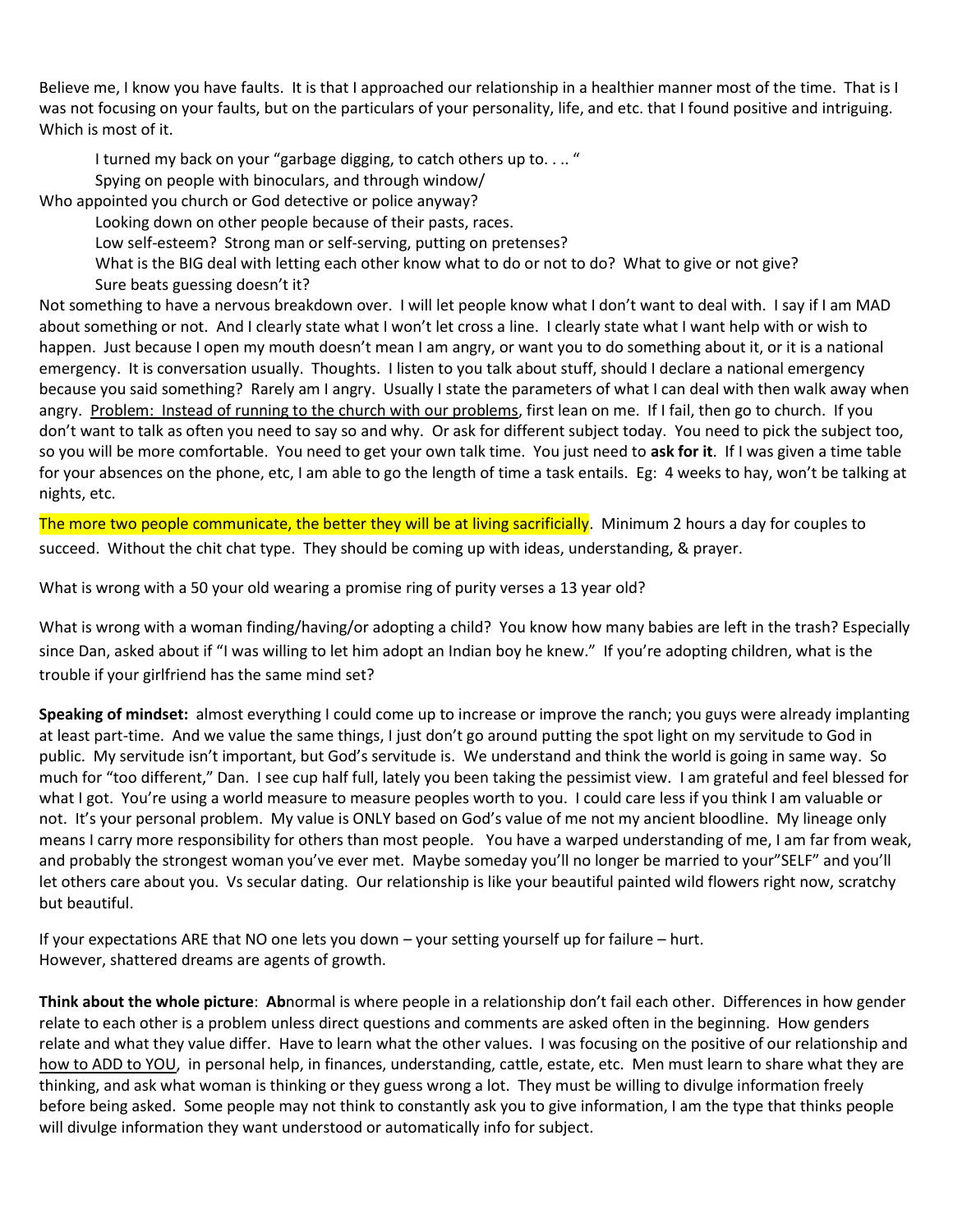My full intent and actions was to AWLAYS bring YOU an INCREASE of some type. Daily goal of mine to find something. Imaginative acts of caring. This is what scripture teaches us to do. Who had your back even after you attacked her in public? If you want true love, follow the scriptures; not your carnal desires or carnal will.

You were given the "how to" tools. Use them.

True love = a person thinks more of the happiness of another than he does of himself. Who was willing to **travel, sacrifice, change their whole world to be in the area? Answer: Joni**

\*\*\*\*\*\*\*\*\*\*\*\*\*\*\*\*\*\*\*\*\*\*\*\*\*\*\*\*\*\*\*\*\*\*\*\*\*\*\*\*\*\*\*\*\*\*\*\*\*\*\*\*\*\*\*\*\*\*\*\*\*\*\*\*\*\*\*\*\*\*\*\*\*\*\*\*\*\*\*\*\*\*\*\*\*\*\*\*\*\*\*\*\*\*\*\*\*\*\*\*\*

**Problem: Just shutting me out of your life without us discussing the situation (not RIGHT) especially with all your references to** GODLY actions and references to getting married **from you.**

Involving the church with a discussion with just you, not RIGHT, Scripturally it should have been BOTH of us there or on the phone talking about this --- What you did was uncalled for, Dan.

Soon after a person loses the will to listen, they lose the desire to talk. (This is what affairs are made of.)

Didn't take you long to do to me what you did to Barb. Which tells me you have a spiritual problem. A SELF problem.

Went to a man to know what a woman was thinking and church verses talking to the woman/person themselves.

No one knows what another thinks, unless they clearly state themselves when addressed.

People with depression run other people off; intentionally. Then they don't have to deal with issues. Your friend didn't take enough lavender to do any good. Once isn't enough for more hard core depression. And **when you're fighting God the lavender won't help.**

#### **FEAR JUNKIES** – believe fear is protecting them from getting harmed or hurt. When in reality they are **NOT TRUSTING GOD!**

Daniel the Judge, Jury, and Executioner of what will and not be in a relationship. Having the only say in discussion to breakup via **your own understanding** which is CLOUDED with fear, criticism, and pain. (Double minded.) Very much like Sharia Law, vs scripture. Verses **our understanding** of the whole picture. Instead of talking to me first, you go to the church.

Use everything to avoid or to shift the pain/blame to others. This, with the one below puts you in the abusive man status.

Do you know what I want out of life, so that you know what would be good for me? NO. Therefore can't make decisions for my future without consulting me. Suppose to be more like suggestions then leveling the here you go on someone.

The healing power of God's grace when couples determine with God's help, to channel their energies into reconciliation rather than using up their resources on finding imaginative ways to separate from one another and dissolve that which God has put together. **Dan asked if I thought God had put us together? YES I said,** I still believe that.

**Why Love should be a SERVANT of OUR WILLS**, a reminder **that WITH God, failure is NEVER final.** Love is a decision to care verses "a feeling." Commitment to **ACTION is KEY** . . . . when a relationship goes bad it is from NO CLEAR PLANS stated JOINTLY by both. Including getting the skill set.

We were ALWAYS able to TALK, WORK, SHARE, TRAVEL together without any problems Daniel.

Until 2 things

1. You didn't want to hear "

2. You panicked. **The change was you. FEAR! All it is. Is fear. Maybe fear of yourself control. If it is such a big issue for you to be normal maybe you should consider going for counseling with a person trained in counseling abusive men.**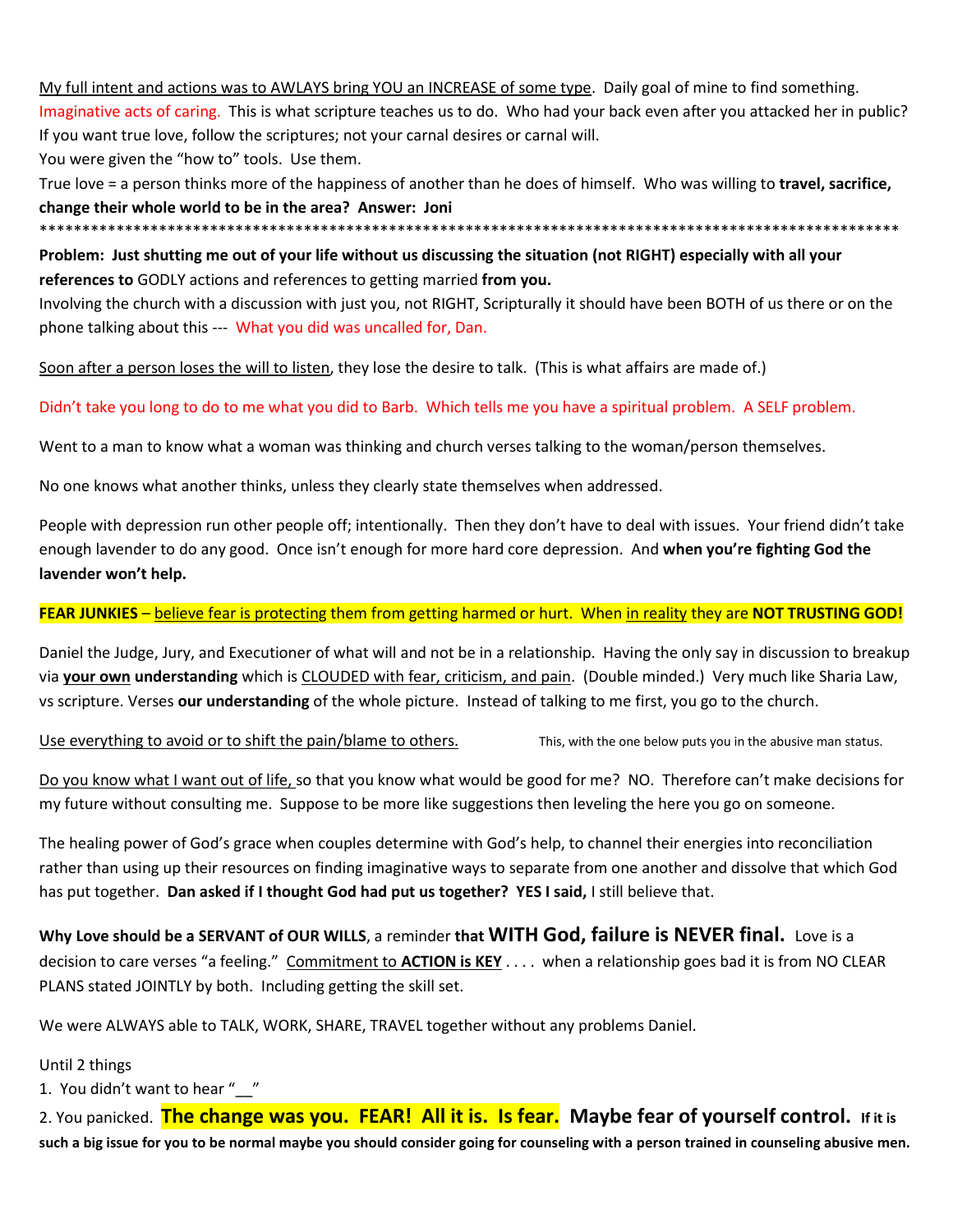Let your fear be a starting point not an end. I didn't leave you.

Being up front and talking about what is really on your mind, would turn things around, keep us out of trouble, prevention for what happened before.

This way Joni isn't trying to fill in all the gaps of thought. You have a warped understanding of me, I am far from weak, and probably the strongest woman you've ever met. Just because someone can't handle a stalker by themselves doesn't mean they can't handle other things that come up.

Appears Dan has never really committed to being a friend with any woman or more, including for Barb. That is why Dan is habitually (out of reach.) DAN SUGGESTED but Never committed to going through the books and or counseling. Not committed to read or study. JUST RUN - AVOID. How much time does it take on a certain night assign "X" amount of time to above? Or ex amount per day? A person can pull of 10-15 minutes to 30 minutes a day when they make a point to.

Seems Dan isn't committed to building anything with any woman. Is going on the pretense it just happens or is handed to you. DOESN'T JUST HAPPEN, Dan. Especially if you want an intimate friendship. It would be no different with any other woman. Because the short fall is within your heart, faulty religious beliefs, knowledge base, or skill set. This does not make you less of a person or not a man. You need to develop the heart to learn, to give, to grow, to learn and then commit, take action to build. **No one can give you heart. God can**. People can help point you in direction, help resource you, be there when you need them. **When men are angry other people are objects of wrath vs raised up**. Commanded to forgive "to hate a brother is to murder." I didn't drive to WY for my health, or comfort. But to build a friendship, love, hope, life with YOU. I was putting in 100% until I found out I was the only one Building, investing, in a life together. So what was the point of continuing if you're not committed to building a relationship until we loved each other. God blesses when both practice biblical love, I did out of respect & commitment. (This is the point where the other person covers the one blown out of the water, by injecting time, energy, money, activities, conversation to continue a relationship. Express want to continue working on and seeing each other, continuing. Then follow through with suggests on your own power as promised. To give the wounded one, hope and goal. **It's called covering them**. **Life.** It is like when a rancher finds a down cow. You refresh them, the watering and feeding often brings them through the hardship. A feeling of love doesn't come before practicing biblical love, love feeling comes after practicing biblical love.

Thoughts of unworthiness, not measuring up, are from Satan. You are the only one with those thoughts about you! Did your mother or father do too much for you as a child so you felt inferior or incapable? Do gifts would make you feel inferior? But they shouldn't. And if they do, you should let people know so they do less for you so you are more comfortable. If you think I am valuable or not. It's your personal problem. My value is ONLY based on God's value of me not my ancient bloodline. My lineage only means I carry more responsibility for others than most people. Where your parents critical of your work, or performance? Your Your didn't acknowledge it or you?

Do you gauge yourself, by your success by performance?

Before you say, "did I look out for what I loved? " "yes, daily." Except one day I failed, & on that note someone failed me too. SO what. Couples pickup and continue on together when that happens.

This is how long-term trust friendship & having each other's backs gets developed.

**SO** the first time someone has a human failure you're done with them? How often do you fail? Fail others? People whom expect others not to fail them, are setting themselves up for shattered dreams.

The only thing that bothers me is being physically hit or threats of it; everything else in life is small potatoes. I am more concerned by my Heart's state to God's standard, then a narrow minded view from a man or woman's standard. I am FREE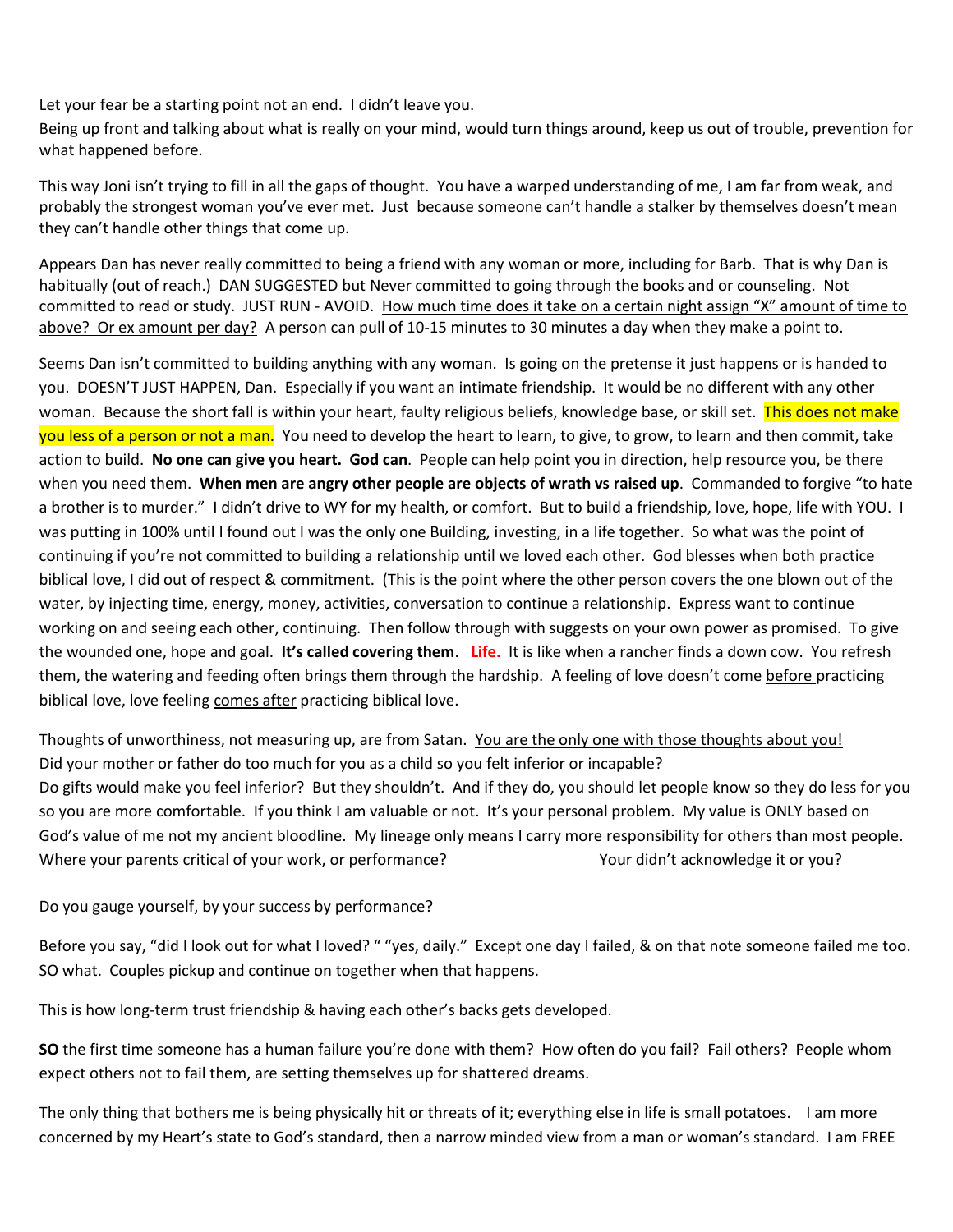of pretense, legalism, not concerned about fitting the church perfect appearance. I'm genuine: 1. so I am not a nervous wreck full of worry. 2. So I can give & receive Love. 3. Can talk to anyone. Generally when someone says "can't/don't love me." "unworthy" it because they are false, fake, somewhere; so they see themselves as a liar, therefore thinks others are liars too. They don't trust others. Self-loathing. I made a conscious decision to Love you, good, bad, and ugly.

Dan, people (Dan) get uncomfortable when the growth process starts a "new in them". When you resist the changes God is putting you through = stress & nervous. Depression. Peace from running away from something/(not trying) is not "peace of God. It is giving into Satan/sin.

I get hyperactive when I eat foods I'm allergic to. That is not nervous. The disease you have, is it a form of arthritis where spine fuses and the body loses muscles? Do you think woman should just accept that disability? Or should we dump you because you're defective imperfect too? How about the panicking? Anxiety attacks? "Roam around at night, Dan." Is that another term of spying, womanizing, or peeping Tom? Worrying yourself sick and running?

**It was enjoyable when we talked about scripture, read some & studied & prayed together!.** Why did you stop? That is 2nd trait I want in a man on a regular bases.  $1^{\text{st}}$  born again – salvation.  $3^{\text{rd}}$  drop pray or song on demand. 4..

For clarification: I never stated I was adding onto your house. (May, June, & July) You were making several comments suggesting you add on, than about mistake old people make big house, and then finally you said Barb wanted to add on to house. After your panic attack you denied everything.

Did it ever dawn on you God removed Barb, to give way for God's intended for you? To prepare you? Because God wanted more for you. To take you to the moon and back. Barb didn't leave you, you left her long before, by avoidance.

Yearly farmers invest in seed for a good crop for a Fall harvest; ranchers invest in cattle & hay for the offspring in the Spring/. It is the same for relationships. You have to INVEST resources, time, energy into them to get a return crop. To harvest the blessings of return. That is how you build LOVE.

You stated you'd do it differently with me! THEN DO IT. Swallow pride and fear. Confess, ask for suggestions from me. Study literature & CD's (was **your initial idea** for us to do, so far I was the only one studying regularly.) Apply with informing me you are applying "\_\_\_\_". Becoming **ONE** comes with practice. Allergic food: red, cherry flavor, caramel flavor & color, chocolate & flavor, yellow #5, MSG, glutamates. Makes me up tight.

- 1. Unworthy, shame, guilt, rejection, anger, fear **all stem from a spirit willing to give Satan their blessings** cause they bought a lie. Trying to teach a double minded man (sand in wind at the moment) have to love scripturally & hold him accountable for his conduct so one day his words match his actions. You made it crystal clear in church we weren't a couple; even though for 6 months you acted like it & said otherwise; even 2 days prior church thing – yet you can be cold & closed against me now? Your sins against me? Some people have nerve to look down on those with more spiritual blessing because of what they had to go through or race, not realizing they are healthier than you, or maybe that's the fear of that realization – for the compartmentalizing & judgmental. So not open to anyone else. Up in your ivory tower. With a silver spoon in your eye.
- **2.** Do I think Dan could ever commit? Or Love. **Could if he practiced biblical love.**
- 3. If you're not in my life, don't give me a bunch of compliments, it is insulting under that premise.
- 4. I didn't abandon you! Doesn't seem you let me in, in the first place. May be started too, I don't know.
- 5. I spoke of biblical love. (I am able 2 like, enjoy & love U as a whole person because I not picking U apart 1 fault @ a time, focusing on faults & using your faults to condemn other person onto your own righteousness once you think they are found wanting.
- 6. Women, & children are hurt the most by men not being there for them. Abandoning them is the worst thing a man can do.
- 7. I'm here for you as a friend.
- 8. Doesn't look like your dealt with your first wife loss yet. So not open to anyone. I recall you dumped me without opportunity to discuss anything.
- **9.** You'll never heal if you only keep people around who enable you to not deal with things.
- 10. You don't trust God or do you? **Prove it.**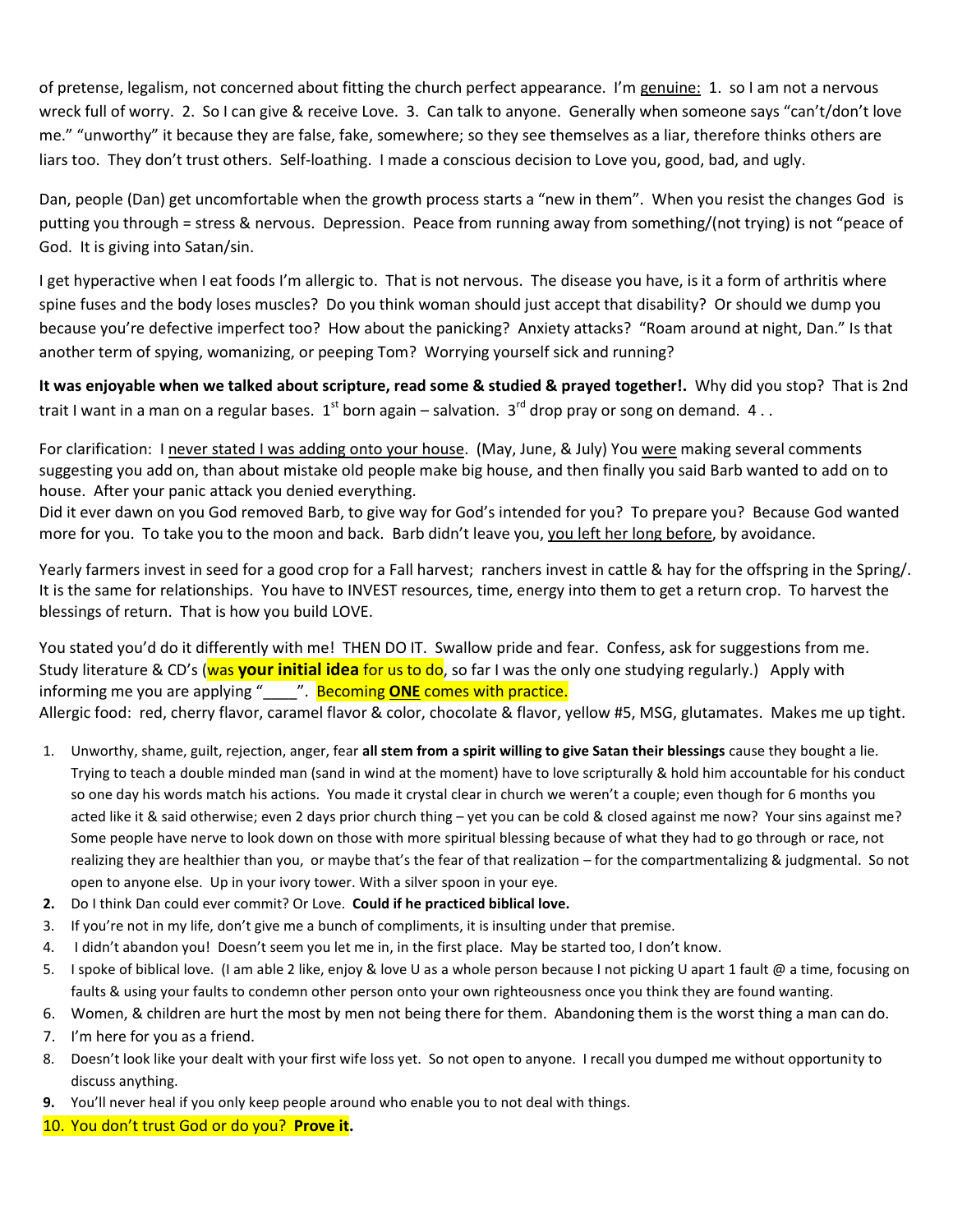11. Is it your goal; is "What people might think?"

**Before you think God's not in this ask these questions of yourself. Would you have done any of this for yourself? On you own? When? Without being put to the task?**

8-10-2015 **Dearest Dan** -->("Serve you, mercy, & forbearance?") **("God use me – anywhere, anytime, at all costs, Dan".) I FORGIVE YOU!** It isn't right, your refusal to return communication, church not responding scripturally or to foot washing ceremonies, and to hear me out so . . . .Problem: devaluing our relationship in front of the whole church, by denying I was you girlfriend, (verbalizing your lack of commitment & value for our relationship), { It screamed saying you: abandoned me, traitor, disloyal, dishonor, playing me for fool/playing rich man games, Eve"} , when in private & out on the town, we acted as such and talked to hopes to marry-both, (\*Dan comments) \*March 2015 "He puts his left arm under her neck, wraps his right around her side . . . ." " **I want to meet the woman whom holds my heart!";** (May ) Dan nearly grabbing holding me and kissing me when he entered the hotel after my car accident." (June/July)\*"did you re-buy wedding dress, \*you look good in white, \* bet you look good in white, \*your life is going to change for the better real soon, \* my moving, I looked at property to buy, secured loan, my buying home in the area-both, putting in a job transfer application, \*"our" this and "our" that at the ranch, \*adding onto the ranch house, etc. \*Come see me in August, have me come down to spend Christmas with him. Maybe fly." I asked if he would go dancing with me someday, Dan said " yes." Joni driving out monthly approx. 12 hour drive when I can't stand driving over 1 hour at home-so you could keep ranching. **Sacrifice for US**. \*"May 5, 2015 \*I intend to marry you some day." You put thoughts of a future with you in my head from your own mouth over and over again, Daniel. YOU. Not my imagination. If these comments weren't genuine - than you were practicing witchcraft. Putting thoughts in people's heads to manipulate them to think a certain way or to do a certain thing. I passed the church inspection ROYALLY! We are God's people at least I know I am. Smooth sailing in life shows that God isn't perfecting you, hence a sign may not even be a Christian. Or just plain running, a spiritual child. Dan, "I'm not a very good liar, No one ever believes my lies, so I don't lie." (March2015) The implication is since he is always caught he no longer lies, truth is he lies all the time directly to your face via deception. (This is way he is a nerves wreck with all the lying & trying to show what he is trying to pass off.) Constantly implying a future and or marriage. Then immediately do a complete flip 2 days later when tired or has another women of interest-not so up on his behaviors. Then say "I don't love you." I directly asked him once because of hot cold hot cold; and so I wouldn't be driving 800 miles one way just so a man could play games. Dan, "I intend to marry you some day!"

\*\*\*\*\*\*\*\*\*\*\*\*\*\*\*\*\*\*\*\*\*\*\*\*\*\*\*\*\*\*\*\*\*\*\*\*\*\*\*\*\*\*\*\*\*\*\*\*\*\*\*\*\*\*\*\*\*\*\*\*\*\*\*\*\*\*\*\*\*\*\*\*\*\*\*\*\*\*\*\*\*\*\*\*\*\*\*\*\*\*\*\*\*\*\*\*\*\*\*

He said his brother Justin doesn't like him. And neither he or his parents spend much time with Justin. Then a quick he drinks comment (That was to distance his brother and me, and to discredit his brother. Secrets are safe that way. And Dan has a "sin police" quality that could become an instrument of abuse.) Maybe his brother doesn't hang out with you because you practice jackass behavior and **your parents enable you**? (Controls or abusers blame **> blamed his ex-wife for his actions**, use extreme **> appearances of being very religious** to disarm woman into thinking safe.) (Remember this man was glued to me like fly paper everywhere except in a couple of places: Zion Church Worland & Ten Sleep ice cream parlor. But on the restaurant side chummy the two three times we ate there. Every once in a while he'd have this tone like an unyielding knife to his voice (very hard and deeply cold) even in situations that were casual and unimportant (sign of upcoming abuse?). Later he'd appear generous and warm up some. Deep down he was always distant. We could feel it. He'd say one thing and the vibes wouldn't match. Actions at time where there, but would sometimes feel hollow. I'd then wonder if he was playing games or he's pure NUTS.) I think it tired him out from his pretending. He'd stand and watch me sleep. (About his having feelings for me IN March & fabulous woman "the HOOK", Constant statements referring to us marrying "the line" to Reel her in. About his TRUE temperament: when I tried to straighten out our first misunderstanding and suggest or should we break up as he as giving off get married and breakup signals in one week. When I avoided/confronted his PLAYING, DECIEVING, SUDDEN marriage, THIS THROWS A CONTROLER OR ABUSER OFF: their true temperament will come out. **Dan turned into a mad dog with rabies.** Became the coldest person I ever met, and proceeded to hurt me as much as he could **emotionally** and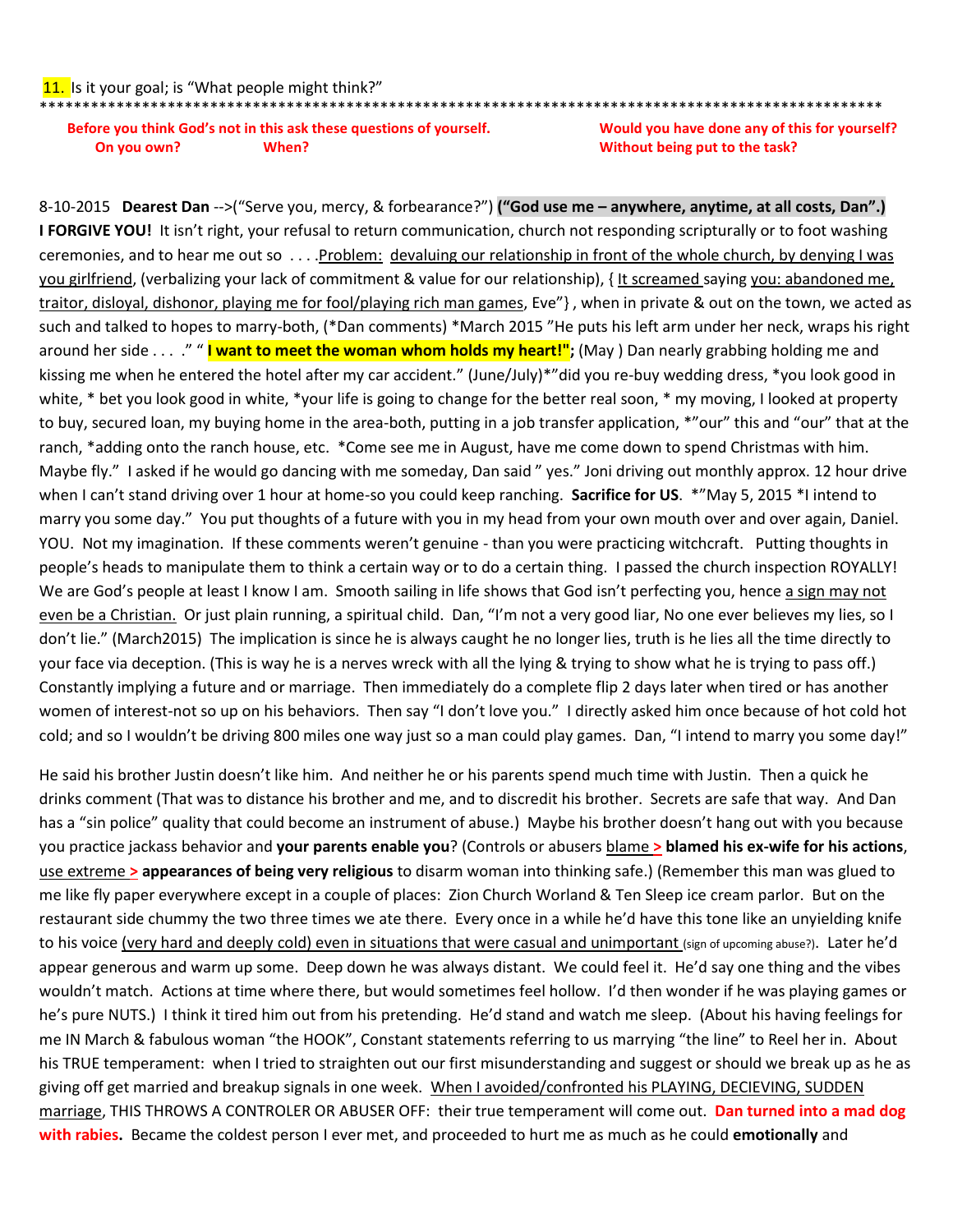completely shut me out of his world & threatened me. {Doesn't seem like actions of a man in love enough to go through with the MARRIAGE and a life together. He was constantly eluding too does it!} **FAKER!** Wouldn't hear me out, refused to converse in any way except for the THREATS HE LEVELED ON ME. He'd mentioned before it took 14 yrs after his divorce before he could date. And I was number 2 or 3 in that line. Prior to that he had avoided his wife for 11 years, except during time he wanted sex. Literally avoided her even on Holidays he'd go to fields and leave her and kids with his family by herself. That told me in the beginning there were going to be something mental to deal with. In fact, it was So bad, his father would come out of the house in his briefs and scold Dan for his behavior. Dan wouldn't go to church with wife and family even though she wanted to, but when she left him, he was there all the time. Now in beginning was that way when we dated, then he stopped going. (Dan would suggest for me how to pray ("physical posture not to use-not done there." Ooh controlling? NUT CASE?) Next it would be how to go to the bathroom, etc. until on to home base prison.

Bathroom story: while I was there I fell in the toilet because he left the lid open. So the next day I stated not to leave the lid up because of this experience: from past where I'd gotten drenched in toilet water & so did an entire "polished bathroom" Floor, walls, ceiling, tub, sink, and me. And the jerk I was married to laughed his head off at my miss fortune and I knew that if I didn't clean it all up before going to bed I'd be harmed for it. Plus I also had to bathe. SO this whole cleaning process took over two hours. The point was I didn't want to relieve any of that memory especially getting filthy toilet water anywhere on me. (Dan could not deal with this, he kept mentioning I was angry with him.. I stated "NO I am not angry, nor was I. I would be angry if I fell in the toilet after I told you this story in the future. I Let you know so it wouldn't happen & why so you remember and be kind," Joni. **He kept using this poor me mad at me for the toilet** as a way out of any responsibility for all of his other actions. (The toilet was off my mind immediately after the talked to Dan the first time. Dan carried it around like it was the end of time doomnation. **Including his FAKE intentions to have a relationship. Cause he brought the toilet incidence up as the reason I was talking, is he breaking up with me or not. WHAT????!!!!** That came out of right field. **No,**  it was those cutting cold tones, only thinking of himself unless woman was tired of his lack of participation in the relationship, SELFISHNESS, distant vibes he'd give off, one sided giving & one sided sacrifice. All his marriage and other together talk and then denying relationship at church. (Request to not have our picture on facebook under the reasoning that my X would use that as an excuse to harm me.) NOT A FOLLOW THROUGH GUY! He bragged what a dependable, strong, follow through guy he was over and over again. (More bait. Verse a true part of his nature.) This is the type of man that would turn you in to Nazi soldiers during war for the reward and benefits. Even if you were a spouse or family member.

8/3/2015 Realization **he's** a poor me whiner **manipulator** and this **will crop up in other areas** when **I hold him accountable** for something **!!!!!!!!! Enabled** mother coddled baby because of the feedback I saw/heard from that department.

About late June early July, he had asked when I was going to give him the money for his ministry work, and if his kids would get the money if he died. I said No, my kids would get the money when He, Dan died.

**Accept MY SINCEREST APOLOGY TO YOU! Forgive me for being selfish, worrying assuming you didn't have any feelings for me after the comment at church, I was trying to clear this up via texting, and doing it BADLY. It was delivered very insensitively (actually blundered out) (what I was afraid of) verses what I wanted to say. In my pain it come out badly. I failed you, failed to look out for you, and for this I am deeply sorrowful**. I Do below so:

**A true friendship** admonishes; cares enough to tell you about things in your life that other people didn't dare say. Puts our relationship on line. Speak the truth to you; requires being able to forgive; share many mutual concerns/interests, try to meet each other's needs, risk rejection & pain with transparency & honesty, willing to confront, share my needs, was there for any needs you mentioned, serve gladly, ask forgiveness; be forgiving towards the other person, admonish. Disclose needs, drop: pretenses, fears, running & let people get close. Lifelong choice to be a friend for an imperfect person Genesis 2:24. Make sure the other person is aware of their value to you.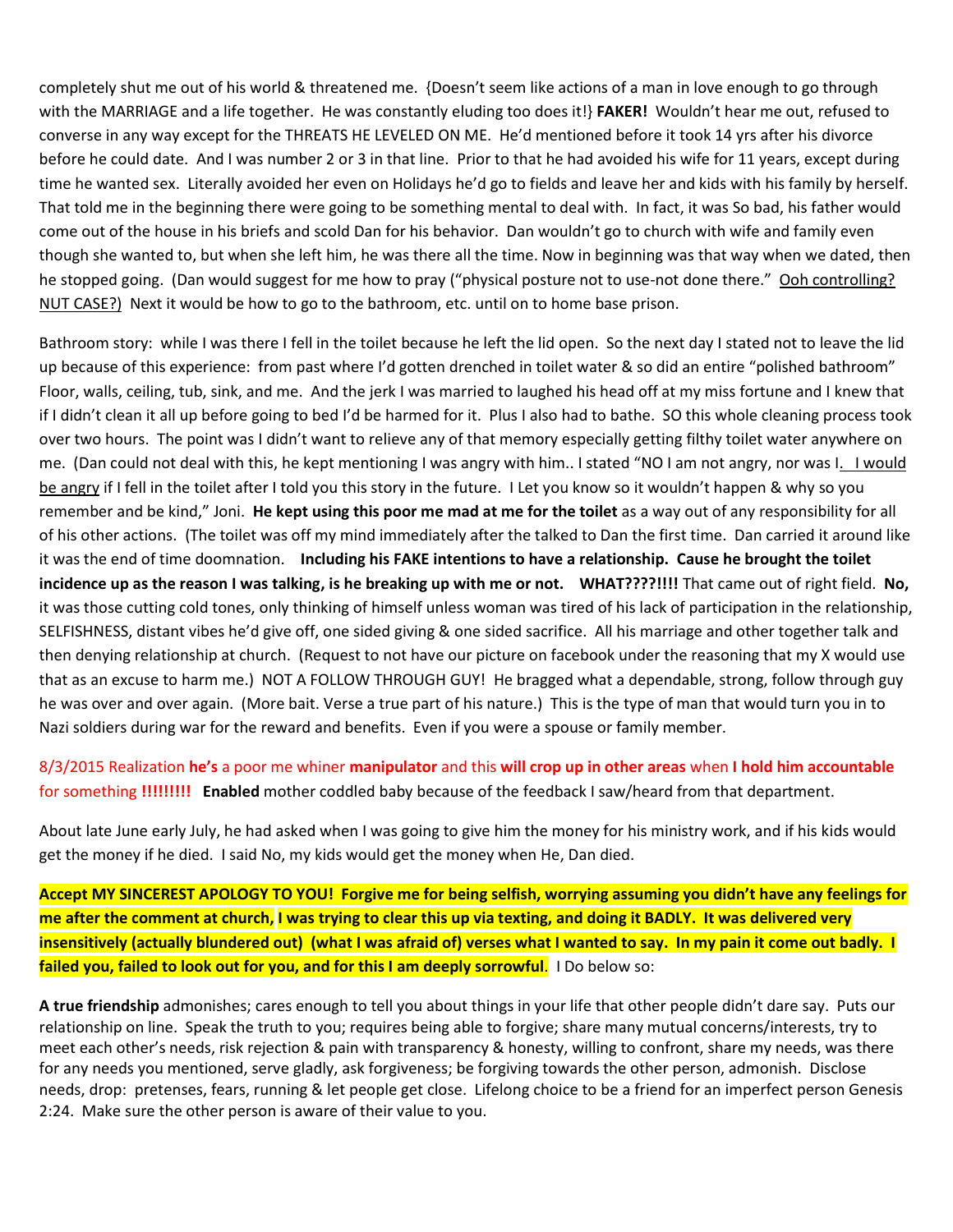**Building true intimate deep caring friendships and/or marriage requires:** OPEN hearts-required, Transparency-required, receive praise and criticism – gladly, gladly listening, aide spiritual growth, align relationship back into alignment with scripture, care about you enough to bring stuff to your attention, takes time to build friendships & good communications, admonish, motivates us, we change, feel you can say anything, built on backs of failures and successes. All these things don't come over night or at once they are built upon with daily practice. Allowing your prospective mate to fail, or succeed for you, and you for them. Finding out about each other: health likes, dislikes, hopes, dreams, strengths, weakness. Realize that full filling goals of valuing them for each other daily may be missed at times, there for when you need me.

Gal1:10 **Be servant of God, not a pleaser of men.** Regardless of whom it offends. Proverbs 27: 5 & 6 Better is open rebuke then love that is concealed. Faithful are the wounds of a friend, deceitful are the kisses of the enemy.

**Admonishing one another**: is seeing something in life that doesn't align with scripture and we speak the truth so we can all become back into God's will. **(This is what I was trying to do when I hurt you.)** 1 Thessalonians It is a command Colossians 3:16 so we mature in Christ. We all have blind spots. We are all weak. Do you ever fail? Ever need help? Ever ASK? Should it would help your health. Why you so afraid of other people helping you? Won't even let others help you on ranch.

What did I have to eat the night before our disagreement? Candy bar, 2 ice creams cones with chocolate, nuts, caramel, fast food fries and burgers with the works. This time instead of going the 17 hours trip home without eating, I ate. Helps stay awake. A big no, no. What happens when I get too much glutamates & additives? Until it is out of my system. Chemical reaction. 1-3 days kick in or ware off.

One never matures as a Christian, if they can't hear God talking to them through other Christians.

### **True Love is TO give to a person what they need the most despite whether they deserve it or**

**not.** Describes my actions towards you. Love is a choice, not a feeling. We choose to love, to respond back in love. Emotions of Love feeling go away, true love gives, sacrifices: **time, money, energy, and lived with inconvenience, continually so we'd have a relationship.**

**You can never say I didn't truly LOVE you. I did, I do. I showed it continually.** You don't know what true love really is.

You are going to find, that true love and a true match in another woman you won't find.

**The only thing missing in our relationship was your commitment, your mental stability, and sex.** A lot of your instability is from false doctrines, your practice of deceptions(witch craft), seeking lust vs showing love. All carnal practices.

Otherwise it was a complete God send. " We were the complete packages for each other in every way." I was also the "Proverbs 31 woman." So why is it we are not together? Your reasoning behind this is?

No point for me to stay in WY if you weren't going to try. Now I have to find someone who can biblically love, commit, and share themselves, even though they aren't my match. How is that going to work Daniel?

**I gladly did for you regularly:** Pray for you regularly, (still do), send resources for spiritual & life growth(still do), and for your mission work, daily I think of you. How to increase you. Affirmations, daily keep in touch, address concerns, sent card 2-3 times a week to let you know your special, sent treats & gifts, tried to increase your wealth where ever possible, and new ideas for ranch success, helped with your health, would try to meet your needs that I was aware of, gave sacrificially, made you my sole heir(no strings attached) – so you could continue your missionary work, laided down my own schedules to take time to bring happiness and joy into your days, time to listen to you, served you gladly, was transparent, open hearted, 4 hours sleep daily, drove out, stocked your refrigerator \$176.00 food, keep you in treats \$25-\$50 a shipment, did the driving, carry your burdens when you gave me the privilege to, allowed you to fail and succeed for me, looked out for his health, let him have use of my wisdom to do better in life, listened when he was in the mood to talk, willing to be in the trenches with you, genuine friend, 100% genuinely myself, generous, too. (A biblical woman), treated you as if you were valuable to me (**you are worthy in the areas where I need you to be**), from day one I let you know how important and serious I took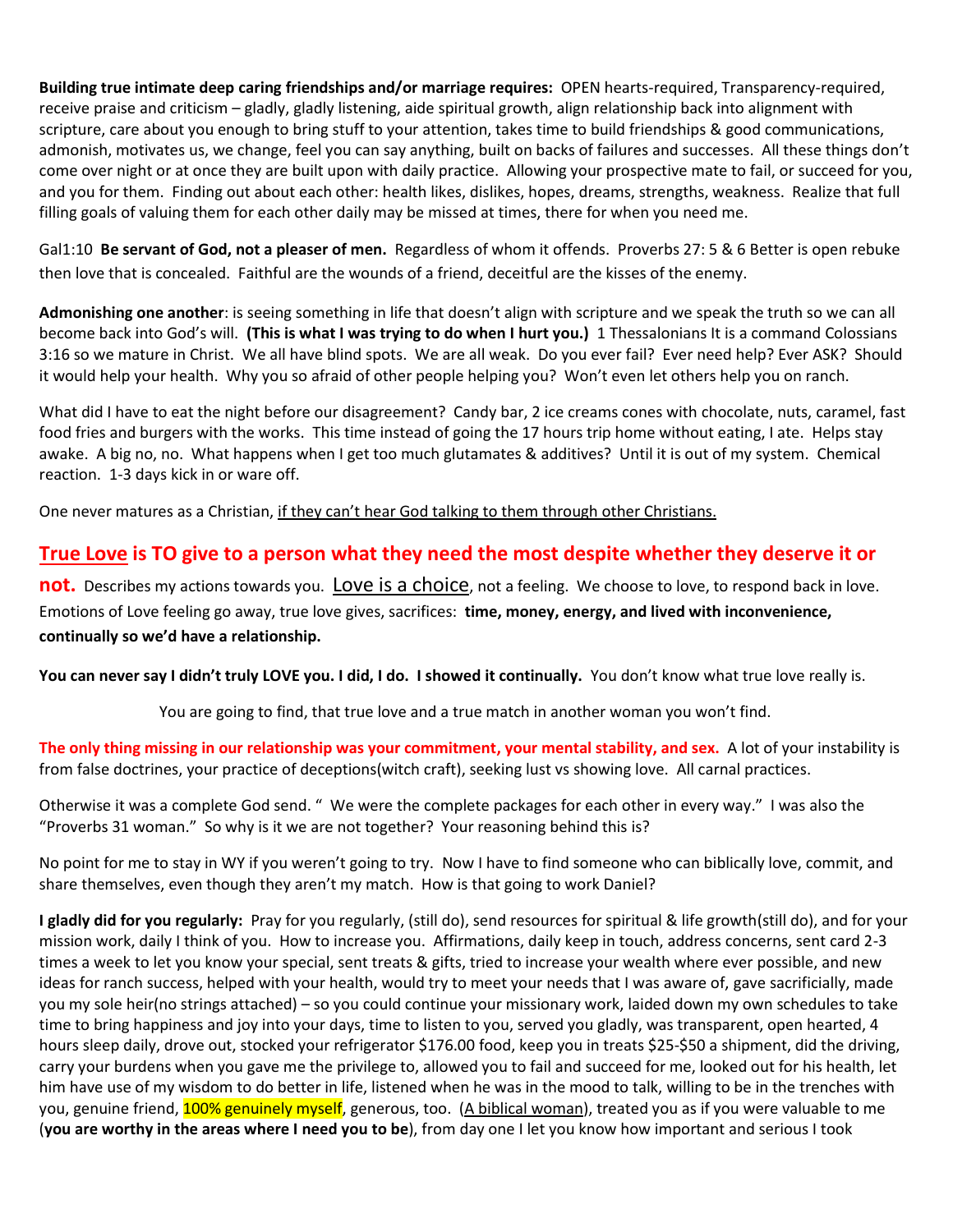relationships as a couple, I was changing everything in my world to be there in your world. I was looking for simple stable commitment & communication from you to justify moving to WY, Not someone hanging on me 24/7. Show the other how much you valued them. I did weekly. Doing things for you, and giving you things was never done with strings attached. Only to brighten your days. Should try it sometime. Brightening someone's day.

You have \$12k in \$100 bills on your kitchen table for miscellaneous expenses and travel, yet you wouldn't pay the gas for me both ways. Tells me you are into using women. You're a player. You suspect I'd be in money last trip in July but not any of the other trips(told me your sinning with others or spiritually). I moved them when I cleaned your house. Your money wasn't what I was looking for. Commit to our relationship was. Until you can trust; and stop looking for fault to quiet on someone over all your relationships will be killed by you. I spent over \$6K plus; on the trips out there and on you for the 8 months.

With my Inattentive ADHD, understanding & communication are necessary if I eat the too much of the wrong things. Blurt out involuntarily all the time. Very honest, was a plus in your book remember!

**Wounded people start thinking** "bad" situations. Seen a complete reversal in you after I hurt you too. (Means you care.) Sorry! **I regret hurting you every day.** There hasn't been any discussion to clear up our misunderstanding; that isn't right. No questions as to what is going on. WHY . . . . ? What is wrong? No one asking how can I help. No foreclosure by you to address your needs, health optimization, or your health options. (Something you need to do when you are in relationships to stay healthy and do more then take up space.) You owe me this. **The past, Does not Equal the Future.**

Love is not about finding the right person, but creating a working relationship – together with openness. We have many common interests (God, church a lot, teaching, ranching, country life, lifestyle.) It is not too late for us. I am the same woman you were learning to miss and you are the same man I had come to see as my hero, "friend", dependable partner, handsome dude, fun conversationalist, intriguing man, prayer warrior, rancher p. t.,.

Continuing our relationship at this point will strengthen our relationship by our willingness to care via scriptural love, and via commitment. You came through for me in so many ways. It is about how much love you build. Roman wasn't built over night, neither is anything else worth having. **I withdrew so God could deal with US.**

Are you trying to build friendships or expecting them to just happen? How was this any different with me? Do you believe good friendships are automatic? Casual relationships just happen, but they are not in depth and general don't last. Devoted loyal friendships are not found, they are built on the back of failures and successes between two people over and over again. The continual retrying and traveling down same path again.

We succeeded for 6 months, we made memories together, before first misunderstanding. Why, because now we are starting to work on details: where we stand, permanent things, our issues, moving, and our needs in our relationship. Makes us vulnerable. Requires understanding. We are only different in our expressions of some things. (Probably gender viewpoints.) Our relationship has been a top of people priority since I committed in April. I am absolutely intrigued by you. Plus, this is the first time in 34 years a relationship fits my view of one, my morels, mind, body, spirit, eye and lifestyle, verses what life hands me. Free to be myself to boot.

I feel obligated to talk if Dan isn't.

How can we withhold forgiveness and friendship when Christ forgave all we will ever do? Christian adult duty is to make up & be friends. Children play the never speak game. Forgive – talk out what it did to us when the other does "\_\_" This is how friends and togetherness is made.

#### **I am asking you to forgive me.**

**Cover me with your protective arm, strength, gentleness; rebuild our friendship by developing a deep understanding of each other via disclosure. "Fireproof** Me."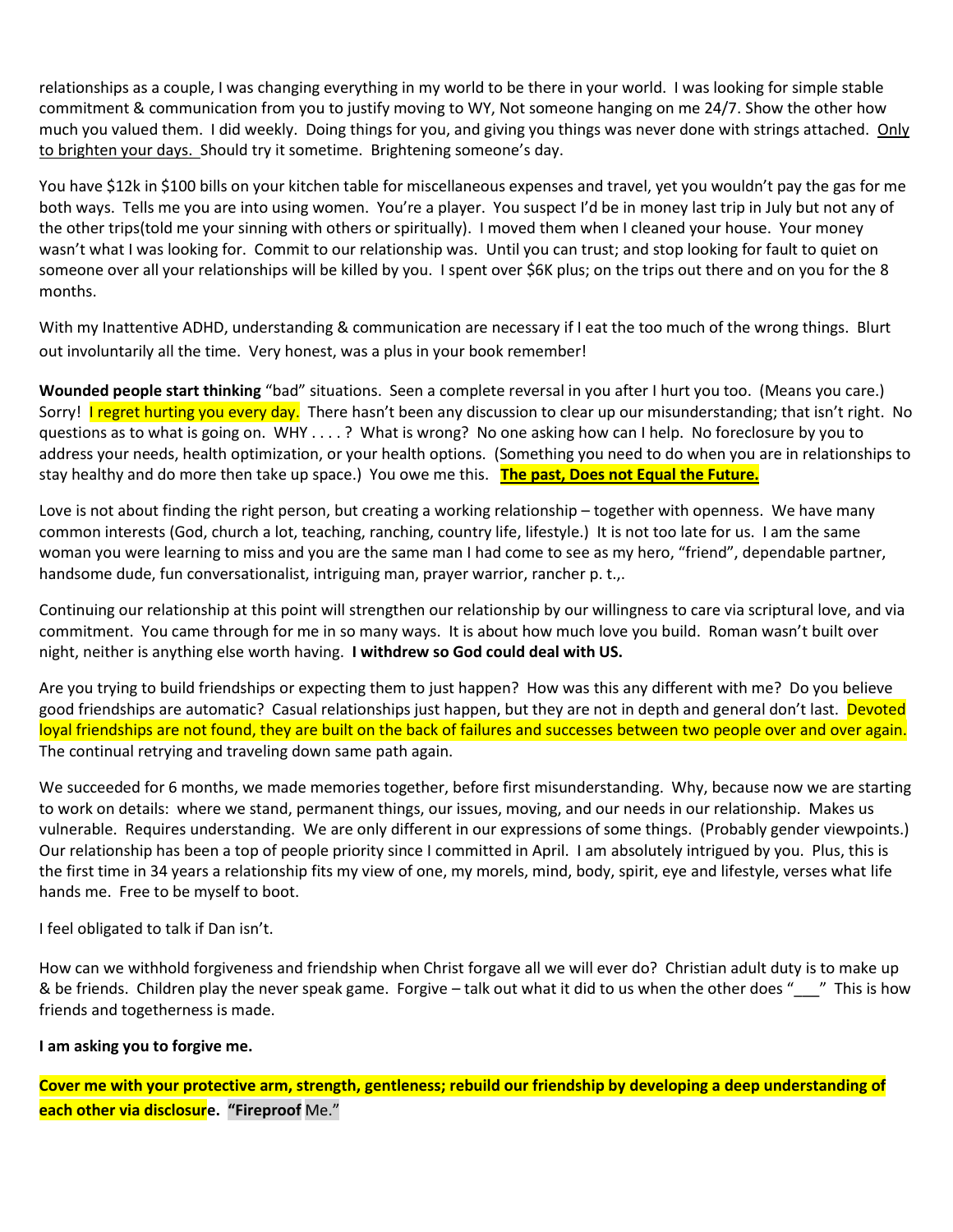**Don't abandon me. Don't let our first disagreement be our last!**

**I wanted to meet the woman whom holds my heart!"** Where is that man? Strong steward show up.

You own me a KISS, and loving me for the REST of MY LIFE!

With both of us being totally open, transparent, and voicing our value to each other in our friendship it will reverse everything. This is good it puts us to a mature positon. Our roles and life courses can be discussed. This can be the beginning of a deep intimate relationship verses dating. Prove God heals, does miracles.

Prayer requested for us; your prayer requests accepted, and letters to be friends accepted.

Joni Lyn "Be of good cheer daughter, you faith has made you well," God 08/24/2015

Joni Lund at 1295  $1<sup>st</sup>$  ST S, Carrington, ND 58421-1905

PS Everyone that has met us when we've been together in public has stated 1. How well matched, 2. Natural we are together, 3. How comfortable we are together, 4. how we compliment each other. Even the Native American waitress in Belle Fouche stated, "he loves you." Remember. Shae was just beaming across the table too. Other people see it, **why you have chosen to let fear rule you?** I can not understand.

No one loves each other when they get married. Because rarely does both people dare to be themselves. It is something that can only be built over time as **they** build it. The man's job, not the woman's. Means getting help, resources, training.

People say when they marry – God's will. When they divorce – God's will. When in the truth most people not in God's will and don't marry whom God intended. Many leave those God intended them to be with. God's will is usually those who's strengths we are missing; those whom will cause us to grow; make us reach, then make us fly beyond our imagination/visions to the moon.

TRY THE HONEST TRUTH! Ask FOR help when you need, Ask for understanding & clarification when you need it! Clarify what you say when you say it.

Men come in with agendas and thoughts of self-fulfillment/self-serving.

Woman come in believing a man does or should love her. Most women know what that is, most men don't.

Most women go get help, most men don't.

Dan should have been footing the gas for my travel to see him. I was putting in my vacation time, haggers of travel, wear on vehicles, etc.

**What is Dan doing?** What about Dan's verbalizing: >\*March 2015" **I want to meet the woman whom holds my heart!",** (May ) Dan nearly grabbing holding me and kissing me when he entered the hotel after my car accident." ." \*did you re-buy wedding dress, \*you look good in white, \* bet you look good in white, \*your life is going to change for the better real soon, \* my moving, I looked at property to buy, secured loan, my buying home in the area-both, putting in a job transfer application, \*"our" this and "our" that at the ranch, \*Dan adding onto the ranch house, etc. (July)\*"Proverbs31 woman, the whole package in your eyes." "People were constantly telling me you were in love with me. SO what changed? What changed in your thought process? What were you not willing to deal with? Feelings ebb and flow. People don't "feel" in love all the time. That feeling goes away if a person isn't operating in a manner which feeds those feelings. It takes someone saying give me, and someone willing to fill that need. It takes someone asking what do you need, and someone willing to fill that need.

**Looking to find failure or fault in the other person is a good way to kill the feelings of love for them with in you.**

**September 3, 2015** Reported on Christian radio; Chinese war ship were doing war maneuvers off the coast of Alaska.

A missile had been dropped on the USA, "dead" missile, no reports of who's is thought to have dropped or launched it. Old one from the 1980's. Why it this being kept SO quiet?

( Dan I said " I was going home to prepare for war, or spiritual war. No, or **both, both.**" July 27, 2015) This is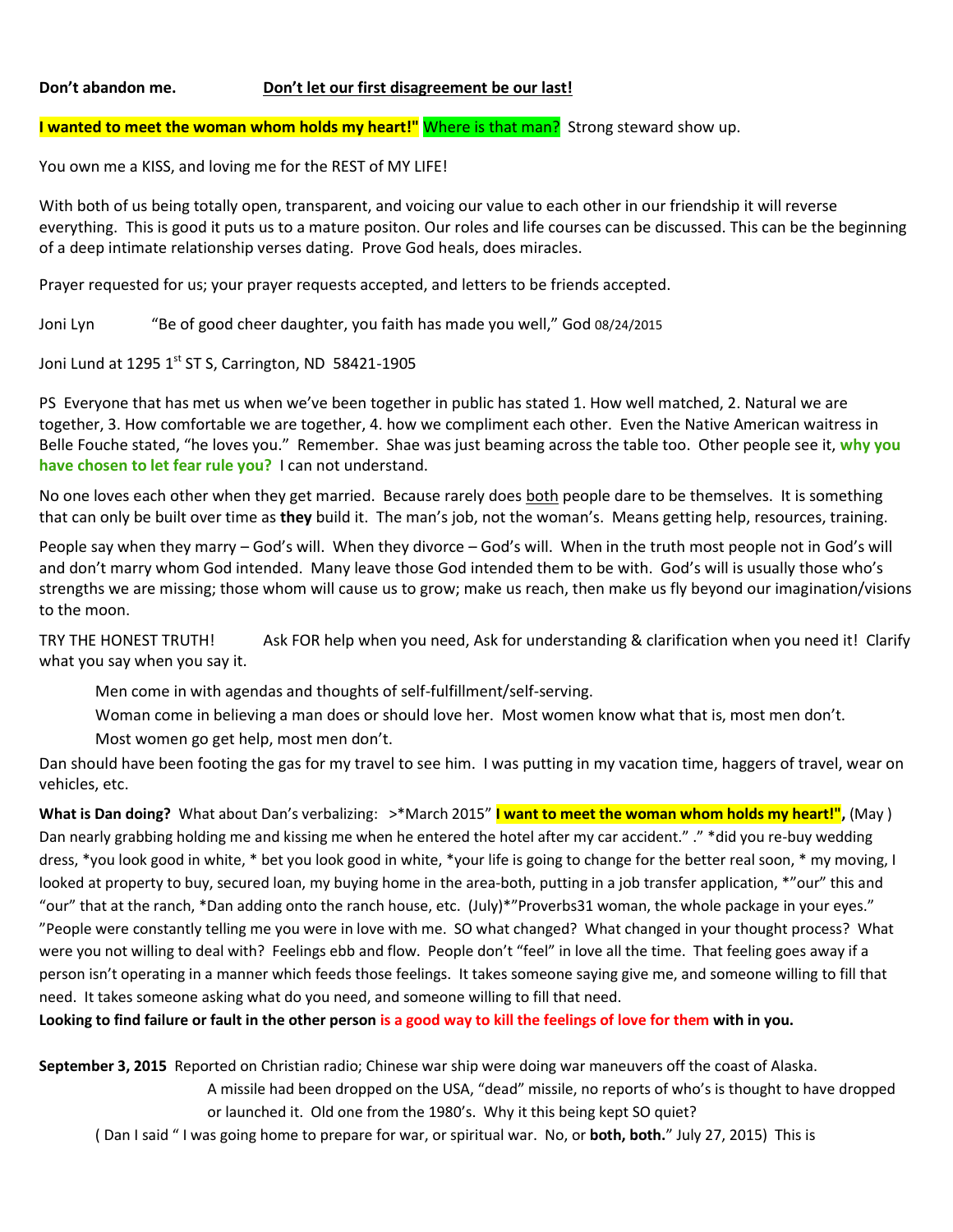what I was talking about. See the : "The Staff and Sword Ministry.com" reports, "Sheep Gate" reports since 1980's. I remember in July when you said you'd come and get me if war broke out in the USA or if the stock market collapsed. I said, "No, you won't. For some reason Dan, you won't come, Joni." (I actually knew why, God had shown me you choose not to come intentionally. Which I thought was strange for a man speaking of marriage.) However, at the time you then "swore you would" & that you'd "never leave U", Dan.

Less than 3 weeks later you completely reversed all your comments when I called you on denouncing our relationship in church. Now you state, "If you even set foot on the yard you'd have sheriff haul me off." HUFF I think. What is with the sudden shift?

This smells of fear, hard heartedness, selfishness, vengeance and now hatred for some reason.

It appears you don't want true friendship just female diversions, and a woman to deceive. A woman with out a past doesn't exist, and if you find one you end up with a woman with no copping skills. Also fears life like you. Yet you want her to be there for you as a true friend vs help her through life. One sided like that would make her your mother not spouse.

DAN WAS the one whom said we were JUST FRIENDS, in front of 300 people and then the next day suddenly said He didn't love me. Complete opposite of his behavior, actions, & marriage hints for past 7 months. I think he had a sexual affair in July 2015. Then tried to find fault with me to justify himself.

- **What Friends do and what lovers/mates do.**
- 1. Call before 11PM talk 30- 60 minutes (other people to talk too and things to do; lovers and mates talk for hours; 5-8 hours

like we did.

- 2. Don't lean on each other; we leaned on each other whenever we sat next to each other always. Driving or walking down the road, in prayer at home, at breakfast/suppers, in church, as we walked.
- 3. Don't give massages; which turn the other on like we did; then have to fight going sexual.
- 4. Don't talk in a bedroom voice tone through the floor to each other good night or at night; like we did.
- 5. Don't stay awake for hours just to have contact with each other. See each other, being with each other somehow.
- 6. Friends don't caress each other when near each other or in public as showing affection for each other; like we did.
- 7. Friends stay cordial; we exchanged gifts, notes, flowers, hopes
- 8. Friends don't caress an arm or neck; like we did.
- 9. Friends don't sit or hold each other when walking; like we did.
- 10. Friends don't fear the other Not being around other than not wanting them to die and be missed; like we did.
- 11. Friends don't go on dates as a couple like we did; but in group settings, public places, and in church.
- 12. Friends don't have sexual looks, touches, caresses, feelings to deal with like we did.

#### LOVERS AND MATES HAVE ALL THESE THINGS.

I AM NOT GOING TO CHANGE MY KIND, GENEROUS, NATURE BECAUSE YOU ARE MAD AT ME. (Why are you mad at me for your sins, fears, weakness, confess them and let's move on.)

I THINK you are CONFUSED! Afraid!

Does the LOVE Of God **not** abide in you?

Are you going to stop trying to make me pay?

Are you going to truly love someone, or just chase LUSTs?

We are Different YES I am willing to talk out my pain and misunderstandings, I live in the future.

Daniel doesn't then he is depressed ,burdened,and guilt ridden and nasty. He lives in the past.

#### **It is a matter of PERSCECTIVE! Both right, both wrong, neither wrong.**